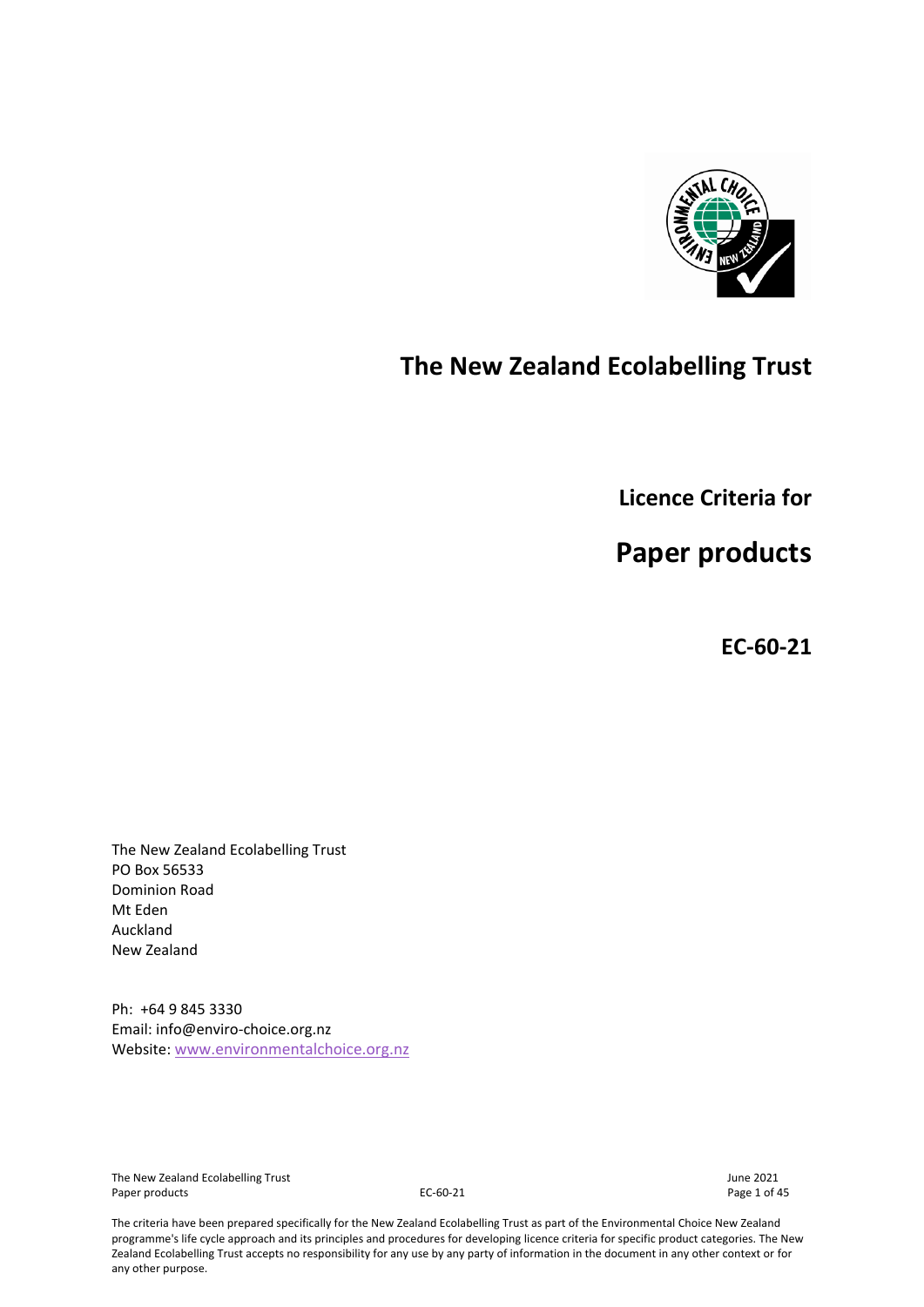# **Specification change history**

Minor clarifications, corrections or technical changes made since the specification was last reviewed and issued in June 2021

| Date | Version | Change |
|------|---------|--------|
|      |         |        |
|      |         |        |
|      |         |        |

The New Zealand Ecolabelling Trust<br>
Paper products Page 2 of 45 Paper products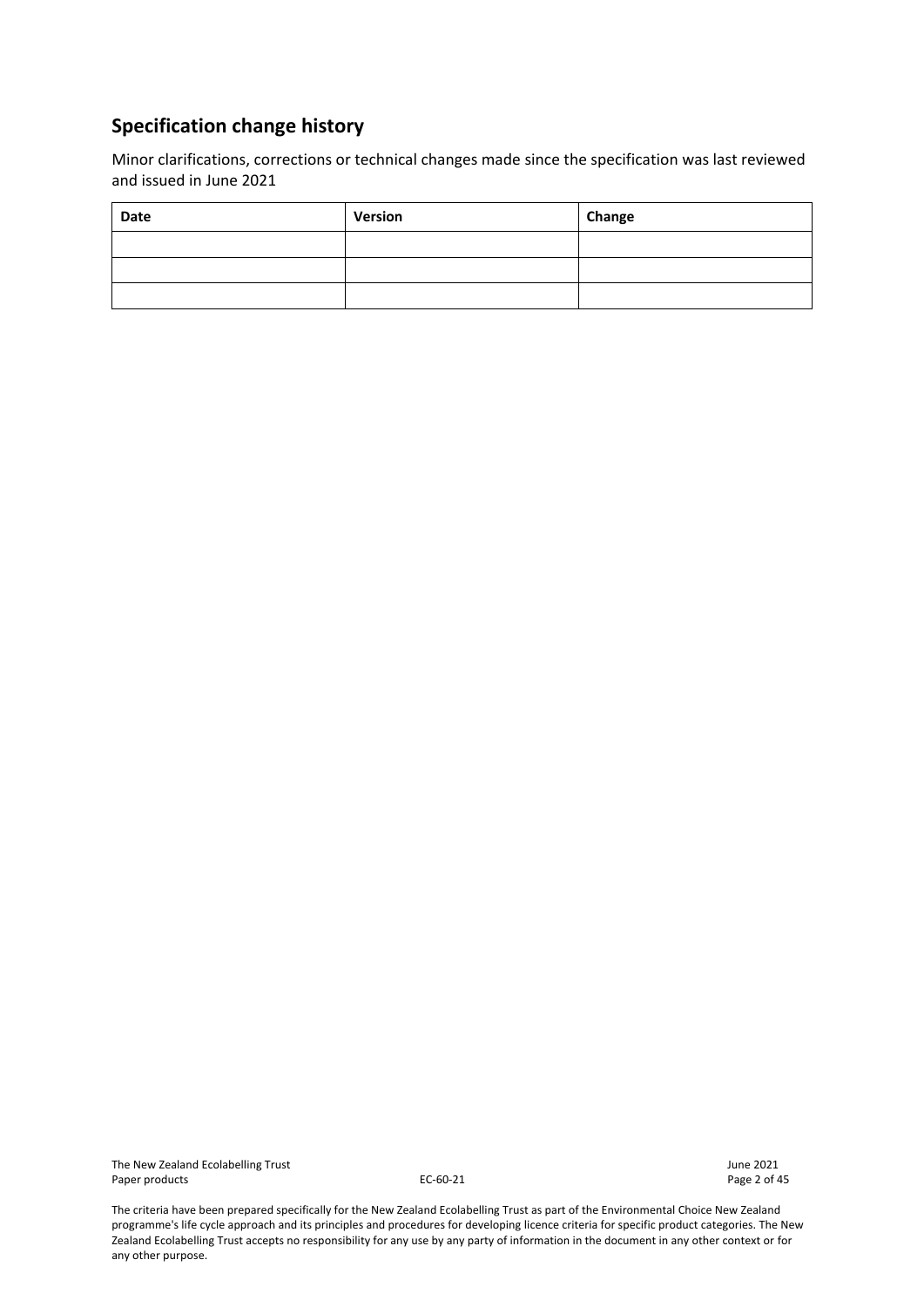# **Table of contents**

| 1 | Introduction       |                                    |                                                                |                         |  |  |  |
|---|--------------------|------------------------------------|----------------------------------------------------------------|-------------------------|--|--|--|
| 2 |                    | <b>Background</b>                  |                                                                | 6                       |  |  |  |
| 3 |                    | Interpretation                     |                                                                | $\overline{\mathbf{z}}$ |  |  |  |
| 4 |                    | <b>Category definition</b>         |                                                                | 9                       |  |  |  |
| 5 |                    |                                    | <b>Environmental criteria</b>                                  | 10                      |  |  |  |
|   | 5.1                |                                    | Legal requirements $\bigcirc$                                  | 10                      |  |  |  |
|   | 5.2                |                                    | Product information required                                   | 11                      |  |  |  |
|   | 5.3                |                                    | Environmental management system or processes $\bigcirc$        | 11                      |  |  |  |
|   | 5.4                |                                    | Raw material source                                            | 12                      |  |  |  |
|   |                    | 5.4.1                              | Wood-based fibre                                               | 12                      |  |  |  |
|   |                    | 5.4.2                              | Bamboo <b>O</b>                                                | 14                      |  |  |  |
|   |                    | 5.4.3                              | Other plant sourced fibre $\bigcirc$                           | 15                      |  |  |  |
|   |                    | 5.4.4                              | Minerals and mined materials $\bigodot$                        | 16                      |  |  |  |
|   | 5.5                |                                    | Hazardous substances                                           | 17                      |  |  |  |
|   |                    | 5.5.1                              | General hazardous substances $\bigodot$ $\bigotimes$           | 17                      |  |  |  |
|   |                    | 5.5.2                              | Bleaches and complexing agents $\bigcirc$                      | 18                      |  |  |  |
|   |                    | 5.5.3                              | Dyes, pigments and coatings added to the products $\bigcirc$   | 19                      |  |  |  |
|   |                    | 5.5.4                              | Surfactants and foam inhibitors $\bigcirc$ $\bigcirc$          | 20                      |  |  |  |
|   |                    | 5.5.5                              | Cleaning solvents $\bigodot$                                   | 21                      |  |  |  |
|   |                    | 5.5.6                              | Biocides $\bigcirc$                                            | 21                      |  |  |  |
|   |                    | 5.5.7                              | Wet strength agents $\bigcirc$                                 | 21                      |  |  |  |
|   |                    | 5.5.8                              | Adhesives and glues $\bigcirc$                                 | 22                      |  |  |  |
|   | 5.6                |                                    | <b>Process emissions</b>                                       | 22                      |  |  |  |
|   |                    | 5.6.1                              | Emissions of carbon dioxide (CO2) from fossil fuels $\bigcirc$ | 22                      |  |  |  |
|   |                    | 5.6.2                              | Emissions of adsorbable organic halides (AOX) $\bigcirc$       | 23                      |  |  |  |
|   |                    | 5.6.3                              | Other emissions to air and water $\bigcirc$                    | 23                      |  |  |  |
|   | 5.7                |                                    | Energy management $\bigcirc$                                   | 26                      |  |  |  |
|   | 5.8                |                                    | Water management $\bigcirc$                                    | 26                      |  |  |  |
|   | 5.9                |                                    | Packaging requirements <b>C</b>                                | 27                      |  |  |  |
|   |                    |                                    | 5.10 Waste management $\bigodot$                               | 28                      |  |  |  |
|   |                    |                                    | 5.11 Product stewardship (excluding sanitary paper products)   | 29                      |  |  |  |
| 6 |                    |                                    | <b>Product characteristics</b>                                 | 30                      |  |  |  |
|   | 6.1                |                                    | Fitness for purpose $\bigcirc$ $\bigcirc$                      | 30                      |  |  |  |
|   | 6.2                | Product safety                     |                                                                | 30                      |  |  |  |
|   |                    | 6.2.1                              | Product safety for kitchen towels and napkins                  | 30                      |  |  |  |
|   |                    | 6.2.2                              | Product safety for mulch mat $\bigcirc$                        | 31                      |  |  |  |
| 7 |                    |                                    | <b>Requirements and notes for licence holders</b>              | 33                      |  |  |  |
|   | <b>Appendix A:</b> |                                    | <b>Product Description Tables</b>                              |                         |  |  |  |
|   | <b>Appendix B:</b> |                                    | Notes for Clauses 5.4.1.1 and 5.4.2.1 (wood-based fibre)       |                         |  |  |  |
|   | <b>Appendix C:</b> |                                    | Notes to Clause 5.4.2 (Bamboo)                                 |                         |  |  |  |
|   | <b>Appendix D:</b> |                                    | <b>Hazardous Substances Classifications</b>                    |                         |  |  |  |
|   |                    | The New Zealand Ecolabelling Trust |                                                                | June 2021               |  |  |  |
|   | Paper products     |                                    | EC-60-21                                                       | Page 3 of 45            |  |  |  |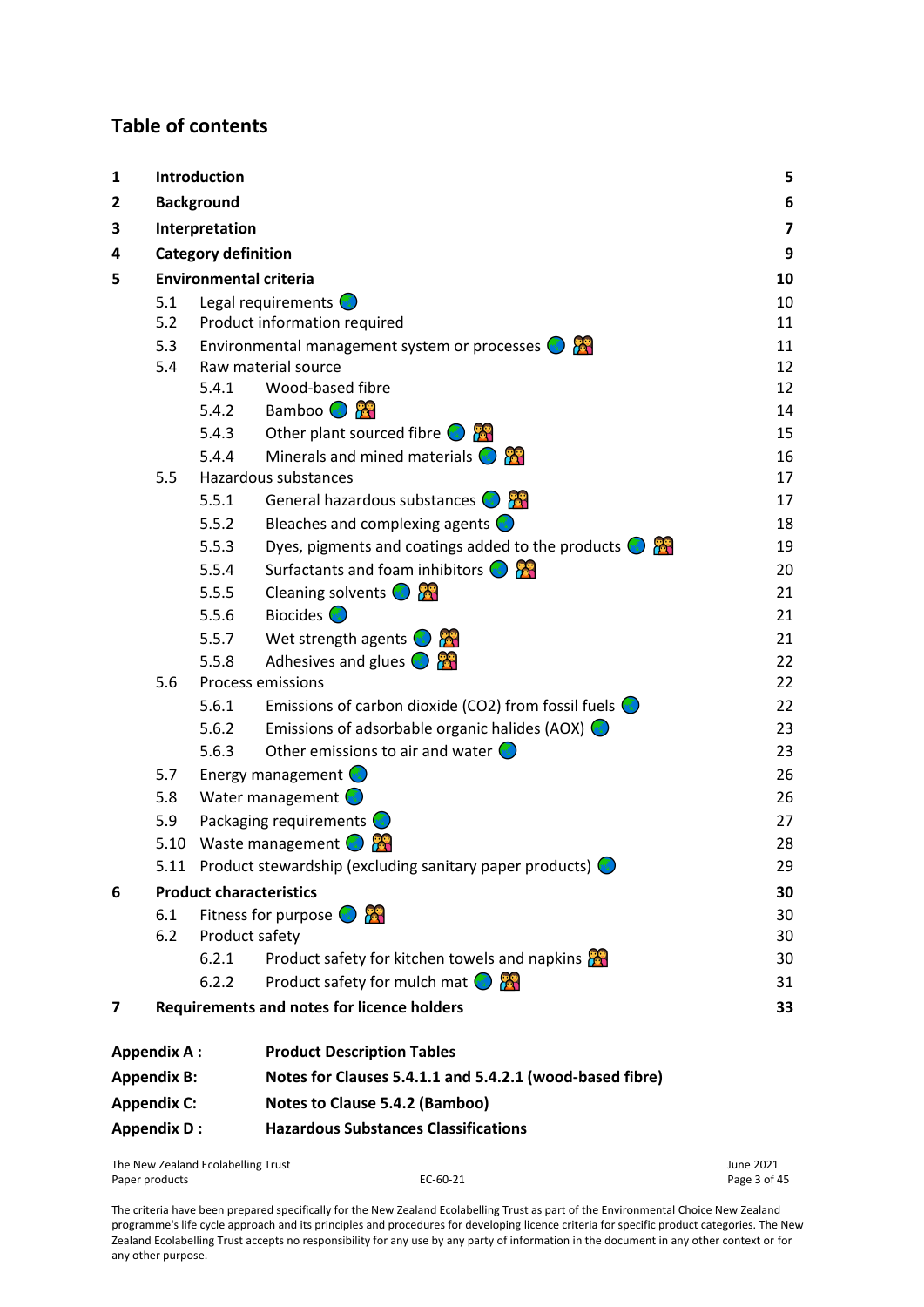**Appendix E : [Information required from pulp suppliers](#page-43-0)**

The New Zealand Ecolabelling Trust and the South Control of the South America Control of the South America Control of the South America Control of the Page 4 of 45 Paper products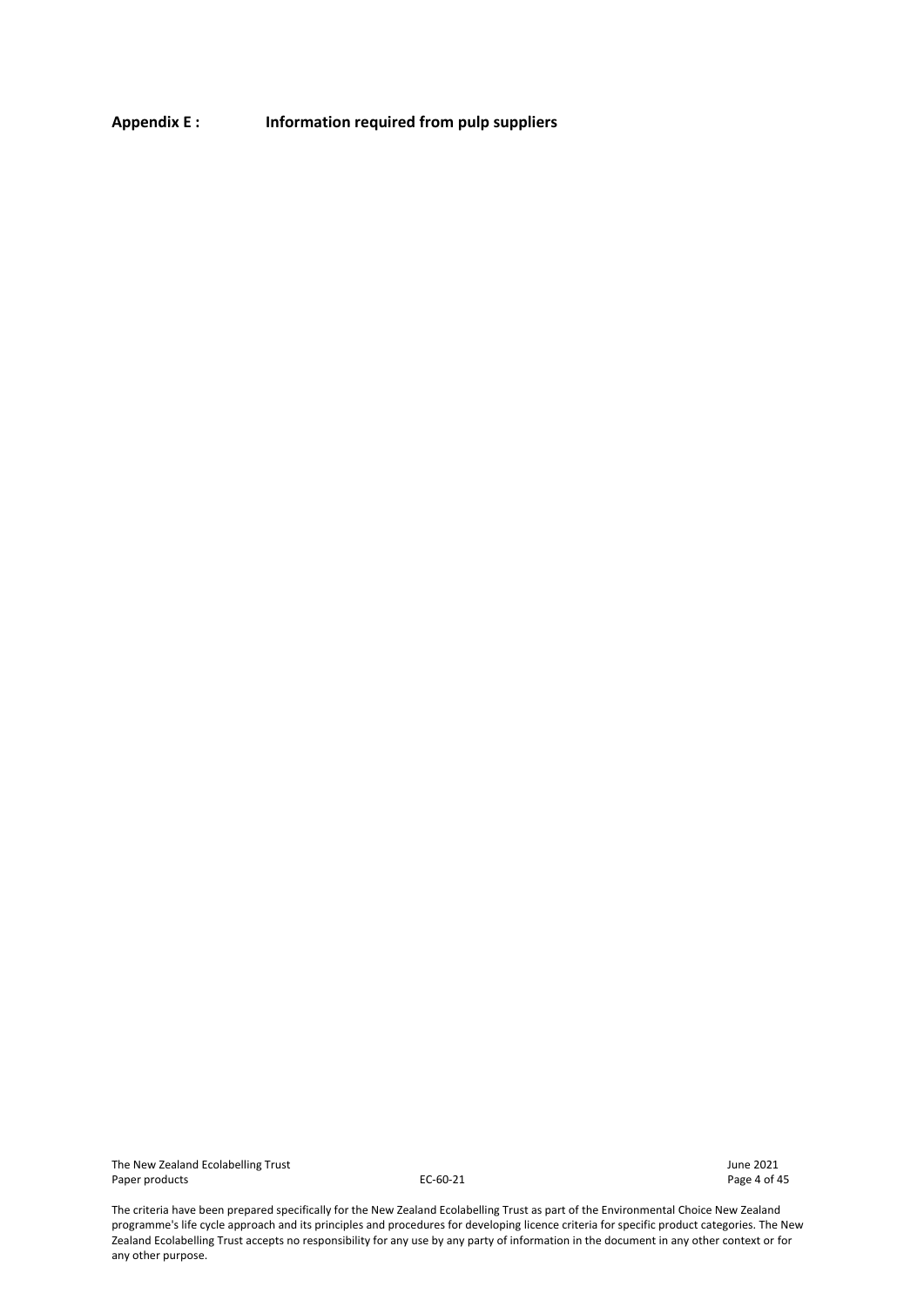# <span id="page-4-0"></span>**1 Introduction**

Environmental Choice New Zealand (ECNZ) is an environmental labelling programme which has been created to help businesses and consumers find products and services that ease the burden on the environment. The programme results from a New Zealand Government initiative and has been established to improve the quality of the environment by minimising the adverse and maximising the beneficial environmental impacts generated by the production, distribution, use and disposal of products, and the delivery of services. The programme is managed by the New Zealand Ecolabelling Trust (the Trust).

ECNZ operates to the ISO 14024 standard "Environmental labels and declarations – Type I environmental labelling – Principles and procedures" and the Trust is a member of the Global Ecolabelling Network (GEN) an international network of national programmes also operating to the ISO 14024 standard.

ISO 14024 requires environmental labelling specifications to include criteria that are objective, attainable and verifiable. It requires that interested parties have an opportunity to participate and have their comments considered. It also requires that environmental criteria be set, based on an evaluation of the environmental impacts during the actual product or service life cycle, to differentiate products and services based on preferable environmental performance.

The life cycle approach is used to identify and understand environmental issues (adverse or beneficial impacts) across the whole life of a product or service (within a defined product or service category). This information is evaluated to identify the most significant issues and from those to identify the issues on which it is possible to differentiate environmentally preferable products or services from others available in the New Zealand market. Criteria are then set on these significant and differentiating issues. These must be set in a form and at a level that does differentiate environmentally preferable products or services, is attainable by potential ECNZ licence applicants and is able to be measured and verified. As a result of this approach, criteria may not be included in an ECNZ specification on all aspects of the life cycle of a product or service. If stages of a product or service life cycle are found not to differentiate environmentally preferable products or services, or to have insufficient data available to allow objective benchmarking in New Zealand, those stages will not generally be included in criteria in the specification. For some issues, however, (such as energy and waste) criteria may be set that require monitoring and reporting. These criteria are designed to generate information for future reviews of specifications.

The Trust is pleased to publish this specification for Paper products. This specification sets out the requirements that Paper products will be required to meet in order to be licensed to use the ECNZ Label. The requirements include environmental criteria and product characteristics. The specification also defines the testing and other means to be used to demonstrate and verify conformance with the environmental criteria and product characteristics.

This specification has been prepared based on an overview level life cycle assessment, information from specifications for similar products from other GEN-member labelling programmes, relevant information from other ECNZ specifications, information made available from existing licence holders and information in publicly available paper procurement and paper industry publications.

This specification is valid for a period of five years. Twelve months before the expiry date (or at an earlier date if required), the Trust will initiate a review process for the specification.

The New Zealand Ecolabelling Trust June 2021 Paper products and the control of the control of the EC-60-21 Page 5 of 45 and the control of the Page 5 of 45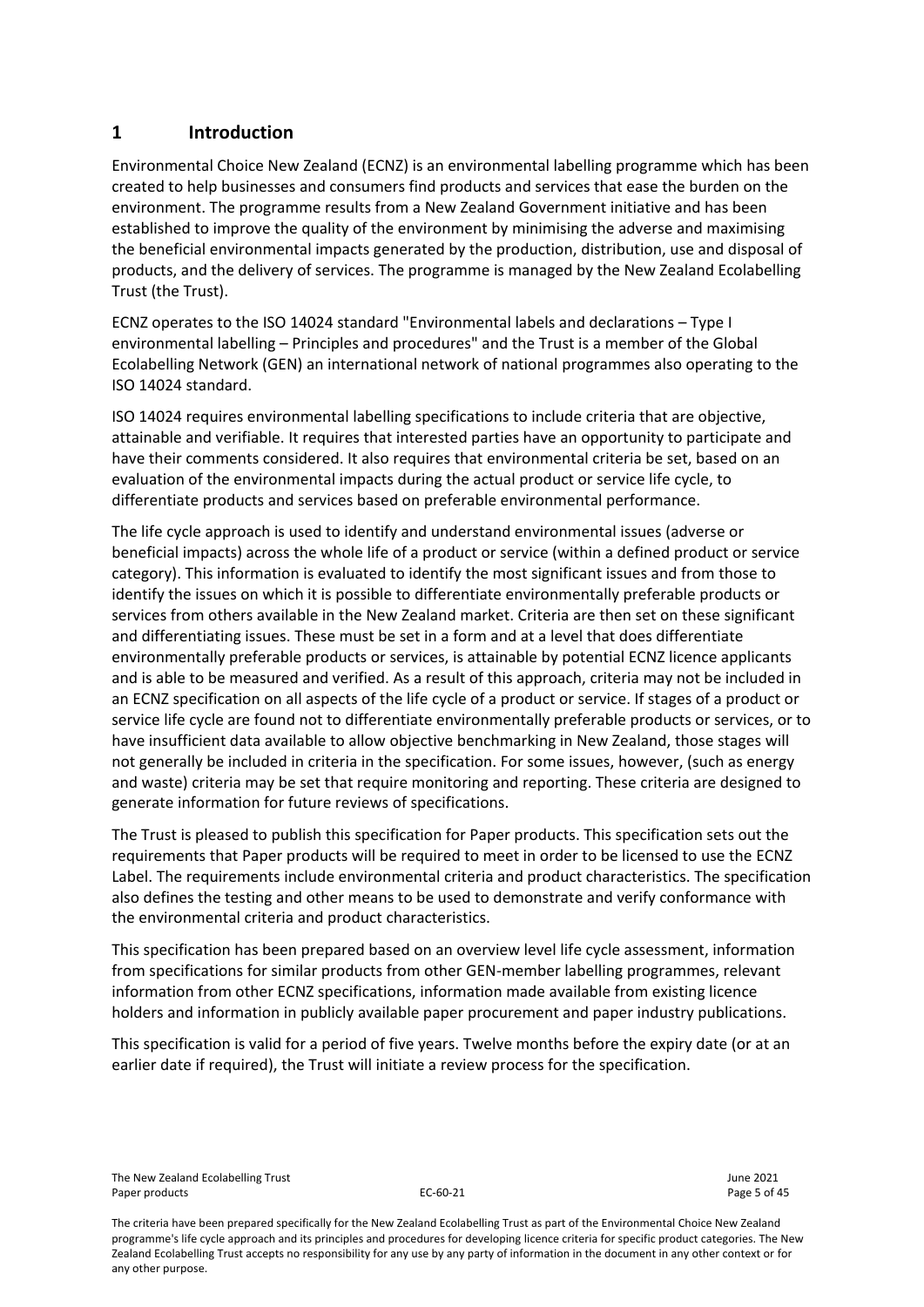# <span id="page-5-0"></span>**2 Background**

Manufacturing and use of paper products can, potentially, result in significant burdens being placed on the environment. These burdens can occur throughout the lifecycle of the paper product, from sourcing of the raw materials and manufacturing the pulp and paper, through to disposal of the end product after use.

Sustainable management of forests is an issue of much concern and debate internationally. A number of schemes exist to define principles, criteria and measures of sustainable management and provide processes for Sustainable Forest Management (SFM) to be independently assessed and assured. SFM can be used in native and plantation forests. Unsustainable management of native forests can lead to the destruction of valuable ecosystems and unsustainably managed plantations can result in conversion of native forests or other ecologically valuable land uses, for production of timber. The criteria in this ECNZ specification accommodate the input of virgin fibre by allowing only native fibre from forests which have been certified as being sustainably managed, and requiring a proportion of the virgin fibre from plantations to be certified as being sustainably managed. The criteria also promote the use of recycled fibre, whilst recognising that fibres can only be recycled a limited number of times. Also, some input of virgin fibre is required in the manufacturing of certain products to achieve required strengths and/or finishes.

In response to concerns over unsustainable management of forests, a range of alternatives to wood fibre are now being used to manufacture paper, including bamboo, hemp and bagasse. This specification includes criteria which address the environmental impacts associated with these alternatives.

During manufacture, process effluents can contain high concentrations of natural organic materials which deplete oxygen in receiving waters, adversely impacting plant and animal life. Sulphur, organochlorines and other hazardous substances, particularly halogenated organics, used in or resulting from the manufacturing process (e.g. from bleaching or for cleaning of equipment) can be persistent. They can, potentially, bioaccumulate and have toxic effects on the environment if discharged in effluents. Poorly-biodegradable detergents (surfactants) may also accumulate and be toxic or otherwise harmful in the environment if discharged.

This specification addresses the issue of emissions from pulp and paper manufacture. It aims to reduce or eliminate the discharge of toxic and environmentally persistent compounds, oxygen consuming organic material and organochlorines into the environment.

The EC-60 specification incorporates the best practice approach to criteria for hazardous substances taken in other ECNZ specifications. This approach is based on international best practice and guidance developed by the European Union (EU). The criteria include bans or restrictions on chemicals based on their hazardous properties (e.g. carcinogens or ecotoxic substances). Where necessary and appropriate, substance-specific requirements are included where there are sound technical reasons to address them on an exception basis.

Criteria are also included in this specification regarding waste management, energy efficiency, packaging and product safety. These criteria have been included to address environmental issues across the entire life-cycle of the products.

The New Zealand Ecolabelling Trust June 2021 Paper products and the extendion of the EC-60-21 Page 6 of 45 Some GEN-member eco-labels are now considering including criteria on social issues in their ecolabelling specifications. These GEN-members believe that environmentally preferable products should also be socially responsible. There are many social issues within the supply chain and product life cycle from raw material harvesting, processing, to end user. Social issues of concern during manufacturing typically include fair pay, child labour, modern slavery, workers' rights and employer's responsibilities, community impacts, training, education, and health and safety.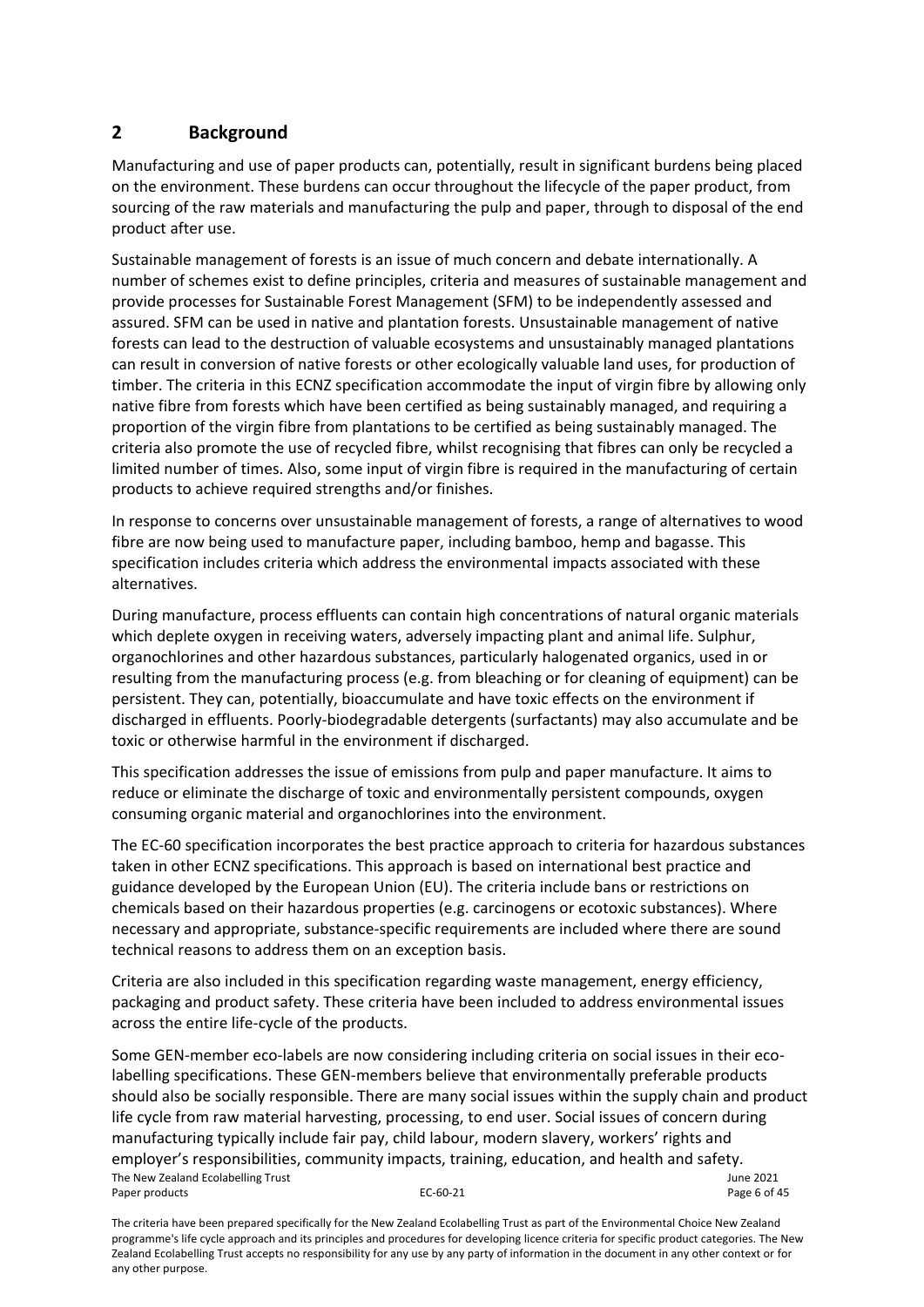Emphasising social aspects within this specification aligns ECNZ with the global movement to consider both environmentally and socially acceptable practices when developing and manufacturing products. Criteria within the specification are marked with  $\mathbb{R}^2$  where they relate to a social issue, and with  $\bigcirc$  where they relate to an environmental issue. Some criteria are marked with both a  $\bigcirc$  and  $\bigcirc$ .

Based on a review of currently available information, the following product category requirements will produce environmental and social benefits by reducing fibre use from unsustainable sources; decreasing emissions to air and water; minimising the use of harmful chemicals; managing production waste and water use; and improving energy efficiency. As information and technology change, product category requirements will be reviewed, updated and possibly amended.

# <span id="page-6-0"></span>**3 Interpretation**

**88** (Social Responsibility) means a criterion or sub-clause within the ECNZ specification which addresses a social concern.

 (Environmental Responsibility) means a criterion or sub-clause within the ECNZ specification which addresses an environmental concern.

**ADt** means Air dry tonne of pulp (ADt) meaning dry solids content of 90 %.

**AOX** means Absorbable Organic Halogen. A measure of the quantity of chlorine (and other halogens) associated with organic compounds.

**APEOs (Alkylphenol ethoxylates)** are defined as substances that upon degradation produce alkyl phenols. They include nonylphenol ethoxylates (NPEOs), which degrade to nonylphenol.

**Chemical pulp** refers to pulp produced using the sulphite or sulphate (Kraft) methods, where wood chips are cooked in pressurised vessels in the presence of bisulphite or sodium hydroxide liquor.

**Coating** means a substance added to the base paper to give it certain qualities.

**COD (Chemical Oxygen Demand)** means the mass concentration of oxygen equivalent to the amount of dichromate consumed by dissolved and suspended matter when a water sample is treated with the oxidant under defined conditions.

**DIP** means de-inked pulp or recycled pulp.

**EDTA (ethylene diaminetetraacetic acid)** is a complexing agent used to bind metals found in raw materials and in process water.

**FSC** refers to the Forest Stewardship Council.

**GEN** refers to the Global Ecolabelling Network.

**ISO** means International Organisation for Standardisation.

**Label** means the ECNZ Label.

**Macerated products** are products made from shredded paper, e.g. padded envelopes. Macerated paper is also used for insulation, but this is covered by a separate ECNZ specification (EC-25) as there are important installation and performance requirements for insulation.

**Mechanical pulp** refers to pulp produced by grinding wood. It may involve the use of steam or chemicals to soften the wood prior to grinding. It includes stone groundwood, thermo-mechanical pulp (TMP) and chemi-thermomechanical pulp (CTMP).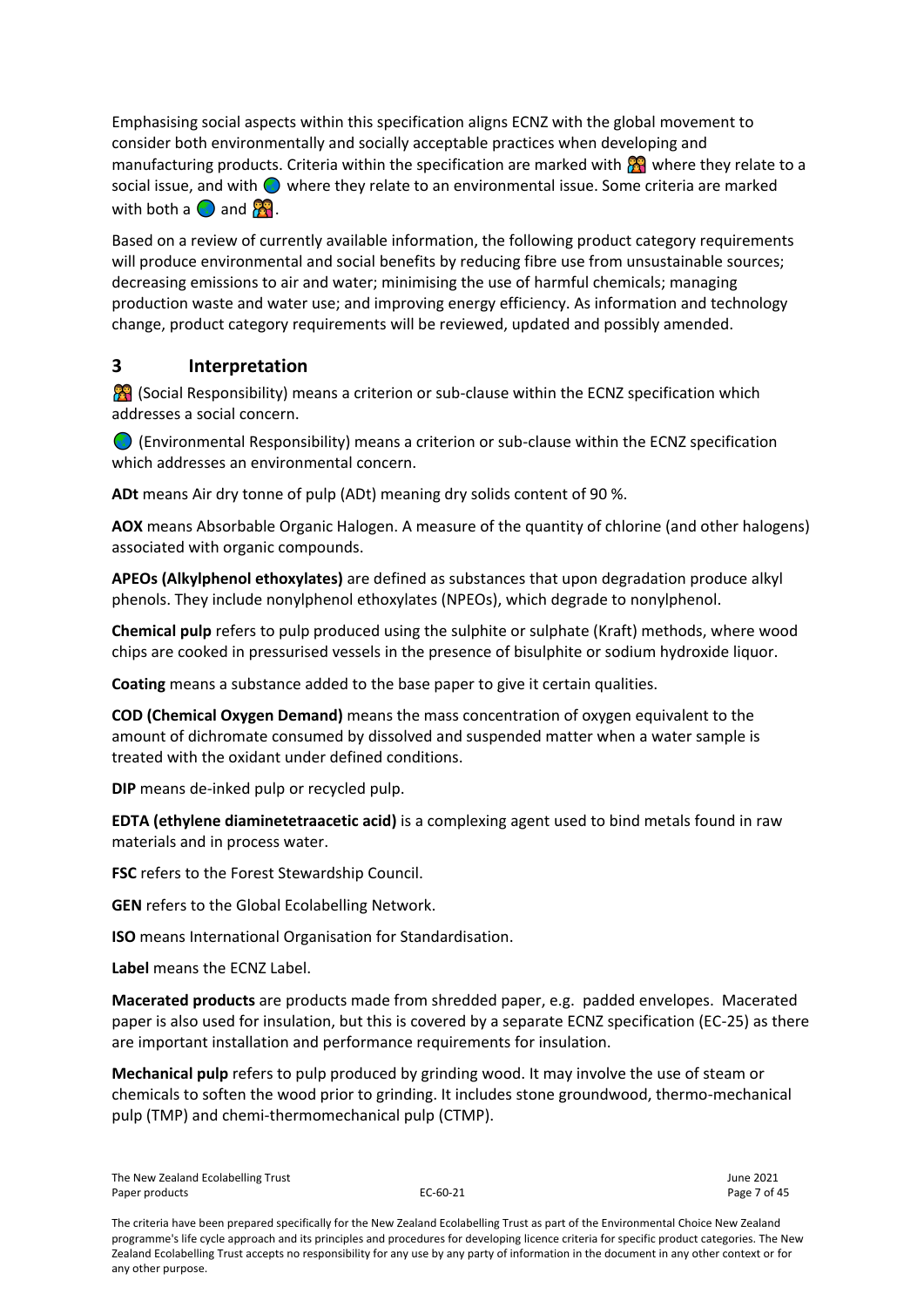**Mulch mat** is a type of weed matting. It is used in flower beds to supress the growth of weeds, and is commonly made from low-grade recycled paper.

 $NO<sub>x</sub>$  is a joint chemical abbreviation for nitrogen oxides (NO, N<sub>2</sub>O and NO<sub>2</sub>). In this document NO<sub>x</sub> means total NO and  $NO<sub>2</sub>$  measured as  $NO<sub>2</sub>$  equivalents.

**P** is the atomic symbol for phosphorus. In this document P refers to phosphorus discharged to water.

**PEFC** refers to the Programme for the Endorsement of Forest Certification.

**PCB** refers to Polychlorinated Biphenyls.

**PCP** refers to Pentachlorophenol.

**Post-consumer** refers to material generated by households, or by commercial, industrial and institutional facilities in their role as end-users of the product, which can no longer be used for its intended purpose. This includes returns of material from the distribution chain.

**Pre-consumer** refers to material diverted from the waste stream during a manufacturing process. Excluded is re-utilisation of materials such as rework, or scrap generated in a process and capable of being reclaimed within the same process that generated it.

**Pulp furnish** refers to the water-suspended mixture of paper pulp and non-fibrous additives such as fillers, dyes, or sizing from which paper or paperboard is made.

**Readily biodegradable surfactants** are those where the average level of biodegradation observed in an aerobic sewage treatment plant is at least 90 % during a residence time of not more than 3 hours. In order to meet this requirement the surfactant must either meet the requirement for "readily biodegradable" when determined using one of the five test methods described in the Organisation for Economic Co-operation and Development (OECD) Guidelines for Testing of Chemicals, Test Guidelines 301A-301E OR achieve a biodegradability of at least 80 % when tested by the OECD method, published in the OECD technical report 11 June 1976 on the "Proposed Method for the Determination of the Biodegradability of Surfactants used in Synthetic Detergents", or as listed in the Danish Environmental Protection Agency report "Environmental Health Assessment of Substances in Household Detergents and Cosmetic Detergent Products" (2001), or an equivalent test. The pass level of 80 % recognises the inherent experimental variability of the OECD test.

**Recycled content** refers to post-consumer or pre-consumer material. Purchased broke, and broke generated within the mill is defined as new fibre if the fibre raw material is new fibre, and as recycled fibre if the raw material is recycled fibre.

**Renewable energy sources** mean renewable non-fossil energy sources, e.g. wind, solar, geothermal, wave, tidal, hydropower, biomass, landfill gas, sewage treatment plant gas and biogas.

**S** is the atomic symbol for sulphur. In this document it means gaseous emissions of sulphur to the atmosphere, such as sulphur dioxide and reduced sulphur compounds.

**SFM** means a Sustainable Forest Management certification scheme.

**Ultimately biodegradable** means in accordance with the OECD Test Guidelines 302A-302C.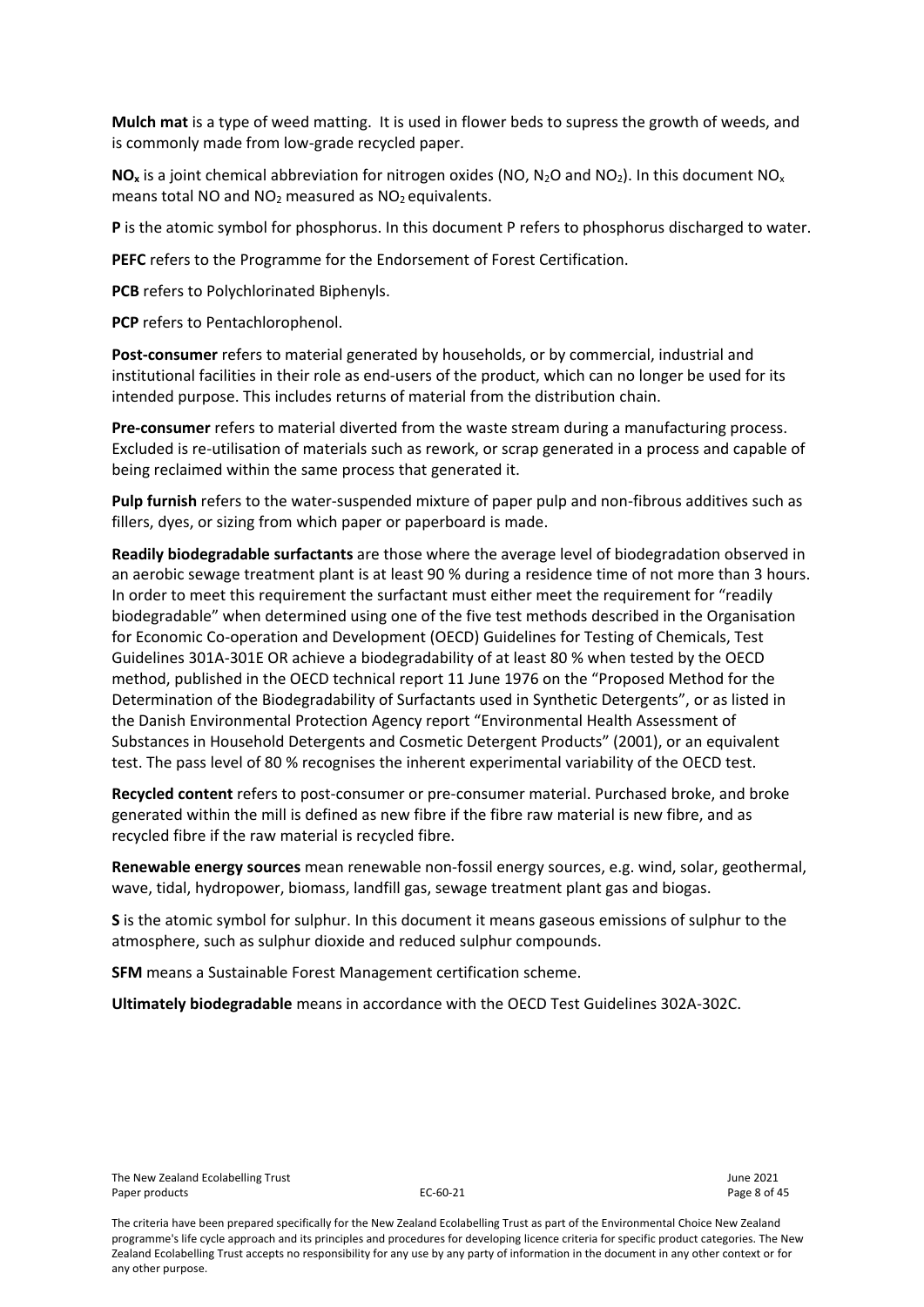# <span id="page-8-0"></span>**4 Category definition**

This category includes the following paper products:

- 4.1 Sanitary paper products including toilet paper; facial tissue; paper towels and table napkins;
- 4.2 Office paper products including copier/printing paper and writing paper;
- 4.3 Stationery paper products including envelopes and exercise books;
- 4.4 Paper packaging, cardboard and paperboard products including boxes and cartons;
- 4.5 Moulded and macerated paper products (excluding insulation); and
- 4.6 Base paper used to manufacture any of the products above.

Thermal insulation made from paper is excluded from this category as it is addressed in EC-25 for Building Insulants.

To be licensed to use the Label, a Paper product must meet all environmental criteria set out in Clause 5 and product characteristics set out in Clause 6.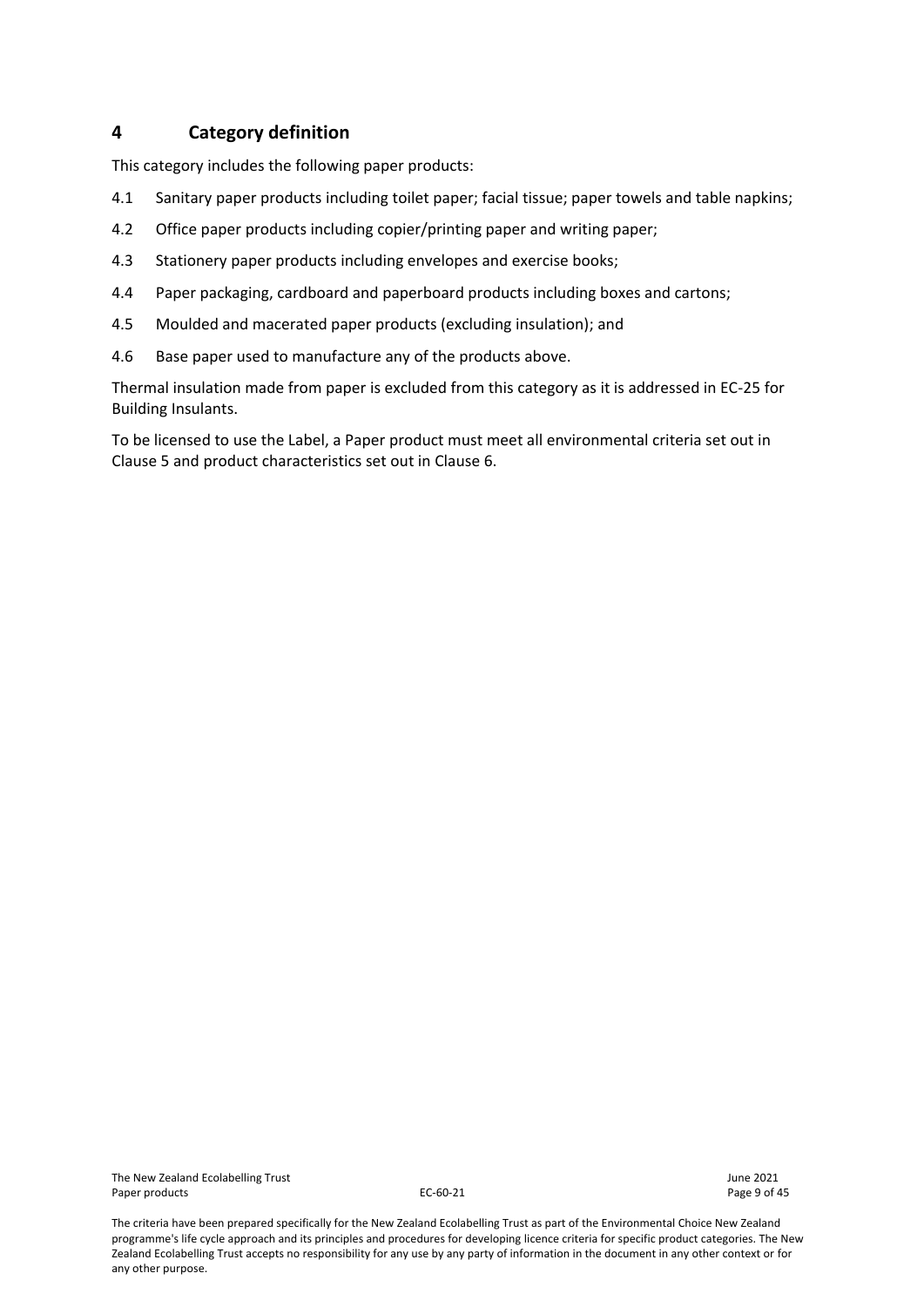# <span id="page-9-0"></span>**5 Environmental criteria**

# <span id="page-9-1"></span>**5.1 Legal requirements**

# **Criteria**

The licence applicant/holder must demonstrate how applicable environmental legal requirements are met, including that all necessary environmental consents and permits are in place.

# **Verification required**

Conformance with this requirement shall be demonstrated by providing a written statement on regulatory compliance, signed by the Chief Executive Officer or other authorised representative of the applicant company/licence holder. This statement shall be supported by current documentation:

- Identifying the applicable regulatory requirements including specific obligations arising from permits, regulations, and regulatory plan rules; and
- Demonstrating how compliance is monitored and maintained.

Verification of continued compliance with legal requirements will form part of the Licence Supervision Plan.

# **Explanatory notes**

Relevant laws and regulations could, for example, include those that relate to:

- producing, sourcing, transporting, handling and storing raw materials and components for manufacture;
- manufacturing processes;
- handling, transporting and disposing of waste products arising from manufacturing;
- transporting product within and between countries; and
- using and disposing of the product.

The documentation required may include, as appropriate:

- procedures for approving and monitoring suppliers and supplies;
- information provided to customers and contractors regarding regulatory requirements;
- evidence of a formal certified environmental management system (for example an ISO 14001 certificate) and supporting records on regulatory compliance (for example, copies of regulatory requirements registers, procedures to manage regulatory compliance, monitoring and evaluation reports on regulatory compliance, internal or external audits covering regulatory compliance and management review records covering regulatory compliance);
- copies of published environmental, sustainability and/or annual reports expressly addressing environmental regulatory compliance (for example verified Environmental Statements prepared under the European EMAS regulations); and
- audit reports completed by independent and competent auditors addressing regulatory compliance (for example, reports for other eco-label licences or reports from regulator audits).

It is not intended to require licence holders to accept increased legal responsibility or liability for actions that are outside their control. The Trust's intention is to ensure any potential for environmental regulatory non-compliance associated with an ECNZ labelled product is managed to a level that minimises risk of reputation damage to the ECNZ label and programme.

The New Zealand Ecolabelling Trust June 2021 Paper products and the extended of 45 EC-60-21 Paper products and the Page 10 of 45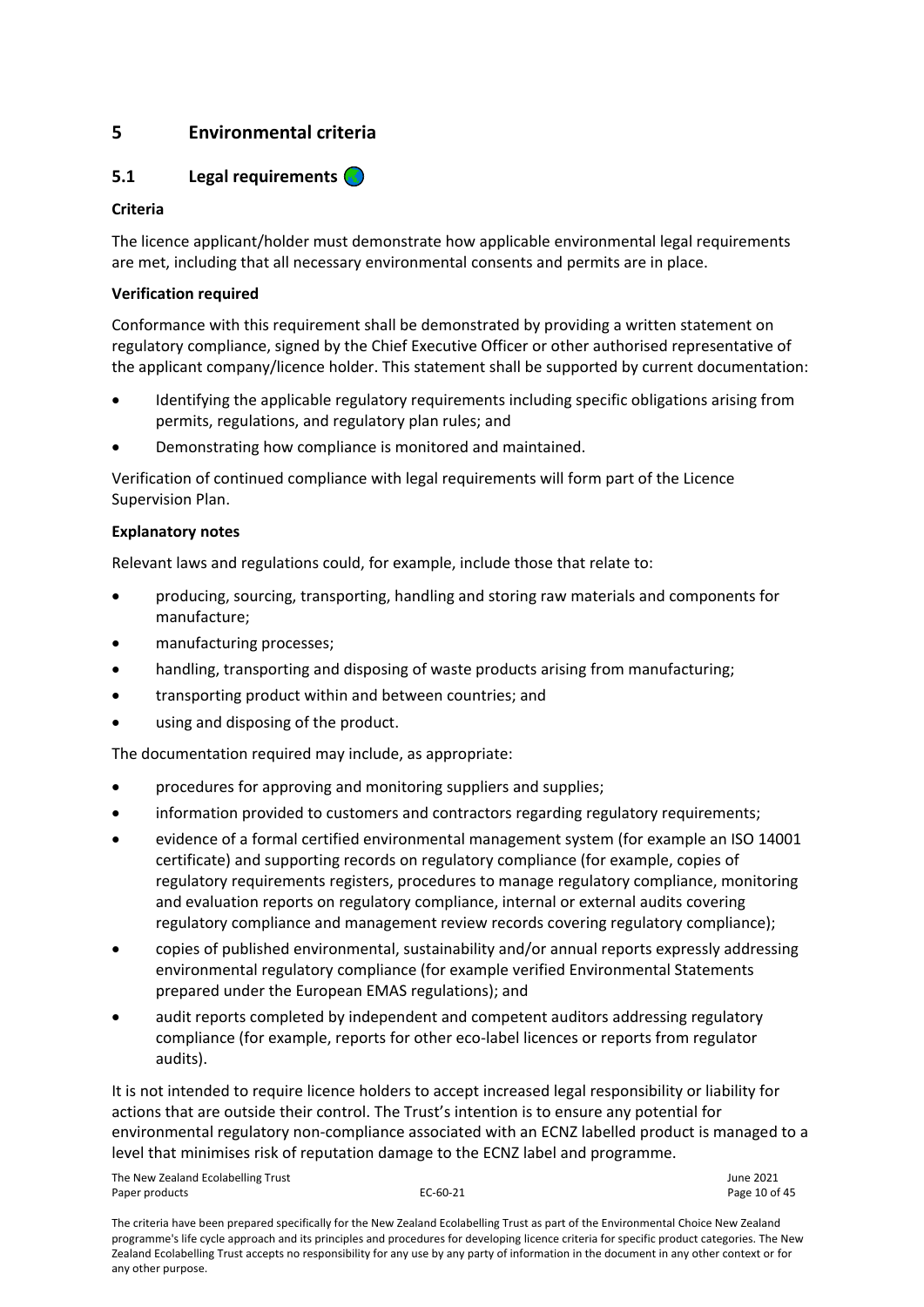# <span id="page-10-0"></span>**5.2 Product information required**

# **Criteria**

- a The pulp used for the paper product must be one or more of the raw materials in Clauses 5.4.1- 5.4.4 (e.g. wood, bamboo, other plant-fibres or minerals). No other pulps can be used.
- b Licence applicants/holders must provide the following information to the Trust as part of the assessment process:
	- i information about the fibres/raw materials used and % by weight of the finished product (see Table A1 in Appendix A);
	- ii supply chain information including material type, suppliers and geographical origin (see Table A2 in Appendix A);
	- iii additives and hazardous substances used in the production of the product (see Table A3 in Appendix A); and
	- iv information about the pulps used (see Table E1 in Appendix E).

Licence holders must maintain and update this information if it changes.

# **Verification required**

Conformance with these requirements shall be demonstrated by providing a written statement on compliance, signed by the Chief Executive Officer or other authorised representative of the applicant company/licence holder. The statement shall be supported by completed Tables A1-3 and E1.

# <span id="page-10-1"></span>**5.3 Environmental management system or processes**

# **Criteria**

- a. To demonstrate its ability to ensure ongoing compliance with the requirements of this EC-60 specification, the ECNZ licence applicant/holder must have (or establish, if necessary) appropriate management processes or a management system, to obtain, record, verify and maintain relevant information to provide assurance that it consistently meets all of the relevant requirements of EC-60.
- b The paper manufacturing facility must have an ISO 14001-certified Environmental Management System (EMS), or equivalent certification, that includes the paper used for the ECNZ-licensed products.

#### **Verification required**

Conformance with these requirements shall be demonstrated by providing a written statement on compliance, signed by the Chief Executive Officer or other authorised representative of the applicant company/licence holder. The statement shall be supported by:

- details of the management processes or environmental management system used to maintain and ensure ongoing compliance with EC-60. Examples could include information from the organisation's FSC or PEFC chain-of-custody control system, and evidence to show EC-60 is included in the compliance obligations register/document of the EMS; and
- a copy of the ISO 14001, or equivalent, certificate for the paper manufacturing.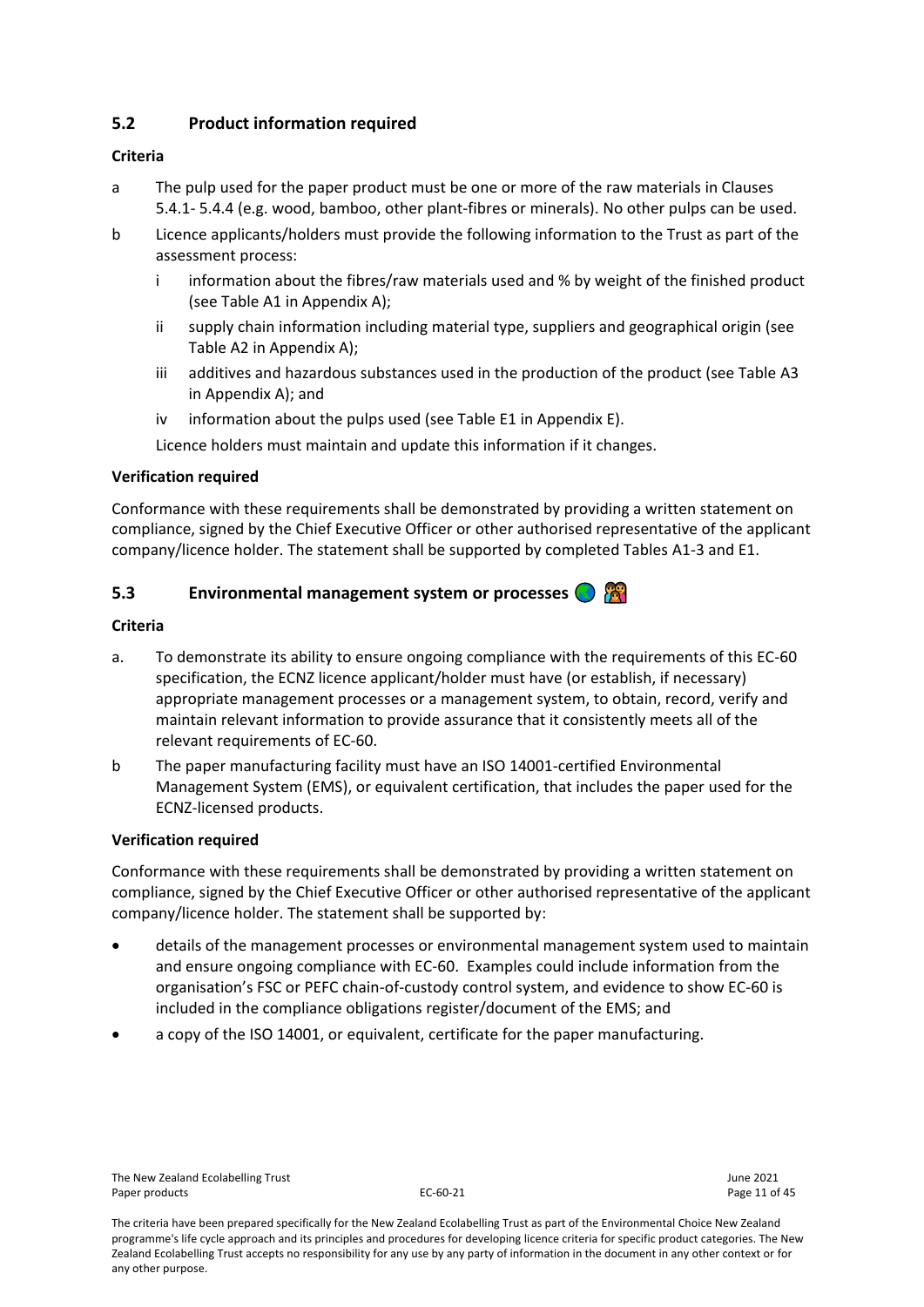# **Notes**

# **For 5.3 a)**

The information may come from existing processes such as the organisation's FSC or PEFC chain-ofcustody control system, or from an established Environmental Management System (e.g. controls for procurement of hazardous substances, or emissions information).

ECNZ supervision verifications between 2019-2021 for products licensed under EC-13 or EC-26 have included checking the types of management process required by Clause 5.3 a). If there are no changes to those processes, significant new information will not be required from those licence holders in order to demonstrate compliance with Clause 5.3 a).

# **For 5.3 b)**

Examples of certifications that will be considered equivalent to ISO 14001 certification:

- Enviromark Diamond.
- European Commission's EMAS scheme.

Equivalency of other certifications will be determined by the Trust on a case-by-case basis.

The following are some examples that will not be considered equivalent to ISO 14001 certification:

- Other Enviromark certifications (Bronze, Gold).
- Environmental management system based on ISO 14001 that have not be independently audited and certified.
- EPDs, ISO 9001 or any other certifications that are not an environmental management system certification.

# <span id="page-11-0"></span>**5.4 Raw material source**

The requirements in Clause 5.4 apply to the raw materials used. They do not apply to coating or other additives as these are addressed in Clause 5.5.

#### <span id="page-11-1"></span>**5.4.1 Wood-based fibre**

#### **5.4.1.1 Packaging and paperboard products**

#### **Criteria**

a The minimum recycled content in the fibre for each sub-category of packaging and paperboard product shall be as follows:

| <b>Product Type</b> | <b>Recycled Content (%)</b> | Post-consumer Recycled (%) |
|---------------------|-----------------------------|----------------------------|
| Mulch Mat           | 85                          | 70                         |
| Macerated products  | 100<br>20 for liner         | 80<br>10 for liner         |
| Moulded products    | 100                         | 75                         |
| Paperboard          | No minimum                  | No minimum                 |

# b If the furnish contains fibre from native forests, the forest sources used must have current Sustainable Forest Management (SFM) certification.

The New Zealand Ecolabelling Trust June 2021 Paper products and the extended of the EC-60-21 Paper products and the Page 12 of 45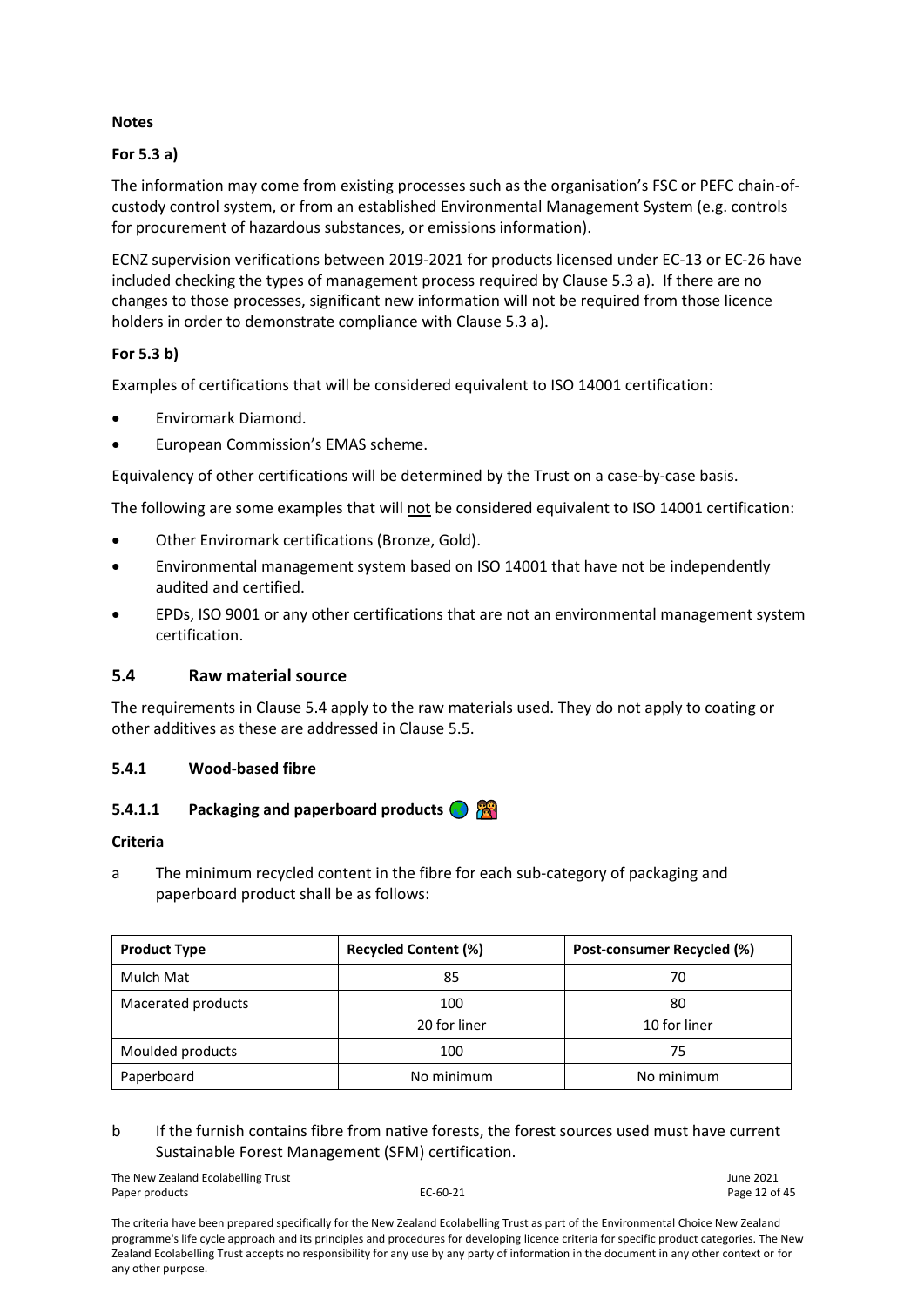Please see the notes in Appendix B for details of accepted SFM certifications.

Fibre includes that from harvested trees and that derived from waste wood, sawdust or wood chips.

c If the furnish contains fibre from plantation forests, the plantations used must have current legal harvesting certification.

Please see the notes in Appendix B for details of accepted legal harvesting certifications. Fibre includes that from harvested trees and that derived from waste wood, sawdust or wood

# **Verification required**

chips.

Conformance with these requirements shall be demonstrated by providing a written statement on compliance, signed by the Chief Executive Officer or other authorised representative of the applicant company/licence holder. This statement shall be supported by appropriate documentation (as relevant):

- demonstrating the proportion of fibre types included in each pulp furnish;
- for recycled fibre, demonstrating whether the fibre is pre or post-consumer, and that the minimum recycled content in part a) has been met;
- recordings of the supplier, nature (native forest or plantation) and geographical source of all virgin fibre inputs;
- certificates or other evidence (for example invoices or packing slips) showing FSC or PEFC claims about forest management certification and chain of custody (to confirm the virgin fibre from native forests is from a certified sustainably managed source, and virgin fibre from plantations is from legally harvested sources).

# **Notes**

Clause 5.4.1.1 requires details of forest management certifications, chain-of-custody certifications, and physical controls for SFM certified fibre through the supply chain from the forest to the paper mill. Clause 5.4.1.1 does not require that the finished product carry a FSC or PEFC (or equivalent) label, nor does it require any information about FSC or PEFC credits generated in the supply chain or assigned to the finished products.

Please see Appendix B for additional notes.

# **5.4.1.2** Other paper products (including sanitary paper and office paper products)  $\bigcirc$

#### **Criteria**

- a **Recycled Content**: If the pulp furnish contains recycled content, at least 50 % of the recycled fibre must be post-consumer recycled.
- b **Virgin fibre from native forests**: If the pulp furnish contains fibre from native forests, the forest sources used must have current Sustainable Forest Management (SFM) certification.

Please see the notes in Appendix B for details of accepted SFM certifications.

Fibre includes that from harvested trees and that derived from waste wood, sawdust or wood chips.

- c **Virgin fibre from plantations**: If the pulp furnish contains fibre from plantation forests:
	- i the plantations used must be legally harvested, AND

The New Zealand Ecolabelling Trust June 2021 Paper products **EC-60-21** Page 13 of 45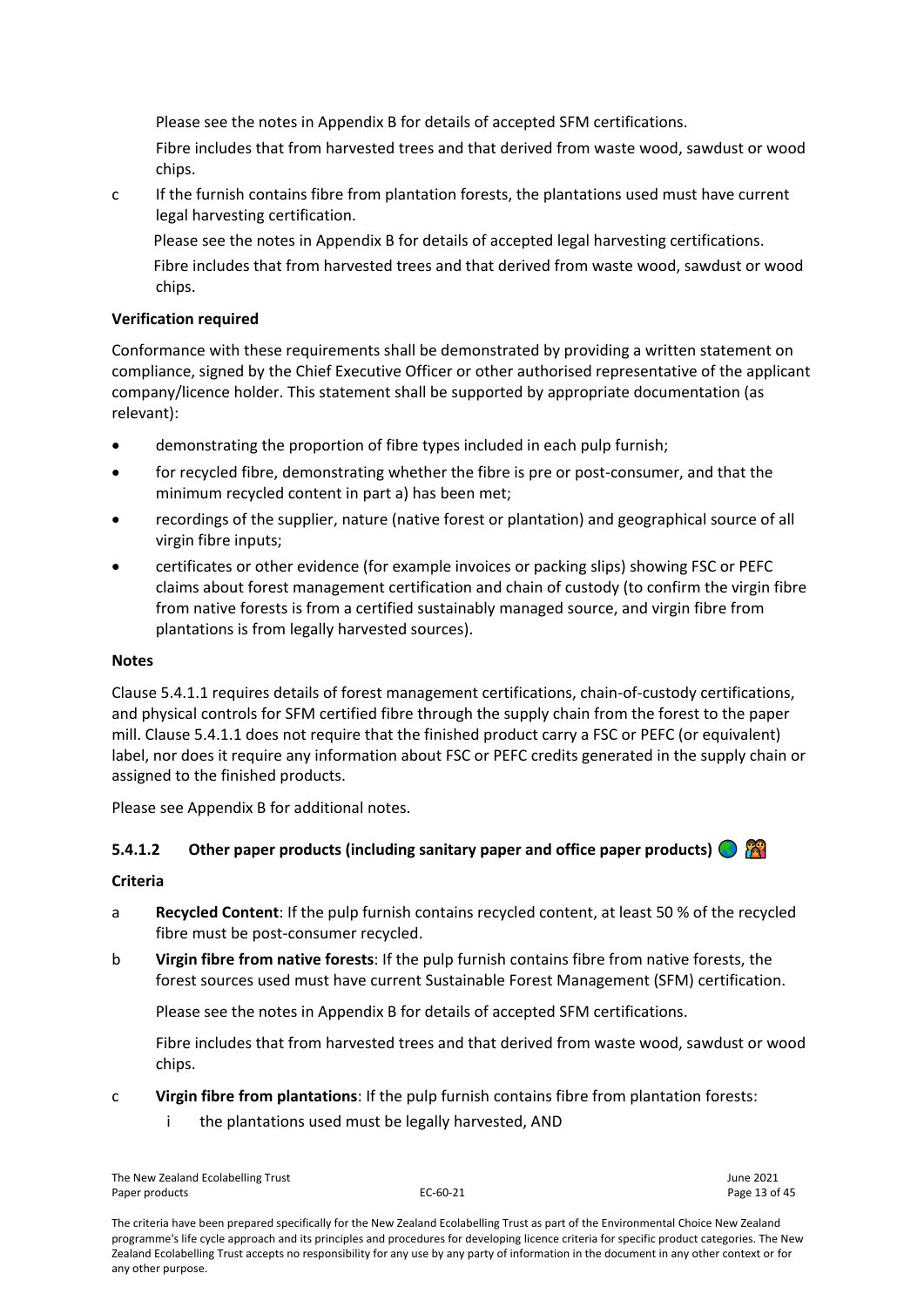ii a total of at least 70 % of the fibre in the pulp furnish must be from sources that have current SFM certification. This 70 % may include any fibre from native forests that meets b) above.

Please see the notes in Appendix B for details of accepted evidence of legal harvesting and SFM certifications.

Fibre includes that from harvested trees and that derived from waste wood, sawdust or wood chips.

#### **Verification required**

Conformance with these requirements shall be demonstrated by providing a written statement on compliance, signed by the Chief Executive Officer or other authorised representative of the applicant company/licence holder. This statement shall be supported by appropriate documentation (as relevant):

- demonstrating the proportion of fibre types included in each pulp furnish;
- for recycled fibre, demonstrating whether the fibre is pre or post-consumer;
- recordings of the supplier, nature (native forest or plantation) and geographical source of all virgin fibre inputs;
- certificates or other evidence (for example invoices or packing slips) showing FSC or PEFC claims, on forest management certification and chain of custody (to confirm the virgin fibre from native forests is from a certified sustainably managed source, and virgin fibre from plantations is from legally harvested sources);
- a calculation, spreadsheet or other evidence to demonstrate that a minimum of 70 % of the virgin fibre in the pulp furnish is from SFM, if required.

#### **Notes**

Clause 5.4.1.2 requires details of forest management certifications, chain-of-custody certifications, and physical controls for SFM certified fibre through the supply chain from the forest to the paper mill. Clause 5.4.1.2 does not require that the finished product carry a FSC or PEFC (or equivalent) label, nor does it require any information about FSC or PEFC credits generated in the supply chain or assigned to the finished products.

Please see Appendix B for additional notes.

# <span id="page-13-0"></span>**5.4.2 Bamboo**

#### **Criteria**

- a A minimum of 50 % by weight of the bamboo in the paper product must be from plantations or forests certified as SFM under the Forest Stewardship Council (FSC) or Programme for the Endorsement of Forest Certification schemes (PEFC), or equivalent schemes.
- b The ECNZ licence applicant/holder must ensure that all uncertified bamboo comes from legal sources. Bamboo raw material must not be derived from:
	- i protected areas, or areas that are under investigation as to their protection status;
	- ii areas where ownership or rights of exploitation are unclear; or
	- iii illegally harvested fibre.

In addition, the bamboo management must not harm:

The New Zealand Ecolabelling Trust June 2021 Paper products **EC-60-21** Page 14 of 45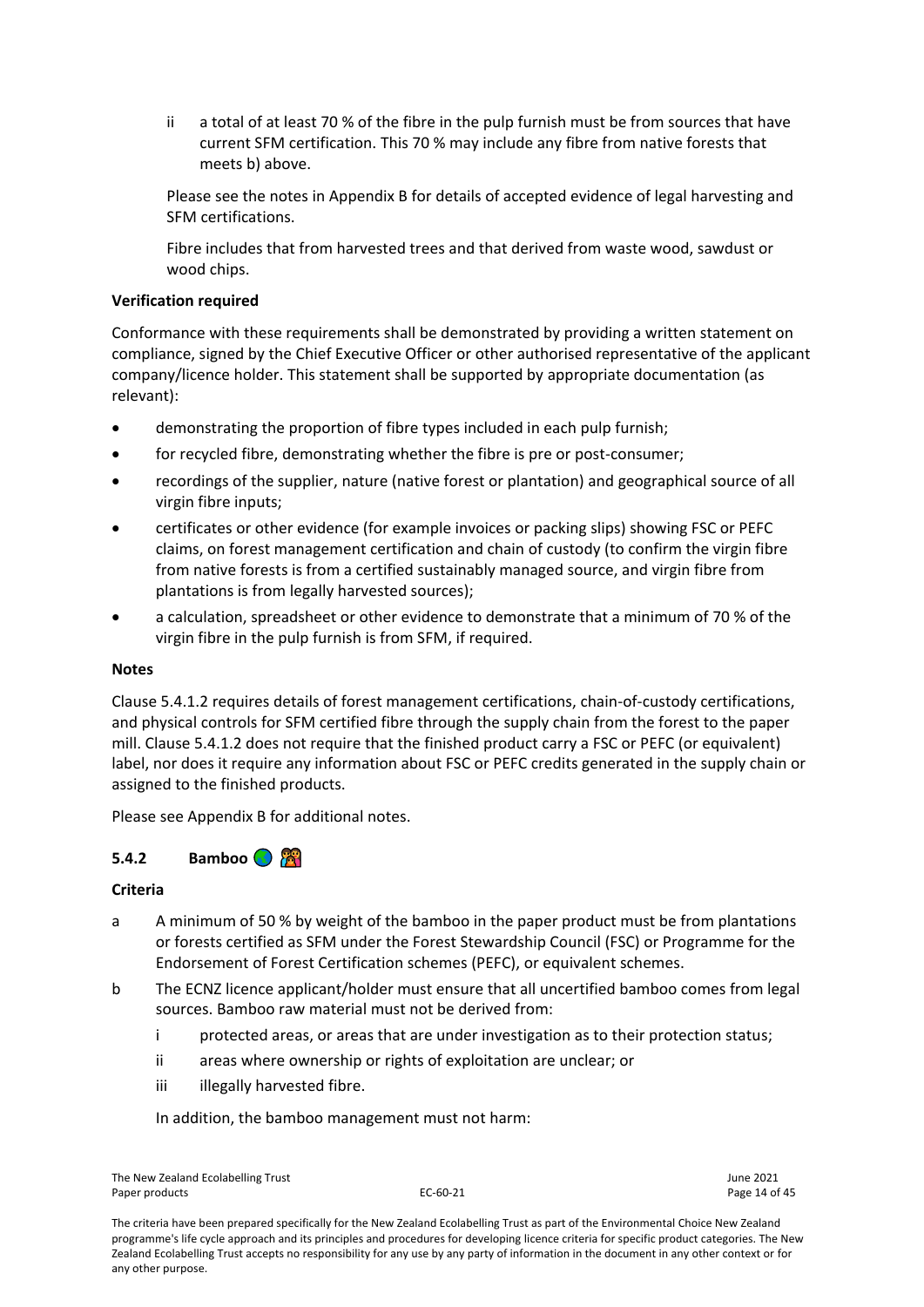- iv natural woodland, biodiversity, special ecosystems and important ecological functions; or
- v social and cultural preservation values.
- c Bamboo fibre must not come from bamboo species that appear on the Convention on International Trade in Endangered Species (CITES) list.
- d Companies must:
	- i maintain records of the certification of bamboo fibre used in licensed products; and
	- ii have, implement and report on an ongoing programme to review options and increase FSC or PEFC or equivalent SFM-certified content in ECNZ licensed products.

#### **Verification required**

Conformance with these requirements shall be demonstrated by providing a written statement on compliance, signed by the Chief Executive Officer or other authorised representative of the applicant company/licence holder. The statement shall be supported by appropriate documentation (as relevant):

- recording the supplier, nature and geographical source of all bamboo inputs to the paper product;
- including certificates or other evidence on forest management, SFM certification and chain of custody;
- describing management processes or management systems in place to ensure that these requirements are consistently met;
- describing the programme to review options and increase FSC or PEFC or equivalent SFMcertified bamboo content in ECNZ licensed products; and
- annual reports to ECNZ on this procurement programme.

#### **Notes**

The Trust intends to monitor levels of bamboo certification with the expectation that the minimum percentage requirements will be increased when higher levels are attainable.

Please see Appendix C for additional notes.

# <span id="page-14-0"></span>**5.4.3 Other plant sourced fibre**

These criteria apply to hemp, kenaf, flax, cotton, linen and waste left over from harvesting an existing agricultural crop (e.g. wheat straw, rice straw, seed flax straw, sorghum stalks, corn stalks, sugar cane bagasse, and rye seed grass straw).

Wood fibre and bamboo are excluded from these criteria as they are addressed in Clauses 5.4.1 and 5.4.2, respectively.

#### **Criteria**

The ECNZ licence applicant/holder shall:

- a have management processes to ensure the traceability of all fibre raw materials;
- b have a documented procedure regarding procurement of sustainable fibre raw material;
- c ensure that all fibre raw materials come from legal sources; and
- d ensure fibre raw material is not derived from:
	- protected areas, or areas that are under investigation as to their protection status;

The New Zealand Ecolabelling Trust June 2021 Paper products and the extendion of the EC-60-21 C-60-21 Page 15 of 45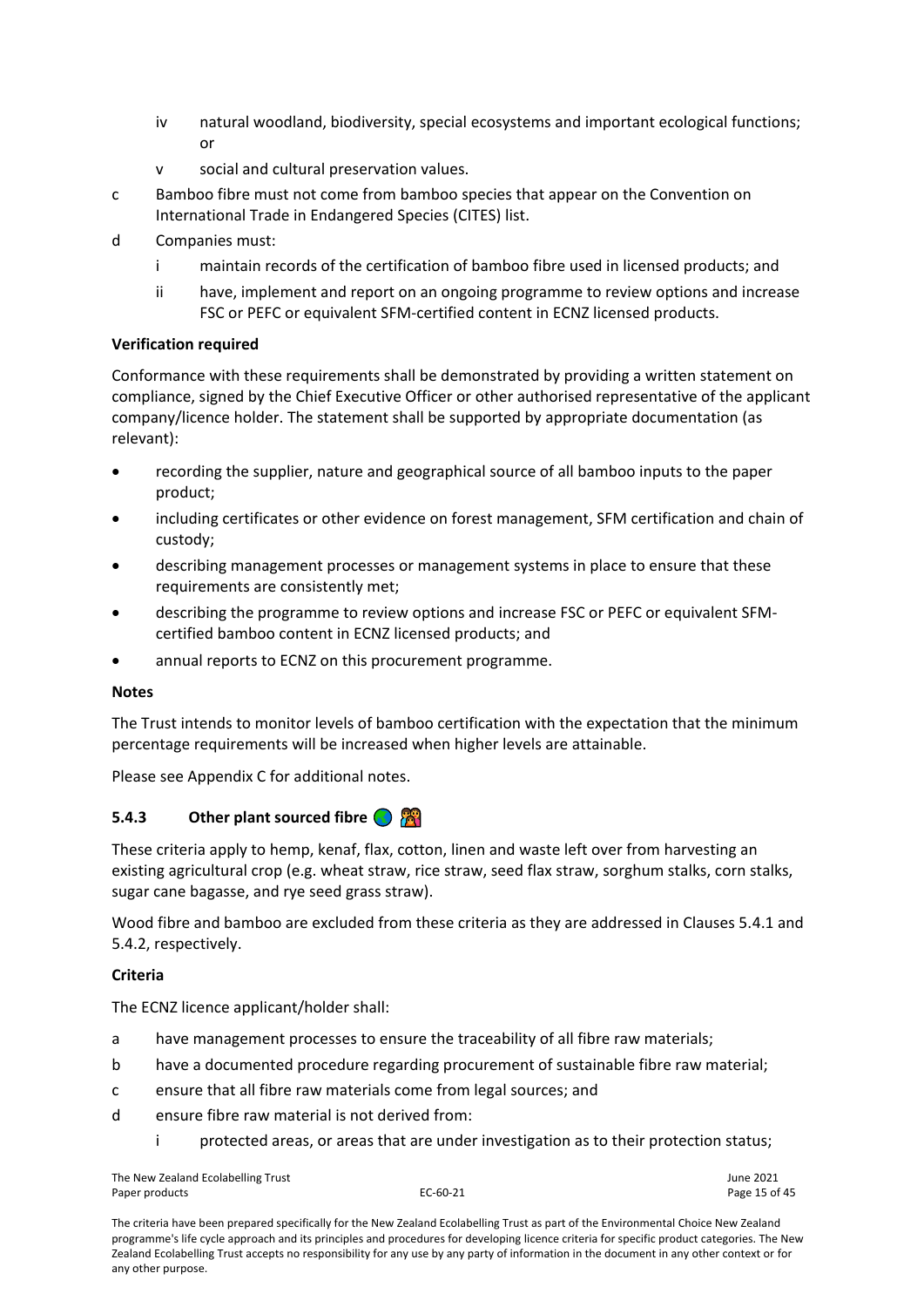- ii areas where ownership or rights of exploitation are unclear; or
- iii illegally harvested fibre.

In addition, the fibre management must not harm:

- iv natural woodland, biodiversity, special ecosystems and important ecological functions; and
- v social and cultural preservation values.

#### **Verification required**

Conformance with these requirements shall be demonstrated by providing a written statement on compliance, signed by the Chief Executive Officer or other authorised representative of the applicant company/licence holder. The statement shall be supported by documentation (as relevant):

- management processes or traceability system for all fibre raw materials, e.g. a Chain of Custody certificate;
- a documented procedure from the ECNZ licence applicant/holder that describes sustainable procurement of all fibre used; and
- certification, harvesting permits or other information to demonstrate that the fibre is legally harvested and does not come from protected areas or areas where ownership rights are in dispute.

# <span id="page-15-0"></span>**5.4.4 Minerals and mined materials**

The criteria below apply to all materials extracted from the ground which are used as the base substrate, including materials which are the main focus of the mine operation, by-products, or mining wastes. They do not apply to coatings or other additives as these are addressed in Clause 5.5.

#### **Criteria**

- a Mined materials must come from mining operations with documented mine remediation programmes;
- b The applicant/licensee must ensure that virgin raw materials do not come from environments that are protected for biological and/or social reasons;
- c Mines from which materials are obtained for an ECNZ licensed paper product must have, and implement, management plans including any policies and management procedures to minimise adverse effects from the following potential impacts:
	- i. noise;
	- ii. vibration;
	- iii. dust; and
	- iv. discharges to surface water, groundwater, oceans or land.

#### **Verification required**

Conformance with these requirements shall be demonstrated by providing a written statement on compliance, signed by the Chief Executive Officer or other authorised representative of the applicant company/licence holder. This statement shall be supported by documentation (as relevant):

• information about the procurement programme for mined materials and records of the supplier, nature and geographical source of all mineral inputs;

The New Zealand Ecolabelling Trust June 2021 Paper products **EC-60-21** Page 16 of 45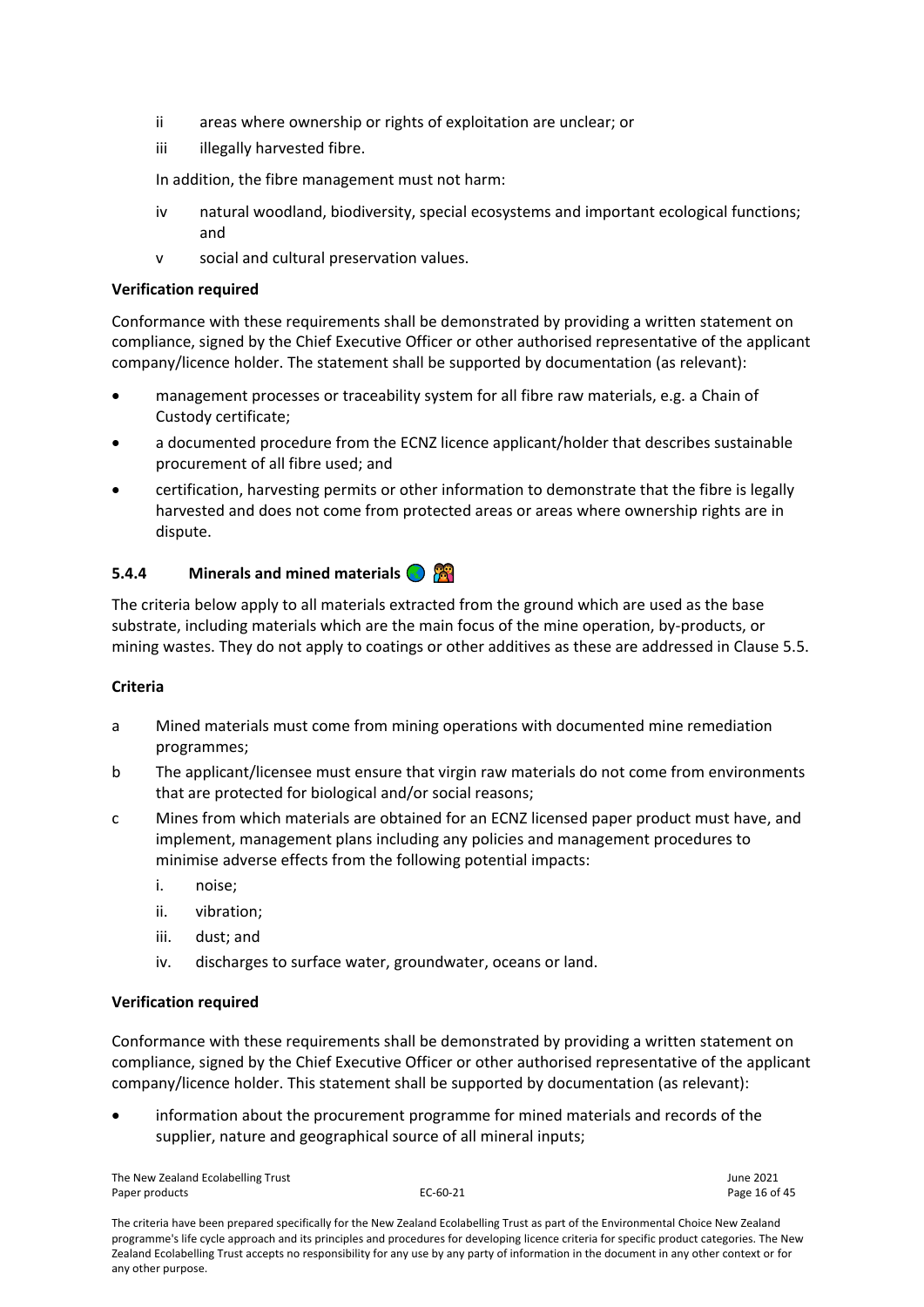- certificates or other evidence of a documented mine remediation programme;
- description of the raw material procurement management systems in place to ensure that the requirement in a) and b) are consistently met;
- copies of the relevant management plans required by c); and
- records demonstrating the management plans are being effectively implemented (including monitoring results).

# <span id="page-16-0"></span>**5.5 Hazardous substances**

# <span id="page-16-1"></span>**5.5.1 General hazardous substances**

#### **Criteria**

- a Substances that have classifications of acute toxicity, environmental hazard, carcinogenicity, mutagenicity or reproductive toxicity in accordance with Table D1 (Appendix D) shall not be added to the paper product or used during the production process; and
- b Any additives intended to be present in the finished product must not have a classification of respiratory or skin sensitisation in accordance with Table D1 (Appendix D).
	- For sanitary paper products, this may include dyes, softeners, lotions or fragrance.
	- For other paper products, this may include dyes, surface finishing agents and coating materials.

| Inorganic chemicals              | Chemicals that are 100 % inorganic (e.g. NaOH, NaClO)                                                                                                    |
|----------------------------------|----------------------------------------------------------------------------------------------------------------------------------------------------------|
| <b>Biocides</b>                  | Exempt from the ban on ecotoxic substances only                                                                                                          |
|                                  | (Additional requirements for biocides are in Clause 5.5.6)                                                                                               |
| Foam inhibitors                  | Exempt from the ban on ecotoxic substances only                                                                                                          |
|                                  | (Additional requirements for foam inhibitors are in Clause 5.5.4)                                                                                        |
| Softeners                        | Exempt from the ban on ecotoxic substances only                                                                                                          |
| Wet strength agents              | Containing chloro-organic substances epichlorohydrin (ECH), 1,3-<br>dichloro-2-propanol (DCP) and 3-monochloro-1,2-propanediol (MCPD)<br>are exempt      |
|                                  | (Additional requirements for wet strength agents are in Clause 5.5.7)                                                                                    |
| Peracetic acid (bleaching agent) | Exempt                                                                                                                                                   |
| Cationic polymers and dyes       | Exempt from the ban on ecotoxic substances, if the classification is<br>due to the cationic charge                                                       |
| Low use chemicals                | Chemicals whose consumption is less than 0.05 kg/tonne pulp<br>produced (0.005 %) at the pulp mill or per paper produced at the<br>paper mill are exempt |
| Titanium dioxide                 | $TiO2$ is exempt from the restriction on carcinogenic substances if its<br>classification only applies to the inhalable powder.                          |

The following are exempt from these requirements:

#### **Verification required**

Conformance with these requirements shall be demonstrated by providing a written statement on compliance, signed by the Chief Executive Officer or other authorised representative of the applicant company/licence holder. This statement shall be supported by documentation (as relevant):

The New Zealand Ecolabelling Trust June 2021 Paper products and the extendion of the EC-60-21 Paper products and the Page 17 of 45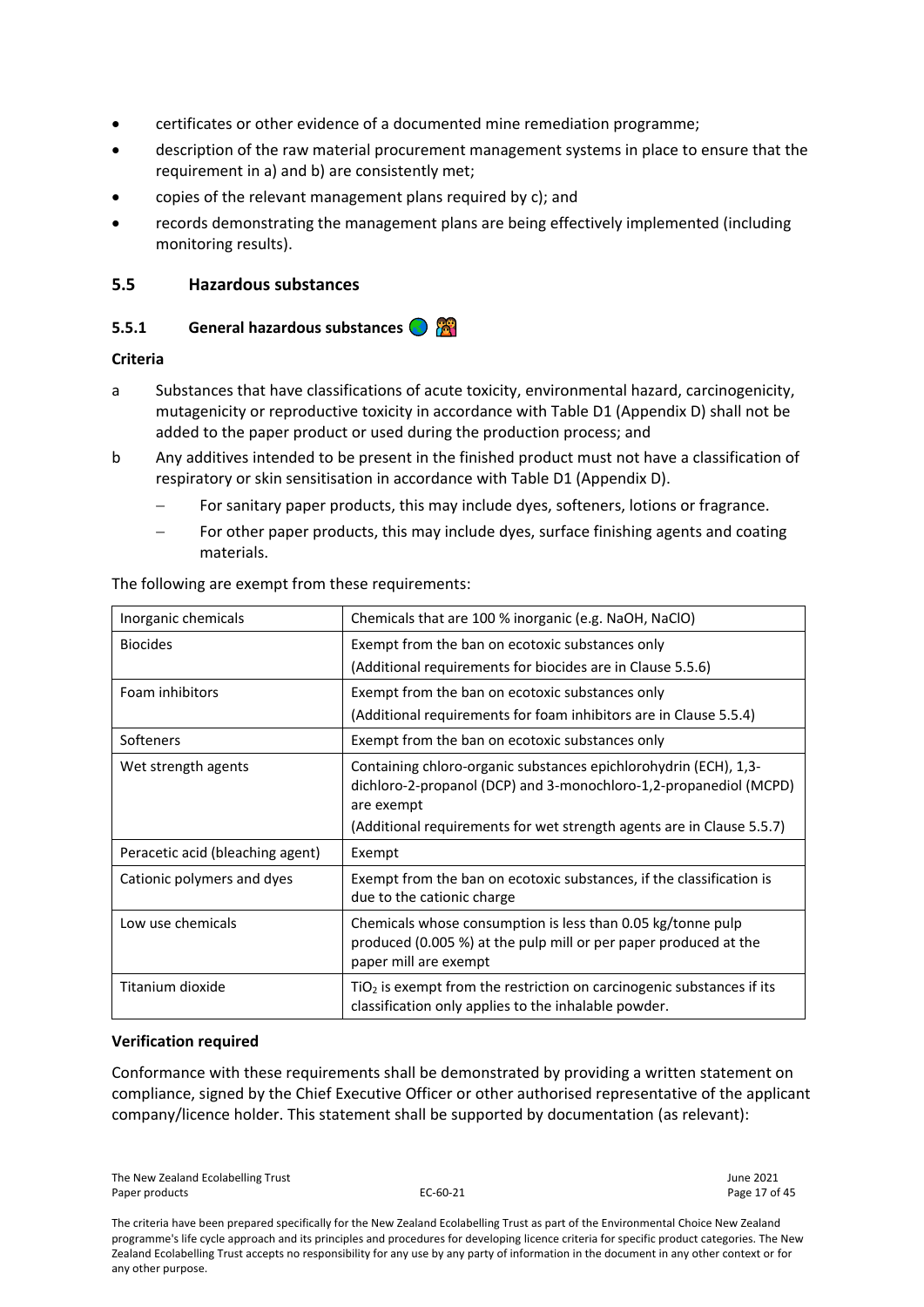- identifying hazardous substances used in materials and production processes (including CAS numbers and Safety Data Sheets (SDS), where available);
- identifying the hazard classifications that apply to these substances;
- compliance with a) may be demonstrated by providing data indicating that the substance does not have any of the classifications (or combinations thereof) listed in Table D1 (Appendix D) for toxins, ecotoxins, carcinogens, mutagens and reproductive toxins; and
- compliance with b) may be demonstrated by providing data indicating that the substance does not have any of the classifications (or combinations thereof) listed in Table D1 (Appendix D) for respiratory or skin sensitisers.

# **Notes**

The requirements above apply to all production chemicals (but not constituent substances), except where specifically exempt.

Production chemicals include:

- chemical additives used to give paper certain characteristics or qualities and usually retained by cellulose fibres;
- auxiliary chemicals used to increase efficiency and simplify production processes and often released into waste water; and
- process chemicals used to maintain pulp and paper production equipment.

The criteria in part a) above ban the use of Bisphenol A (BPA) as it is classified as a reproductive toxin in New Zealand, therefore, BPA cannot be included in ECNZ-licensed paper products.

#### <span id="page-17-0"></span>**5.5.2 Bleaches and complexing agents**

#### **Criteria**

- a Paperboard or packaging products shall not be bleached;
- b For all other products, chlorine gas may not be used as a bleaching agent. This requirement does not apply to chlorine gas related to the production and use of chlorine dioxide; and
- c Ethylenediamine tetraacetic acid (EDTA) may not be used.

#### **Verification required**

Conformance with these requirements shall be demonstrated by providing a written statement on compliance, signed by the Chief Executive Officer or other authorised representative of the applicant company/licence holder. This statement shall be supported by relevant production and quality control documentation.

#### **Notes**

It is accepted that recycled fibres may have been bleached with chlorine gas during their previous lifecycle.

Elemental chlorine bleaching is prohibited by Clause 5.5.2 b).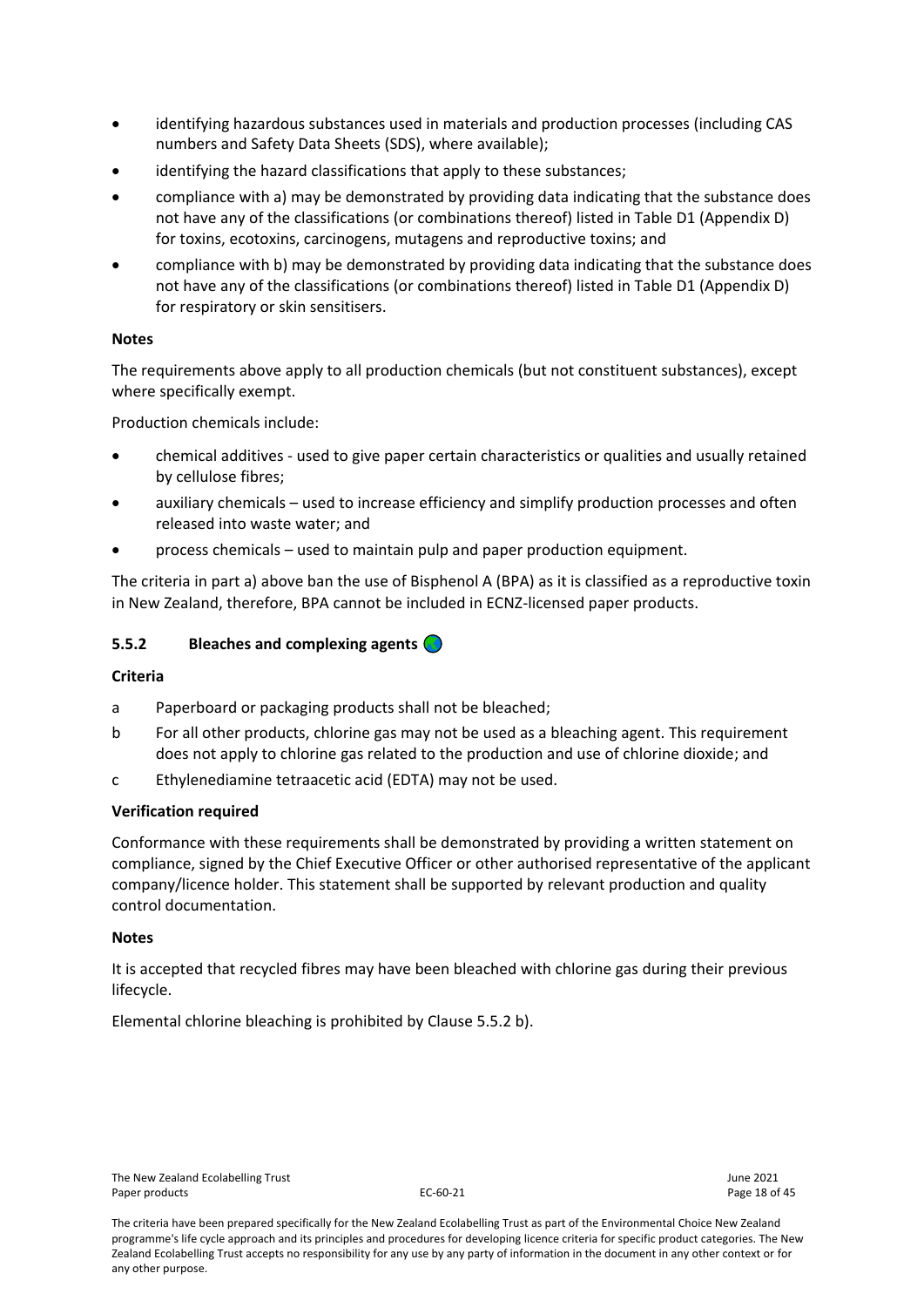# <span id="page-18-0"></span>**5.5.3 Dyes, pigments and coatings added to the products**

#### **Criteria**

- a No dyes, pigments or coatings shall be used that contain phthalates, mercury, lead, copper, chromium, nickel, aluminium or cadmium as constituent parts. Copper phthalocyanine dyes or pigments may, however, be used;
- b The levels of ionic impurities in the dyes and pigments used shall not exceed the following: Ag 100 ppm; As 50 ppm; Ba 100 ppm; Cd 20 ppm; Co 500 ppm; Cr 100 ppm; Cu 250 ppm; Fe 2,500 ppm; Hg 4 ppm; Mn 1,000 ppm; Ni 200 ppm; Pb 100 ppm; Se 20 ppm; Sb 50 ppm; Zn 1,500 ppm;
- c Acrylamide monomer must not be present as a constituent part of coatings; and
- d Azo dyes or pigments which may release one of the amines listed in the table below must not be used.

| <b>Amine</b>                               | <b>CAS-number</b> |
|--------------------------------------------|-------------------|
| 4-amino-biphenyl                           | $92 - 67 - 1$     |
| Benzidine                                  | 92-87-5           |
| 4-chloro-toluidine                         | 95-69-2           |
| 2-naphtylamine                             | 91-59-8           |
| o-aminoazo-toluene                         | $97 - 56 - 3$     |
| 2-amino-4-nitro-toluene                    | 99-55-8           |
| p-chloroaniline                            | 106-47-8          |
| 2,4-diamino-anisol                         | 615-05-4          |
| 4,4'-diamino-diphenylmethane               | 101-77-9          |
| 3,3'-dichlorobenzidine                     | 91-94-1           |
| 3,3'-dimethoxybenzidine                    | 119-90-4          |
| 3,3'-dimethylbenzidine                     | 119-93-7          |
| 3,3'-dimethyl-4,4'-diamino-diphenylmethane | 838-88-0          |
| p-cresidine                                | 120-71-8          |
| 4,4'-methylenebis(2-chloroaniline)         | 101-14-4          |
| 4,4'-oxydianiline                          | 101-80-4          |
| 4,4'-thiodianiline                         | 139-65-1          |
| o-toluidine                                | 95-53-4           |
| 2,4-toluilenediamine                       | 95-80-7           |
| 2,4,5-trimethylaniline                     | 137-17-7          |
| o-anisidinedimethoxyaniline                | 90-04-0           |
| 2,4-xylidine                               | $95 - 68 - 1$     |
| $4,6 - x$ ylidine                          | $87 - 62 - 7$     |
| 4-animoazobenzene                          | $60 - 09 - 3$     |

#### **Verification required**

Conformance with these requirements shall be demonstrated by providing a written statement on compliance, signed by the Chief Executive Officer or other authorised representative of the applicant company/licence holder. This statement shall be supported by documentation (as relevant):

The New Zealand Ecolabelling Trust June 2021 Paper products and the extendion of the EC-60-21 C-60-21 Page 19 of 45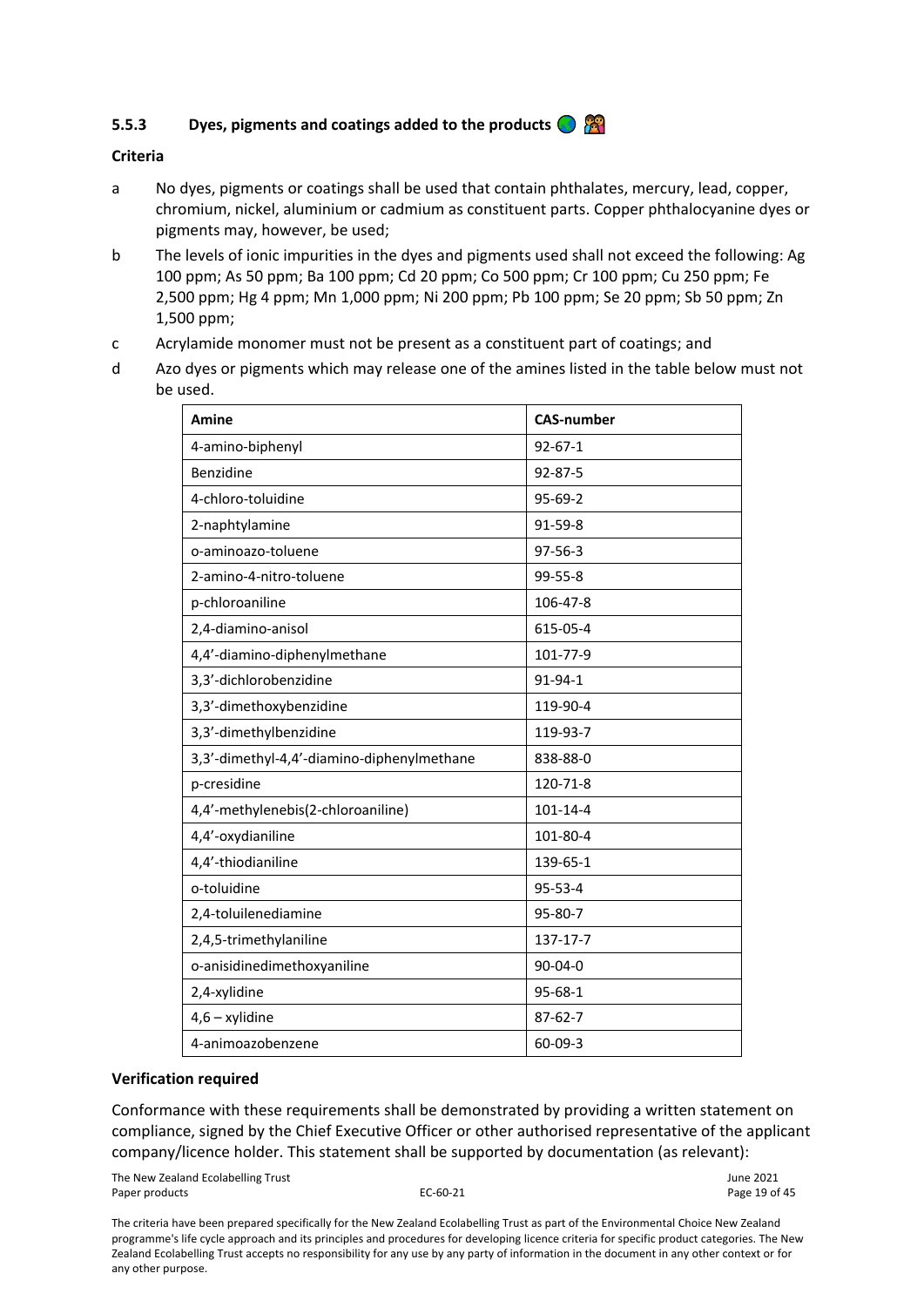- identifying the dyes, pigments and coatings used;
- SDS (safety data sheets) or other information to demonstrate the level of impurities in dyes and pigments; and
- demonstrating that no acrylamide monomer is used.

# <span id="page-19-0"></span>**5.5.4 Surfactants and foam inhibitors**

These criteria apply to foam inhibitors or surfactants that are released in the wastewater from the production site. Foam inhibitors/defoamers and surfactants based on silicone derivatives that are destroyed in chemical recycling processes are exempted from these requirements.

# **Criteria**

- a Alkylphenol ethoxylates (APEOs) or other alkylphenol derivatives must not be deliberately added to de-inking surfactants or to foam inhibitors;
- b Where surfactants are used for de-inking recycled paper input, these surfactants shall be readily biodegradable; and
- c Foam inhibitors used in manufacturing processes must meet either (i) or (ii) below:
	- i not be assigned at the time of assessment any of the ecotoxicity classifications in Table D1 (Appendix D); or
	- ii 95 % by weight of the constituent substances that have a foam inhibiting or retarding effect must be either readily or ultimately biodegradable.

# **Verification required**

Conformance with these requirements shall be demonstrated by providing a written statement on compliance, signed by the Chief Executive Officer or other authorised representative of the applicant company/licence holder. This statement shall be supported by documentation (as relevant):

- confirming APEOs or other alkylphenol derivatives have not been deliberately added to any surfactants or foam inhibitors used;
- identifying any surfactants or foam inhibitors used;
- SDS (safety data sheets); and
- test reports provided by laboratories competent to perform the relevant tests.

Test methods shall be those nominated below or equivalents. If an equivalent method is to be used, The Trust may require details of the method and its validation.

#### **Test methods**

The surfactant must either meet the requirement for "readily biodegradable" when determined using one of the five methods described in the OECD Guidelines for testing of chemicals, Test Guidelines 301A-301E or achieve a biodegradability of at least 80 % when tested by OECD method published in the OECD technical paper report of 11 June 1976, or as listed in the Danish Environmental Protection Agency report "Environmental Health Assessment of Substances in Household Detergents and Cosmetic Detergent Products" (2001), or equivalent test. Alternatively, the foam inhibitor may meet the requirement for ultimate biodegradability in accordance with the OECD Test Guidelines 302A-302C.

The criteria have been prepared specifically for the New Zealand Ecolabelling Trust as part of the Environmental Choice New Zealand programme's life cycle approach and its principles and procedures for developing licence criteria for specific product categories. The New Zealand Ecolabelling Trust accepts no responsibility for any use by any party of information in the document in any other context or for any other purpose.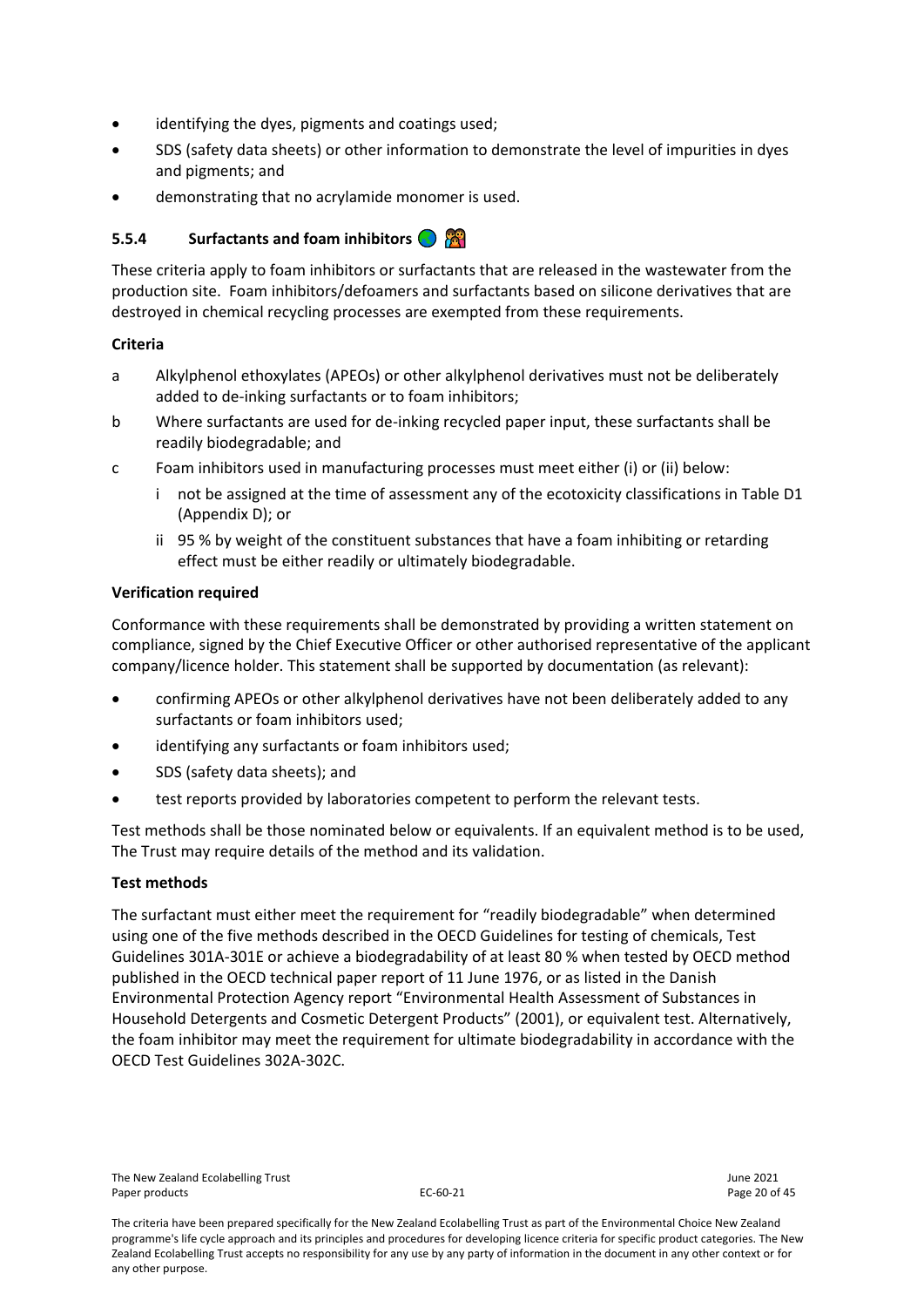<span id="page-20-0"></span>

# **Criteria**

Solvents used in the cleaning of production/manufacturing equipment must not contain halogenated hydrocarbons, alkylphenol ethoxylates (APEOs) or other alkylphenol derivatives as constituent parts.

#### **Verification required**

Conformance with these requirements shall be demonstrated by providing a written statement on compliance, signed by the Chief Executive Officer or other authorised representative of the applicant company/licence holder. This statement shall be supported by documentation (as relevant):

- identifying the cleaning solvents used; and
- SDS (safety data sheets) for each cleaning solvent used.

# <span id="page-20-1"></span>**5.5.6 Biocides**

# **Criteria**

The active components in biocides or biostatic agents used to counter slime-forming in pulp and paper production shall not bioaccumulate or be potentially bio-accumulative.

#### **Verification required**

Conformance with these requirements shall be demonstrated by providing a written statement on compliance, signed by the Chief Executive Officer or other authorised representative of the applicant company/licence holder. This statement shall be supported by documentation (as relevant):

- identifying the biocides used;
- provides SDS (safety data sheets) which show that the biocide is not bioaccumulative or potentially bioaccumulative. A substance is considered to be potentially bioaccumulative if the Log Kow (log octanol/water partition coefficient) ≥3.0 (unless the experimentally determined BCF) ≤100; and
- test reports for bioaccumulability of biocides or biostatic agents and/or data sheets in accordance with European Union Directive 91/155/EEC, or equivalent standard, with sufficient data and references to test methods.

# <span id="page-20-2"></span>**5.5.7 Wet strength agents**

#### **Criteria**

Wet strength agents must not contain more than 7,000 ppm (0.7 %) of the chloro-organic substances epichlorohydrin (ECH), 1,3- dichloro-2-propanol (DCP) and 3-monochloro-1,2 propanediol (MCPD), calculated as the sum of the three components and related to the dry content of the wet strength agent.

The above limit includes free ECH, DCP and MCPD only and does not include epichlorohydrin polymer.

#### **Verification required**

Conformance with this requirement shall be demonstrated by providing a written statement on compliance, signed by the Chief Executive Officer or other authorised representative of the applicant

The New Zealand Ecolabelling Trust June 2021 Paper products **EC-60-21** Page 21 of 45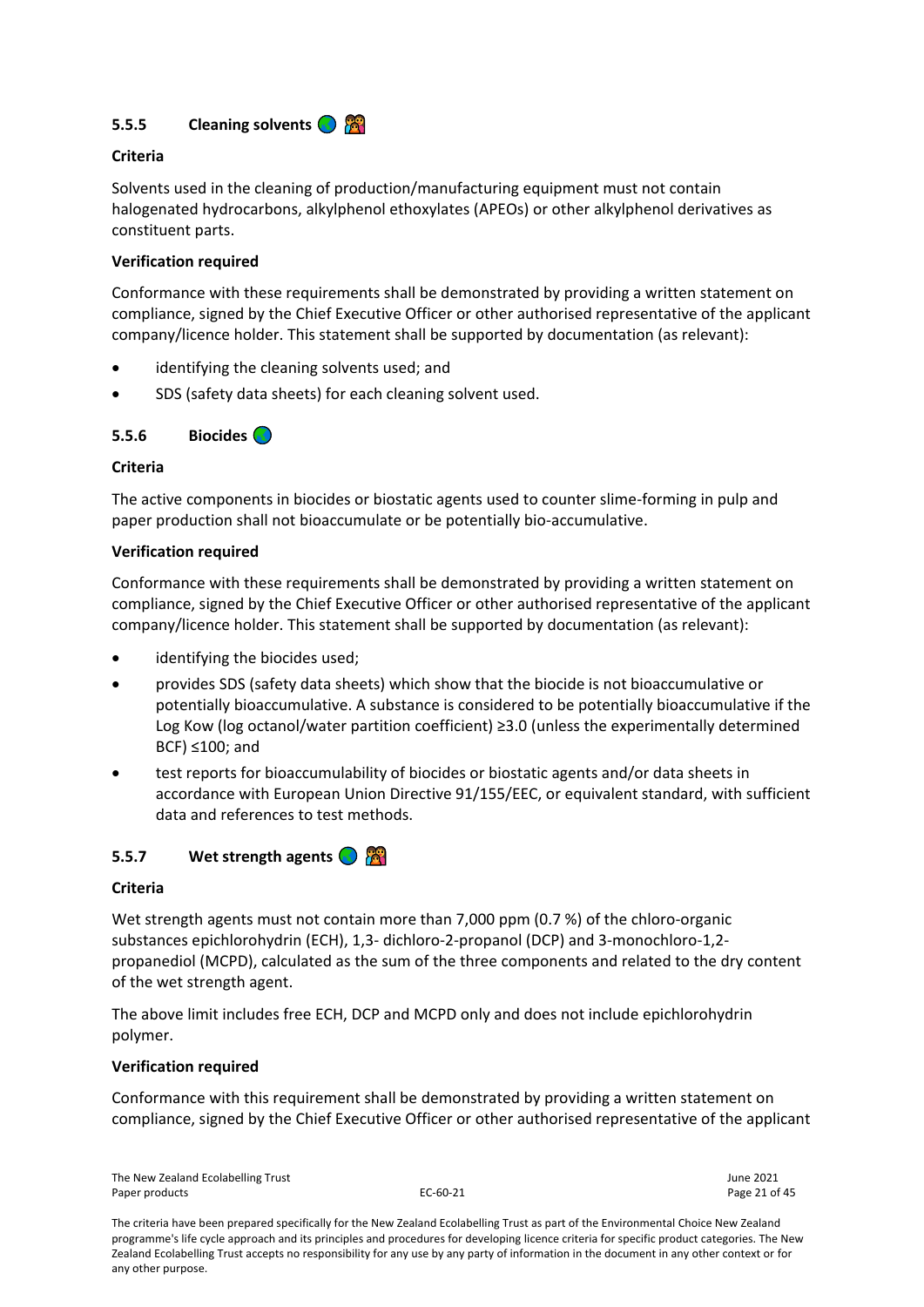company/licence holder. This statement shall be supported by information (including SDS) on the wet-strength agents used and production information to demonstrate that the limit is being met.

# <span id="page-21-0"></span>**5.5.8 Adhesives and glues**

# **Criteria**

- a Envelopes: adhesives must not be classified as harmful to health, corrosive, irritant, sensitising, explosive, oxidizing, or flammable in accordance with Table D2 (Appendix D).
- b Paper mulch mat: only polyvinyl acetate polymer or similar inherently biodegradable glues may be used during manufacturing.
- c Sanitary paper products: tissue or towel laminating glue, tissue or towel tail glue, core pick-up glue, and core wind-up glue must all be classified as non-hazardous.

# **Verification required**

Conformance with this requirement shall be demonstrated by providing a written statement on compliance, signed by the Chief Executive Officer or other authorised representative of the applicant company/licence holder. This statement shall be supported by information (including SDS) on the adhesives used and relevant production and quality control documentation.

# <span id="page-21-1"></span>**5.6 Process emissions**

# <span id="page-21-2"></span>**5.6.1 Emissions of carbon dioxide (CO2) from fossil fuels**

#### **Criteria**

Emissions shall be calculated as the sum of the emissions from the pulp and paper production. The combined (pulp and paper) emissions of  $CO<sub>2</sub>$  from fossil fuels (apportioned to the product being licensed) shall not exceed:

- De-Inked Pulp (DIP)/recycled paper: 1,000 kg of  $CO<sub>2</sub>$  per tonne of paper produced.
- Sanitary paper: 1,200 kg of  $CO<sub>2</sub>$  per tonne of paper by June 2022.

1,000 kg  $CO<sub>2</sub>$  per tonne of paper by June 2023.

- Other Chemical pulp paper: 900 kg of  $CO<sub>2</sub>$  per tonne of paper produced.
- Mechanical pulp paper: 1,500 kg of  $CO<sub>2</sub>$  per tonne of paper produced.

#### **Verification required**

Conformance with this requirement shall be demonstrated by providing a written statement on compliance, signed by the Chief Executive Officer or other authorised representative of the applicant company/licence holder. This statement shall be supported by documentation that includes:

- test reports;
- calculations or emissions inventories; and
- production and quality control information.

Test reports must be from laboratories competent to perform the relevant tests. If an equivalent method is to be used, The Trust may require details of the method and its validation.

#### **Notes**

• The above limits include emissions from purchased electricity and use of fossil fuels, but exclude emissions from renewable sources. Renewable energy sources means renewable non-

The New Zealand Ecolabelling Trust June 2021 Paper products **EC-60-21** Page 22 of 45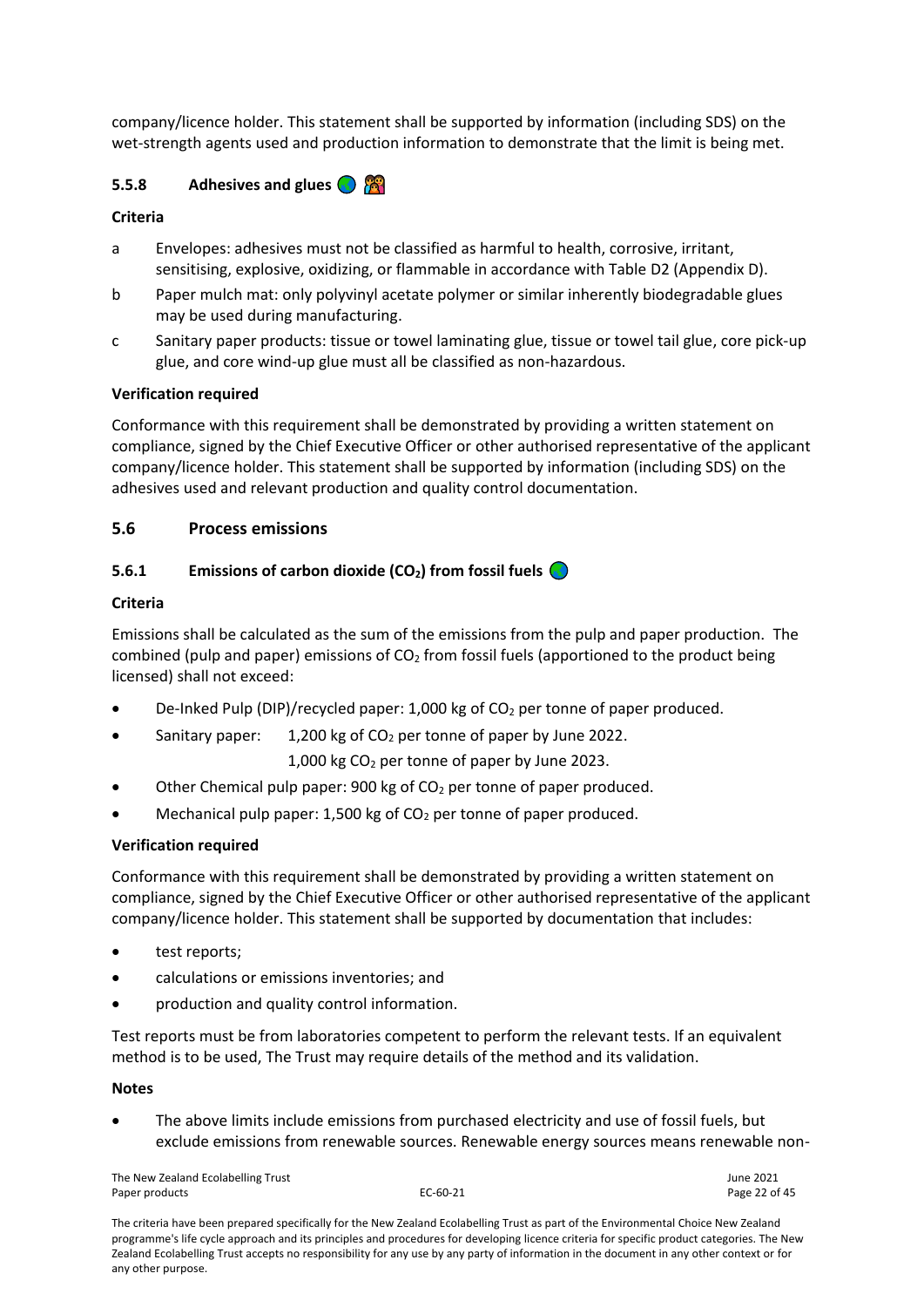fossil energy sources, e.g. wind, solar, geothermal, wave, tidal, hydropower, biomass, landfill gas, sewage treatment plant gas and biogas.

- For paper comprising a mixture of recycled, chemical and mechanical pulp, a weighted limit should be calculated, based on the proportion of each pulp type used. The total pulp emissions from the pulps should then be added to that from the paper making.
- For recycled fibre sources, emissions arising from the original production of recycled paper shall not be included in the calculations.
- $CO<sub>2</sub>$  from surplus energy at the manufacturing site sold as electricity, steam or heat may be subtracted from the total  $CO<sub>2</sub>$  emissions.
- The amount of energy from renewable sources, purchased and used for the production processes, shall not be included in the calculation.
- The energy used for converting the paper into a product and transport in distributing this product, pulps or other raw materials shall not be included in the calculations.

# <span id="page-22-0"></span>**5.6.2 Emissions of adsorbable organic halides (AOX)**

This criterion relates to paper made from elemental chlorine free (ECF) pulp.

# **Criteria**

The weighted average value of AOX released from pulps used must not exceed:

- a 0.17 kg per tonne of paper produced; and
- b 0.25 kg per tonne for each individual pulp.

# **Verification required**

Conformance with this requirement shall be demonstrated by providing a written statement on compliance, signed by the Chief Executive Officer or other authorised representative of the applicant company/licence holder. This statement shall be supported by documentation that includes:

- test reports;
- calculations; and
- production and quality control information.

Test reports must be from laboratories competent to perform the relevant tests. If an equivalent method is to be used, the Trust may require details of the method and its validation.

#### **Notes**

The requirements for AOX are not applicable to processes which do not use chlorine for bleaching the pulp.

#### **Test method**

AOX ISO 9562, or an equivalent test method, should be used.

#### <span id="page-22-1"></span>**5.6.3 Other emissions to air and water**

#### **Criteria**

This Clause covers the following emissions:

- discharges to air of sulphur (S) and nitrogen oxides (NO<sub>x</sub>); and
- discharges to water of Chemical Oxygen Demand (COD) and phosphorus (P).

The New Zealand Ecolabelling Trust June 2021 Paper products and the example of the EC-60-21 C-60-21 Page 23 of 45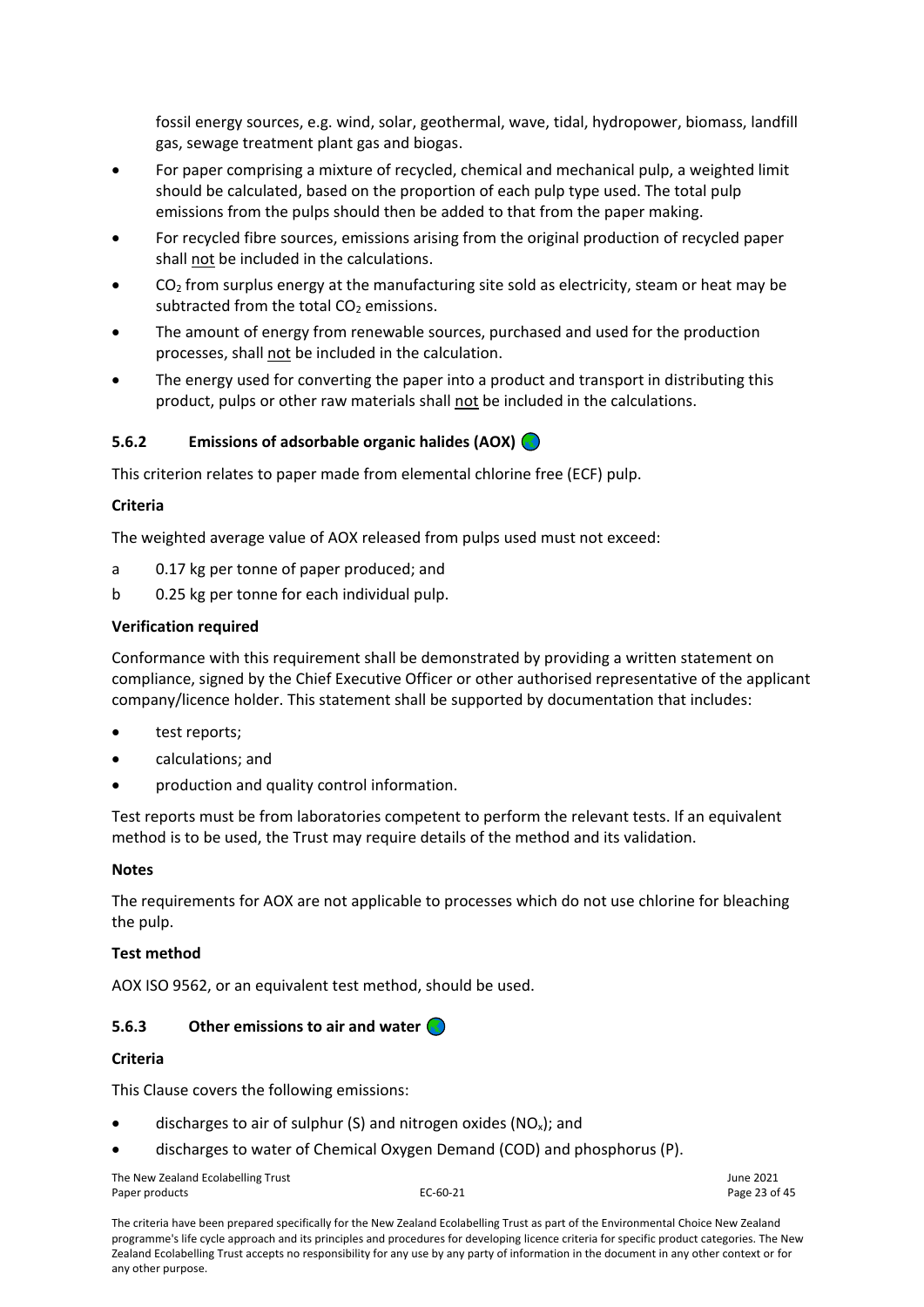The emissions to air and/or water from the pulp and paper production shall be expressed in terms of points ( $P_{\text{COD}}$ ,  $P_{\text{S}}$ ,  $P_{\text{P}}$ ,  $P_{\text{NOx}}$ ), according to the following:

- a  $P_{total} = P_{COD} + P_S + P_P + P_{NOX}$  must not exceed 4.0; and
- b The individual point scores for  $P_{\text{COD}}$ ,  $P_{\text{S}}$ ,  $P_{\text{P}}$ ,  $P_{\text{NOX}}$  must not exceed 1.5.

#### **Verification required**

Conformance with this requirement shall be demonstrated by providing a written statement on compliance, signed by the Chief Executive Officer or other authorised representative of the applicant company/licence holder. This statement shall be supported by documentation that includes:

- test reports;
- calculations; and
- production and quality control information.

Test reports must be from laboratories competent to perform the relevant tests. If an equivalent method is to be used, The Trust may require details of the method and its validation.

#### **Notes**

Emissions should be calculated in accordance with the example below for COD.

- For each pulp "i" used, the measured COD emissions (COD<sub>pulp, i</sub>) should be multiplied by the proportion of pulp in the pulp furnish (pulpi, in ADt of pulp), and added together with the results for the other pulps. The total emissions for the pulps should then be added to the measured emissions from the paper production (COD<sub>papermachine</sub>) to give a total COD emission  $(COD_{total})$ .
- The proportional COD reference value for each pulp should be calculated in the same manner, and added together with the reference value for the paper production to give a total COD reference value (COD<sub>ref total</sub>).
- The total COD emissions should then be divided by the total COD reference value as follows:

$$
P_{COD} = \frac{COD_{total}}{COD_{ref\ total}} = \frac{\sum_{i=1}^{n} (pulp_i \times COD_{pulp,i}) + COD_{papermachine}}{\sum_{i=1}^{n} (pulp_i \times COD_{ref\ pulp,i}) + COD_{ref\ papermachine}}
$$

| Pulp type (pulp <sub>i</sub> ) or paper                      | <b>Emissions (kg/ADt)</b> |           |                     |           |  |  |
|--------------------------------------------------------------|---------------------------|-----------|---------------------|-----------|--|--|
|                                                              | COD <sub>ref</sub>        | $S_{ref}$ | NO <sub>x ref</sub> | $P_{ref}$ |  |  |
| Bleached chemical pulp (sulphate (Kraft)<br>and other pulps) | 18.0                      | 0.6       | 1.6                 | $0.045*$  |  |  |
| Bleached chemical pulp (sulphite)                            | 25.0                      | 0.6       | 1.6                 | 0.045     |  |  |
| Unbeached chemical pulp                                      | 10.0                      | 0.6       | 1.6                 | 0.04      |  |  |
| <b>CTMP</b>                                                  | 15.0                      | 0.2       | 0.3                 | 0.01      |  |  |
| TMP/groundwood                                               | 3.0                       | 0.2       | 0.3                 | 0.01      |  |  |
| DIP/recycled fibre                                           | 2.0                       | 0.2       | 0.3                 | 0.01      |  |  |
| Tissue paper                                                 | 2.0                       | 0.3       | 0.5                 | 0.01      |  |  |

\* Exemption from this level, up to a level of 0.1 shall be given were it can be demonstrated that the higher level of P is due to P naturally occurring in the wood pulp, e.g. eucalyptus.

• Emissions from the pulp and paper mills should be apportioned to the pulp/paper included in the ECNZ-licensed products before they are included in the equation above.

The New Zealand Ecolabelling Trust June 2021 Paper products **EC-60-21** Page 24 of 45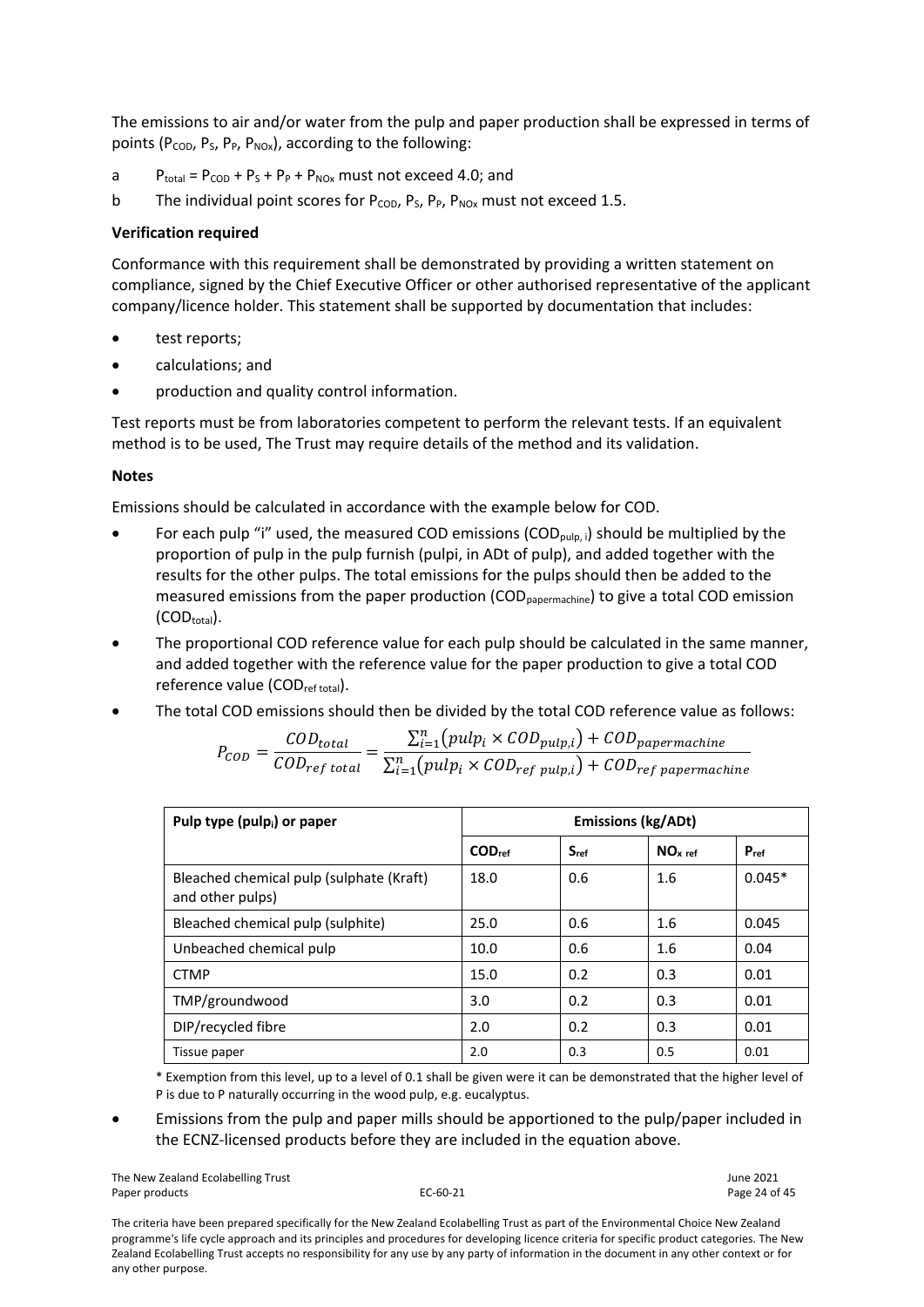- Emissions from surplus energy that is sold on in the form of electricity, steam or heat, can be subtracted from the total emissions for S and NO<sub>x</sub>.
- In the case of co-generation of heat and electricity at the same plant, emissions of S and NO<sub>x</sub> from electricity generation can be deducted from the total emissions in order to avoid double counting. The following equation can be used to calculate the share of emissions from the electricity generation:

$$
\frac{2 \times \text{MWh}_{electricity}}{(2 \times \text{MWh}_{electricity}) + \text{MWh}_{heat}}
$$

Where "electricity" and "heat" are the net values delivered from the power plant to the pulp/paper production, and do not include the working electricity/heat used at the power plant to generate the energy.

• Emissions should be measured as kg/tonne 90 % pulp, as ADt pulp usually contains 90 % solids and 10 % water.

Results should be reported as:

- − COD: kg O2/tonne 90 % pulp or paper;
- P: kg P/tonne 90 % pulp or paper;
- S: kg S/tonne 90 % pulp or paper; and
- NO<sub>x</sub>: kg NO<sub>2</sub>/tonne 90 % pulp or paper.
- If a pulp or paper mill does not currently monitor phosphorus emissions, the ECNZ verifier may request additional information in order to determine if phosphorus is a significant pollutant from that mill, before requesting that the mill sample and test effluent for phosphorus. This information may include:
	- SDS for chemicals used in the mill which contain phosphorus (e.g. defoamers, water conditioners, scale inhibitors and complexing agents).
	- − details of effluent treatment (by the mill or local authority) and whether or not it includes treatment to reduce phosphorus, e.g. activated sludge treatment.
	- a description of the receiving environment that the mill or wastewater treatment facility discharges to.
	- − details of any permits held by the mill, or regional or national legislation, which include controls for emissions of phosphorus to water.

#### **Test Methods**

The following test methods, or equivalents, should be used:

- for COD ISO 6060 2nd ed. 1989;
- for  $P$  EN ISO 6878;
- for S(oxid) EPA no. 8, S(red.) EPA no. 16A. The S emissions related to the heat energy generation from oil, coal and other external fuels with known S content may be calculated instead of measured; and
- For  $NO<sub>x</sub> ISO 11564$ .

The criteria have been prepared specifically for the New Zealand Ecolabelling Trust as part of the Environmental Choice New Zealand programme's life cycle approach and its principles and procedures for developing licence criteria for specific product categories. The New Zealand Ecolabelling Trust accepts no responsibility for any use by any party of information in the document in any other context or for any other purpose.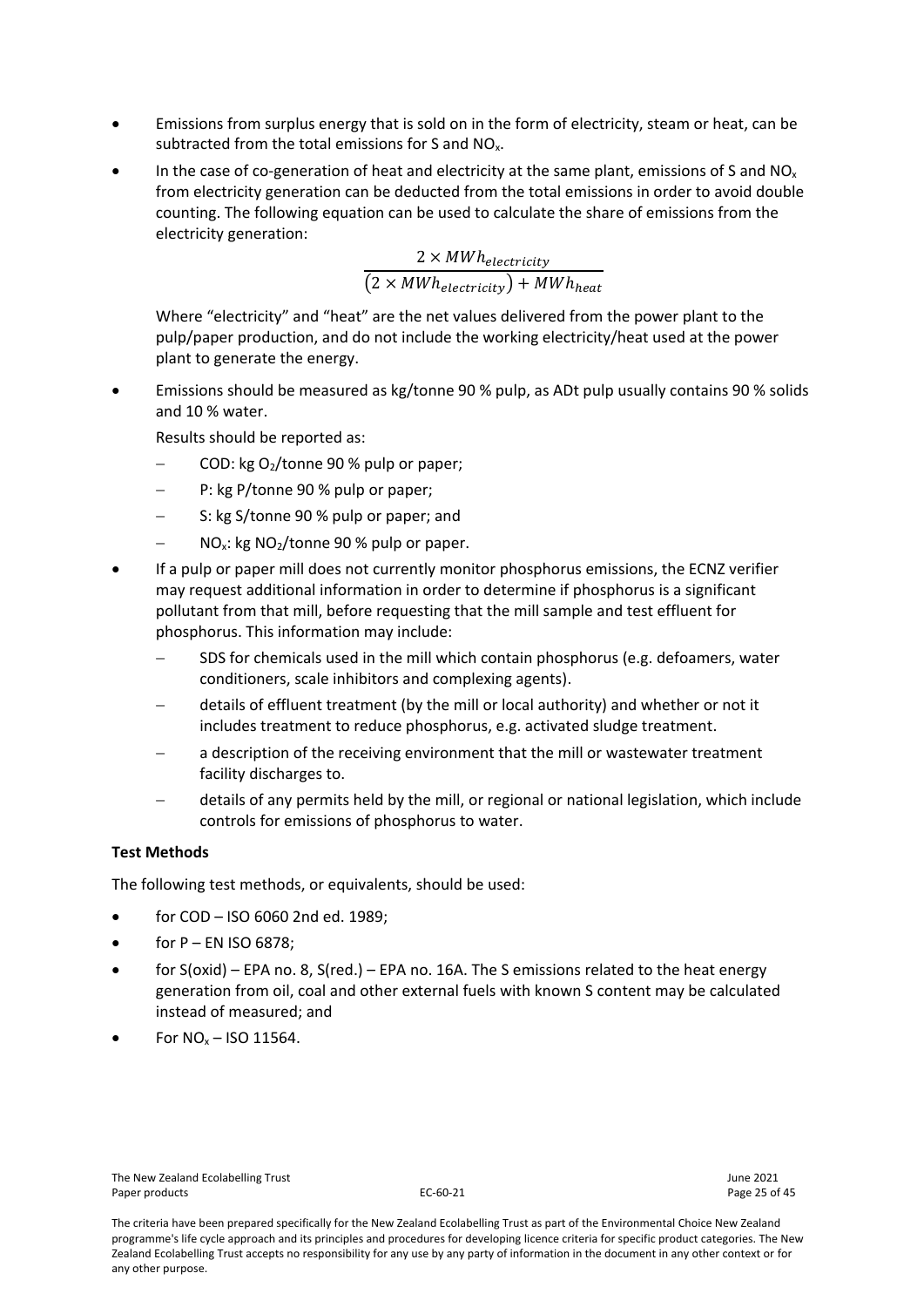# <span id="page-25-0"></span>**5.7 Energy management**

# **Criteria**

- a The paper manufacturer, paper convertor and licence applicant/holder must have effective energy management policies and procedures and/or an energy management programme.
- b Licence holders must report annually to the Trust on their energy management, this should include:
	- i total energy use;
	- ii breakdown of total energy use to types of energy used;
	- iii energy use related to production;
	- iv initiatives taken to reduce energy use and improve energy efficiency; and
	- $v$  initiatives taken to calculate and reduce  $CO<sub>2</sub>$  emissions associated with energy use.
- c Licence holders must have improvement objectives and targets for reduction of energy use related to production of ECNZ-licensed products, and associated  $CO<sub>2</sub>$  emissions, over time. Any divergence from objectives or targets should be explained in the annual report.

The annual report shall also include information on energy management during pulp and paper production where that information is available from the pulp or paper manufacturers.

#### **Verification required**

Conformance with this requirement shall be stated in writing and signed by the Chief Executive Officer or other authorised representative of the applicant company/licence holder. This statement shall be supported by documentation (as relevant):

- describing the energy management policies, procedures and programmes;
- including annual reports to the Trust on energy use and management; and
- detailing performance against improvement objectives and targets relating to the reduction of energy use related to production of ECNZ-licensed products, and associated  $CO<sub>2</sub>$  emissions, over time.

#### <span id="page-25-1"></span>**5.8 Water management**

#### **Criteria**

- a The paper manufacturer, paper convertor and licence applicant/holder must have effective water management policies and procedures and/or a water management programme.
- b Licence holders must report annually to the Trust on water management during the paper making process, this should include:
	- i objectives and targets;
	- ii explanation for any divergence from objectives and targets; and
	- iii initiatives taken to manage fresh water use better and improve water efficiency.

The annual report shall also include information on water management during pulp production where that information is available from the pulp manufacturers.

#### **Verification required**

Conformance with this requirement shall be stated in writing and signed by the Chief Executive Officer or other authorised representative of the applicant company/licence holder. This statement shall be supported by documentation (as relevant):

The New Zealand Ecolabelling Trust June 2021 Paper products and the extended of the EC-60-21 Paper products and the Page 26 of 45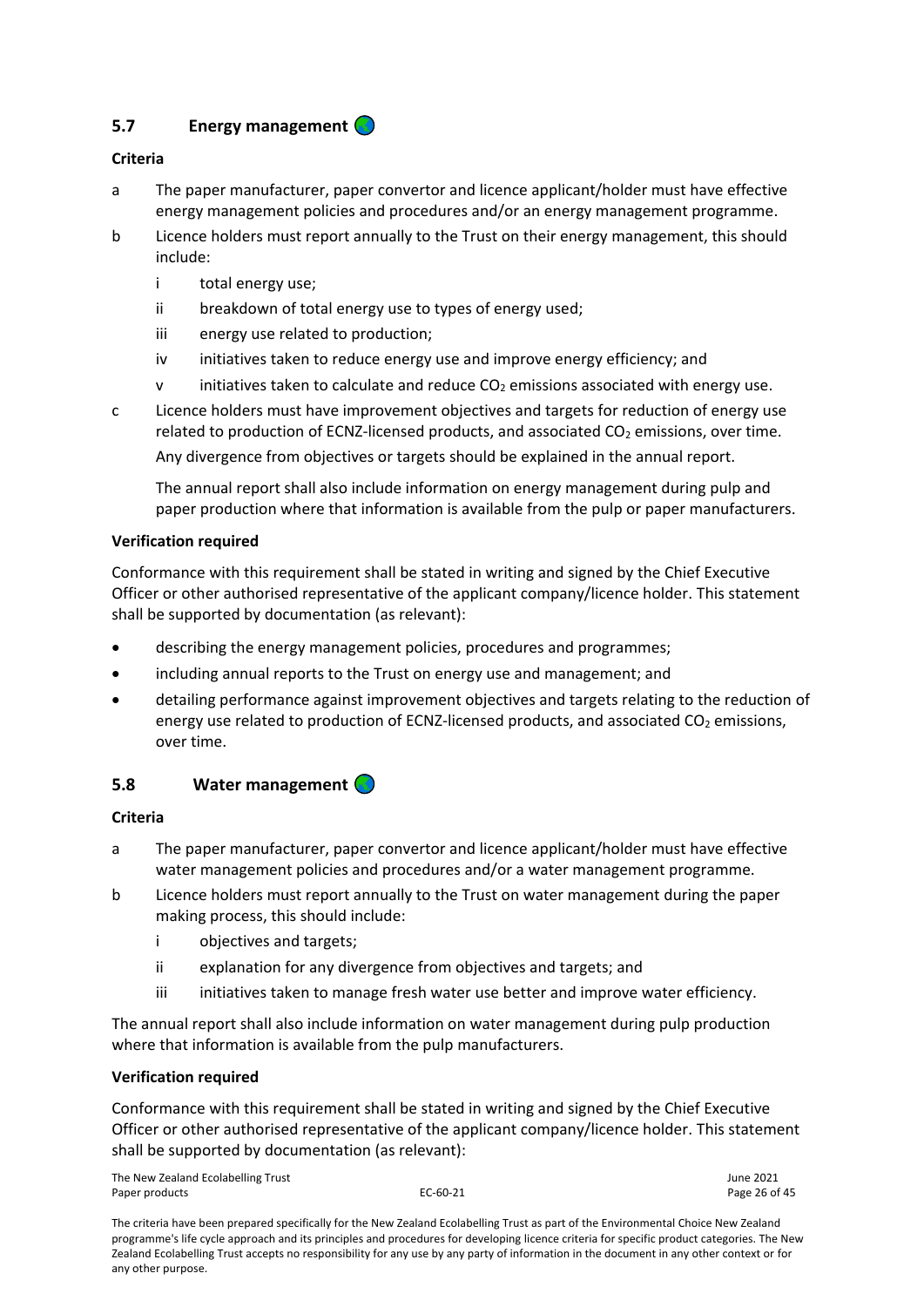- describing the water management policies, procedures and programmes;
- including annual reports to the Trust on water use and management; and
- detailing performance against continuous improvement objectives and targets relating to the reduction of water use related to production over time.

# <span id="page-26-0"></span>**5.9 Packaging requirements**

#### **Criteria**

- a Primary packaging, including copy paper ream wrappers, must be able to be recycled in New Zealand (or the country to which the product is exported and sold).
- b Packaging must not be impregnated, labelled, coated or otherwise treated in a manner, which would prevent recycling (i.e. PVC sleeves, metallic labels).
- c Information shall be provided to The Trust within the application and thereafter reported annually on PVC and/or phthalates used in the packaging. This should include information from production records and/or suppliers on:
	- i the percentages by weight of recycled and virgin PVC;
	- ii the particular production processes (membrane cells, non asbestos diaphragms, modified diaphragms, graphite anodes, mercury cells, closed-lid production etc) used to produce chlorine and Vinyl Chloride Monomer (VCM) for the PVC being used in the packaging for ECNZ-licensed products (including the locations of the production);
	- iii information, where available, on waste disposal, wastewater treatment and emissions to air (occupational exposure, emissions from the factory and emissions from the final PVC resin);
	- iv information on any Environmental Management System for the production process, including requirements for waste, water, air and product-related requirements;
	- v the types of stabilisers used;
	- vi the types and amounts of any phthalate plasticisers present in recycled content of the PVC (if that information is available) and/or added when manufacturing PVC;
	- vii research and initiatives implemented on substitutes for phthalates identified as of concern by regulators; and
	- viii any product stewardship arrangements for the packaging.

**Note**: Regulators have identified the following phthalates to be of concern – dibutyl phthalate (DBP), diisobutyl phthalate (DIBP), butyl benzyl phthalate (BBP), di-n-pentyl phthalate (DnPP), di(2-ethlyhexyl) phthalate (DEHP), di-n-octyl phthalate (DnOP), diisononyl phthalate (DINP) and diisodecyl phthalate (DIDP).

- d Primary cardboard packaging, including cores of paper towels or tissues products, shall consist of any combination of:
	- i recycled content;

#### AND/OR

ii waste wood or virgin fibre from native forests that are certified under the Forest Stewardship Council (FSC) or the Programme for the Endorsement of Forest Certification (PEFC) as sustainably managed (or equivalent certification);

Please see the notes in Appendix B for details of accepted SFM certifications.

# AND/OR

The New Zealand Ecolabelling Trust June 2021 Paper products and the extendion of the EC-60-21 C-60-21 Page 27 of 45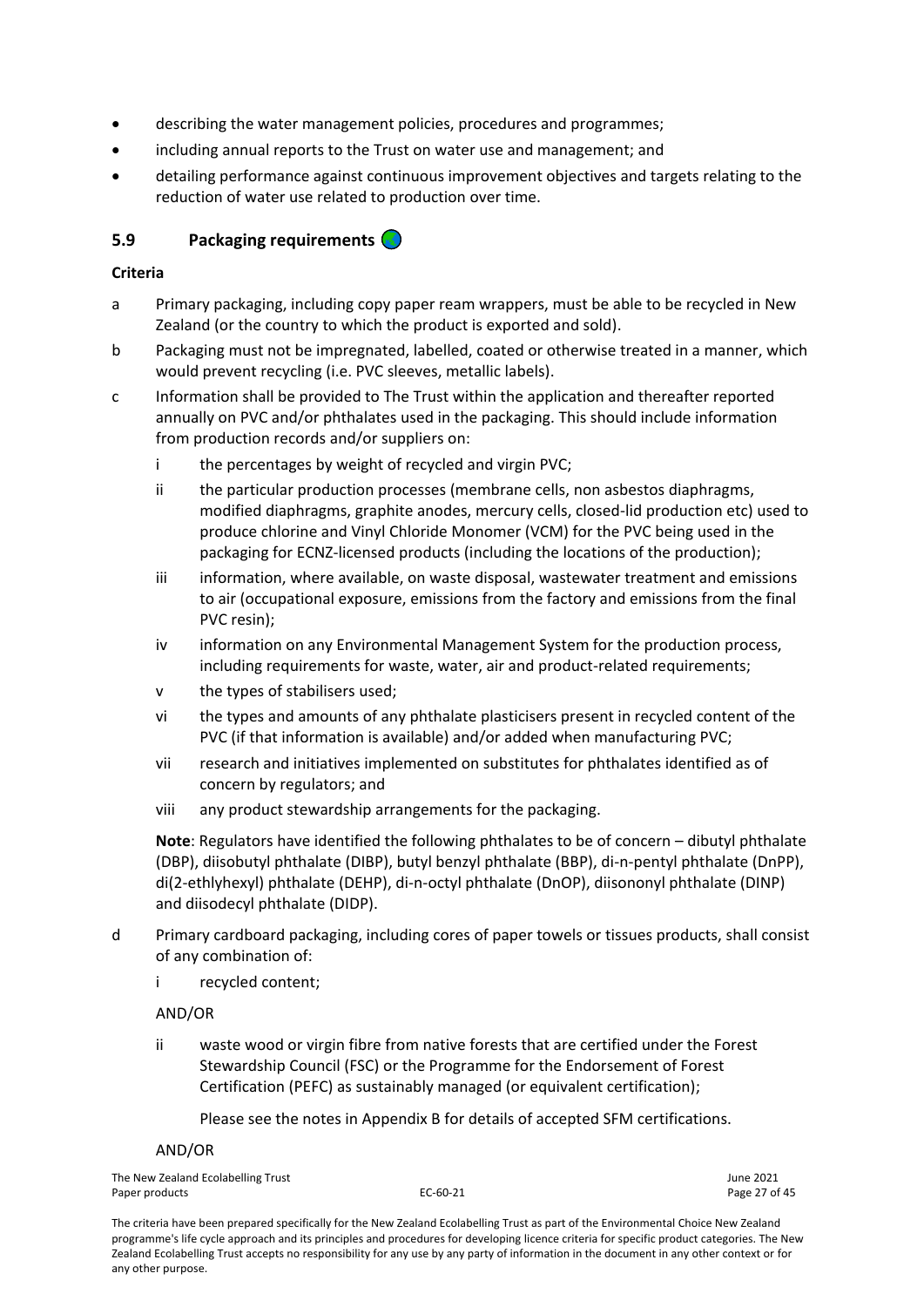iii waste wood or virgin fibre from plantations (including farm forests or woodlots) which have been legally harvested.

Please see the notes in Appendix B for details of accepted evidence of legal harvesting.

#### **Verification required**

Conformance with these criteria shall be stated in writing and signed by the Chief Executive Officer or other authorised representative of the applicant company/licence holder. This statement shall be supported with the following documentation and evidence:

- conformance with criteria (a) shall be supported by documentation verifying the packaging is recyclable;
- conformance with criteria (b) shall be demonstrated by providing samples or descriptions of all plastic packaging, and information on its constituent parts and recyclability;
- conformance with criteria (c) shall be demonstrated by providing initial and ongoing annual reports to the Trust on PVC and plasticisers used. This should include as much of the available information requested in (c) as possible; and
- conformance with criteria (d) shall be supported by documentation from the packaging manufacturer verifying the source of all fibre in the cardboard packaging or providing evidence that the packaging is covered by an Environmental Choice New Zealand licence.

# <span id="page-27-0"></span>**5.10 Waste management**

# **Criteria**

- a The paper manufacturer, paper convertor and licence applicant/holder must have effective waste management policies and procedures and/or a waste management programme.
- b Licence holders must report annually to the Trust on their waste management, and this should include:
	- i quantities and types of waste recovered for reuse internally and externally;
	- ii quantities and types of waste recycled internally and externally;
	- iii quantities and types of waste disposed of to landfill;
	- iv quantities and types of waste burned internally for energy recovery;
	- v waste generation related to production; and
	- vi initiatives taken to reduce waste generation and improve recovery/recycling of waste.
- c Licence holders must have improvement objectives and targets for reduction of waste generation, and the increase of reuse and recycling rates over time, where practical.

Any divergence from objectives or targets should be explained in the annual report.

The annual report shall also include information on waste management during pulp and paper production, where that information is available from the pulp or paper manufacturers.

#### **Verification required**

Conformance with this requirement shall be stated in writing and signed by the Chief Executive Officer or other authorised representative of the applicant company/licence holder. This statement shall be supported by documentation (as relevant):

- describing the waste management policies, procedures and programmes;
- including annual reports to the Trust on waste generation, minimisation and management; and

The New Zealand Ecolabelling Trust June 2021 Paper products **EC-60-21** Page 28 of 45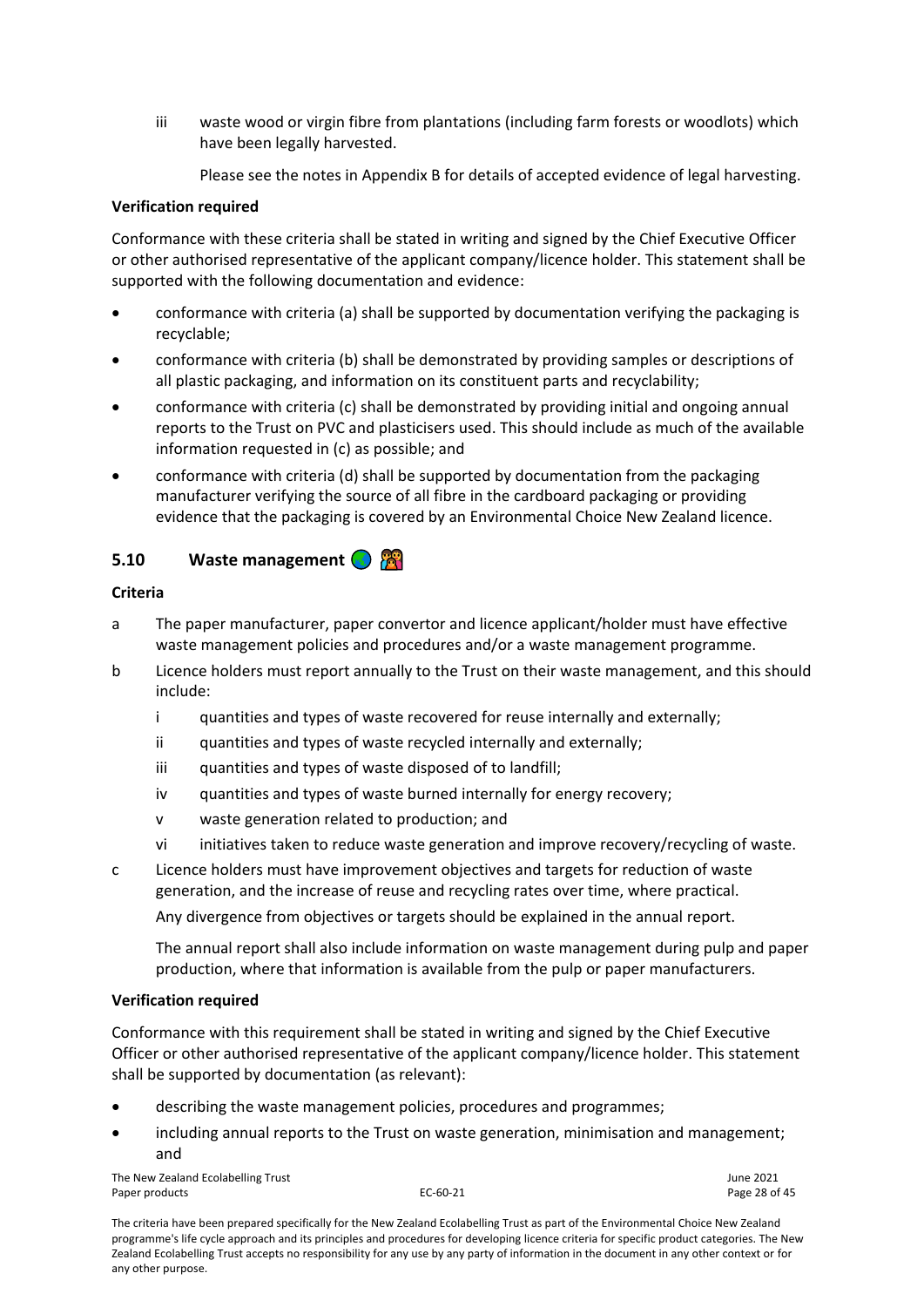• detailing the improvement objectives and targets relating to the reduction of waste generation and the increase of reuse and recycling rates.

# <span id="page-28-0"></span>**5.11 Product stewardship (excluding sanitary paper products)**

#### **Criteria**

- a The product must not be impregnated, labelled, coated or otherwise treated in a manner, which would prevent recycling in New Zealand. This includes the adhesive used for envelopes.
- b Components of products which are reusable or recyclable must be able to be separated from other materials/components without the use of special tools or techniques.
- c The licence holder must confirm that appropriate recycling facilities are available nationwide in New Zealand or widely available in the country where the product is sold.
- d If the paper is made from a raw material other than wood-pulp or has a special coating or finish, easy to understand information must be provided to customers about how it should be recycled and recycling routes which must be avoided, especially if the product cannot be recycled via the traditional paper recycling stream.
- e For ECNZ-licensed packaging products, licence holders must report annually to the Trust on product stewardship, including:
	- i availability, feasibility, and involvement in product take back schemes;
	- ii initiatives taken to promote or implement take back schemes;
	- iii initiatives taken to make products more recyclable; and
	- iv initiatives or requirements for suppliers or contract manufacturers.

#### **Verification required**

Conformance with this requirement shall be stated in writing and signed by the Chief Executive Officer or other authorised representative of the applicant company/licence holder. This statement shall be accompanied by:

- documentation verifying that the product is recyclable;
- information about the availability of recycling facilities;
- information about appropriate recycling options for non-wood pulp products or products which special coatings or finishes; and
- for ECNZ-licensed packaging products: information that describes the product stewardship scheme, including initiatives, procedures and programmes; and an annual report on product stewardship.

The criteria have been prepared specifically for the New Zealand Ecolabelling Trust as part of the Environmental Choice New Zealand programme's life cycle approach and its principles and procedures for developing licence criteria for specific product categories. The New Zealand Ecolabelling Trust accepts no responsibility for any use by any party of information in the document in any other context or for any other purpose.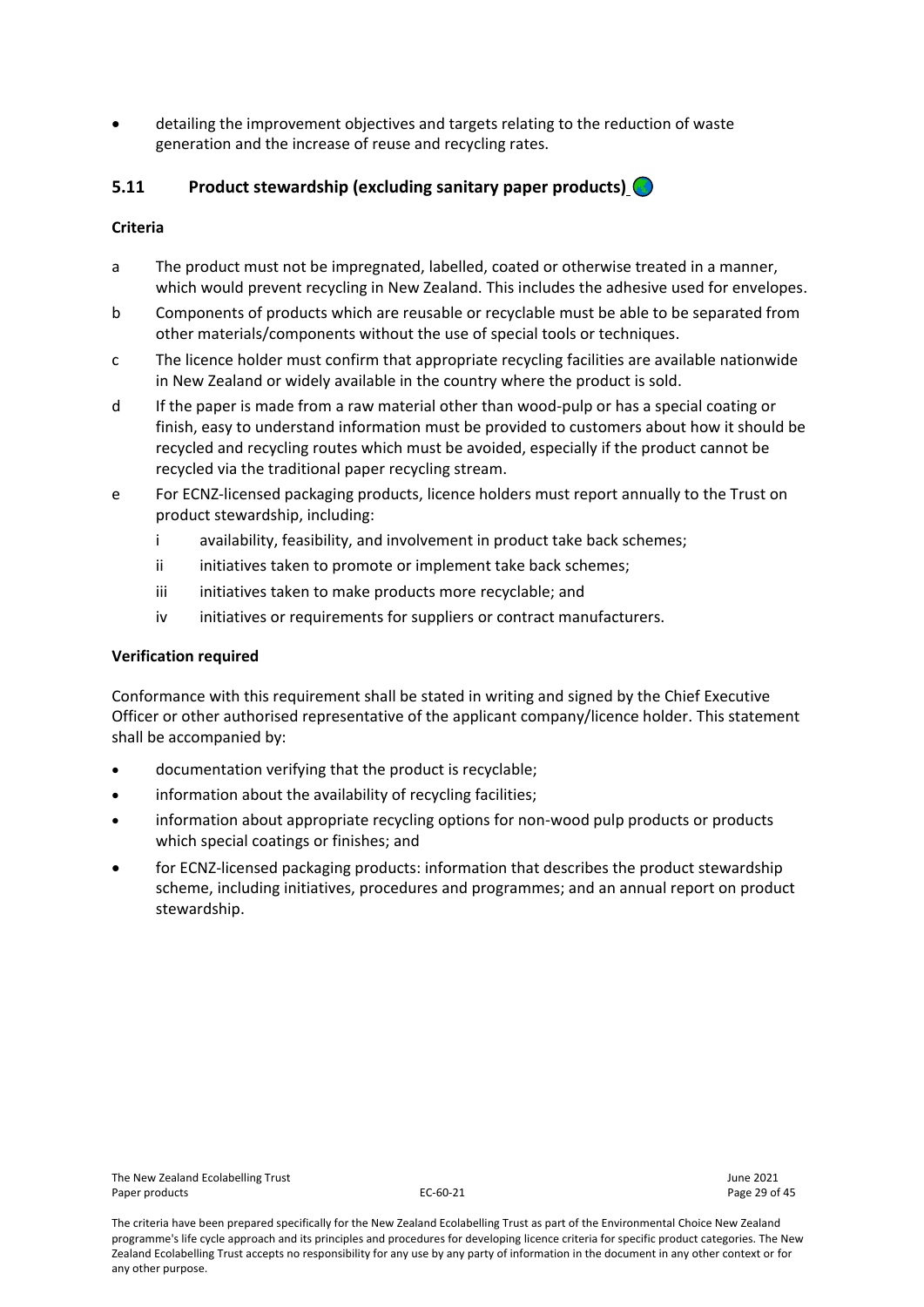# <span id="page-29-0"></span>**6 Product characteristics**

# <span id="page-29-1"></span>**6.1 Fitness for purpose <b>Fig.**

# **Criteria**

- a The product shall be fit for its intended use and conform, as appropriate, to relevant product performance standards.
- b Clear information must be provided to customers where paper products are unsuitable for some conventional paper uses due to the alternative fibres/minerals they contain, special inks or coatings, or any other reason, e.g. paper which is not suitable for common printing techniques, or use in photocopiers.

#### **Verification required**

Conformance with this requirement shall be demonstrated by providing a written statement on compliance, signed by the Chief Executive Officer or other authorised representative of the applicant company/licence holder. This statement shall be supported by documentation (as relevant):

- identifying the applicable standards and or consumer/customer requirements;
- demonstrating how compliance is monitored and maintained;
- demonstrating records of customer feedback and complaints; and
- demonstrating examples of information provided to customers about suitable or unsuitable uses of the paper product.

# <span id="page-29-2"></span>**6.2 Product safety**

# <span id="page-29-3"></span>**6.2.1 Product safety for kitchen towels and napkins**

#### **Criteria**

The licence holder should demonstrate that each pulp furnish used for kitchen towels or napkins complies with the following:

- a Products made from recycled fibres or mixtures of recycled and virgin fibres shall not contain more than:
	- i Formaldehyde: 1 mg/dm<sup>2</sup>;
	- ii Glyoxal:  $1.5 \text{ mg/dm}^2$ ;
	- iii PCP: 0.15 mg/kg; and
	- iv PCB: 0.05 mg/kg.
- b If slimicides, dyes or optical brighteners are added to the kitchen towel or napkin product, it must meet the following requirements:
	- i Slimicides and antimicrobic substances: No growth retardance of micro-organisms; and
	- ii Dyes: No bleeding.
	- iii Optical brighteners: No bleeding

Testing is only required if slimicides, dyes or optical brighteners are added to the product.

#### **Verification required**

Conformance with this requirement shall be demonstrated by providing a written statement on compliance, signed by the Chief Executive Officer or other authorised representative of the applicant

The New Zealand Ecolabelling Trust and the Community Control of the Search of Assessment Assessment Control of the Community Control of the Page 30 of 45 Paper products EC-60-21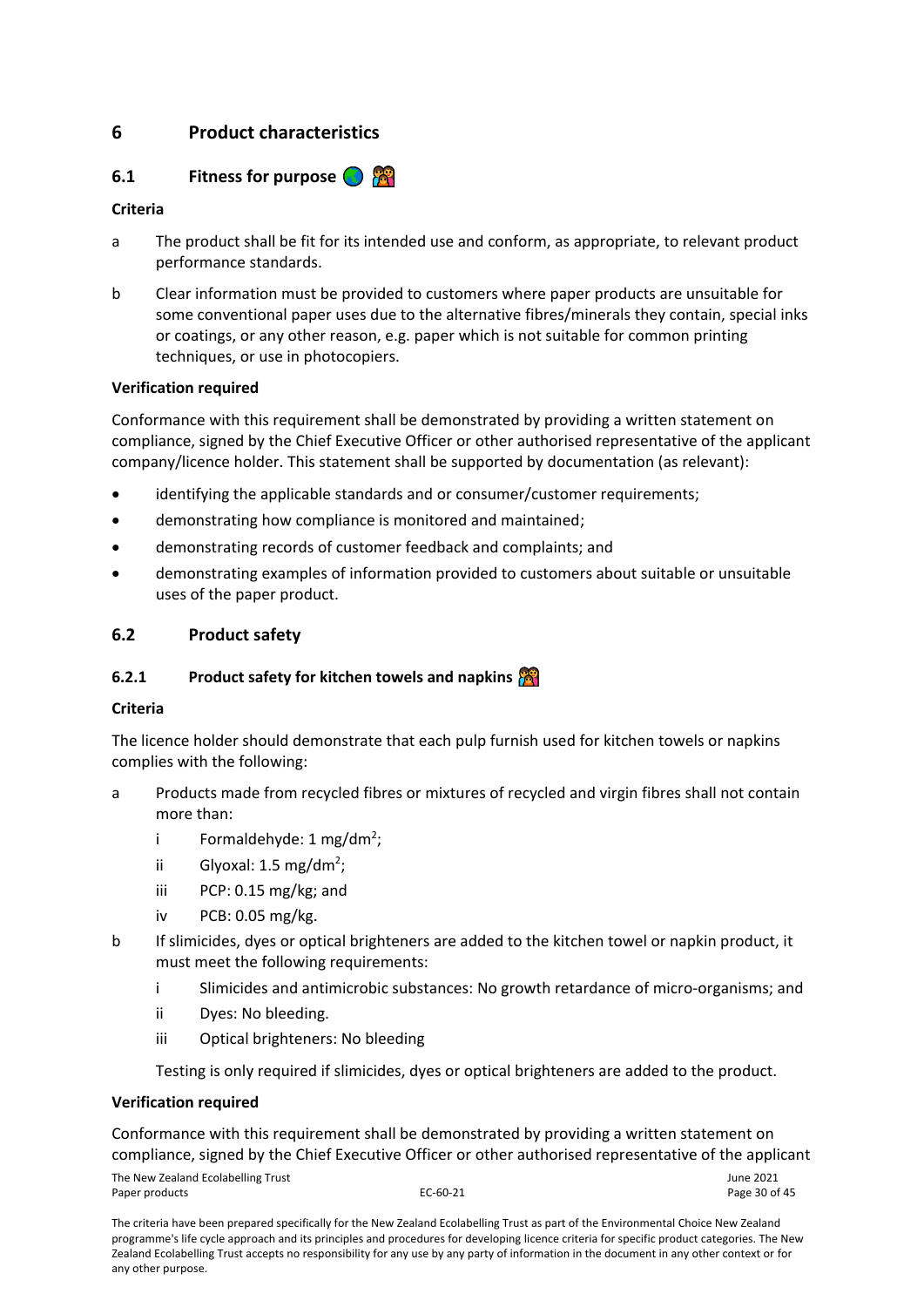company/licence holder. This statement shall be supported by information, including test reports, to demonstrate that the limits are being met.

#### **Notes**

Initial testing should be completed for each pulp furnish. Additional testing should be completed if the character of the recycled content used changes, or if the types or quantities of slimicides or dyes used changes.

#### **Test methods**

The following test methods, or equivalents, should be used:

- Formaldehyde EN 1541 Paper and board intended to come into contact with foodstuffs-Determination of formaldehyde in an aqueous extract.
- Glyoxal DIN 54603 Testing of paper, paperboard and board Determination of glyoxal content.
- PCP ISO 15320 Pulp, paper and board Determination of pentachlorophenol in an aqueous extract.
- PCB ISO 15318 Pulp, paper and board Determination of 7 specified polychlorinated biphenyls (PCB).
- Slimicides and antimicrobic substances EN 1104 Paper and board intended to come into contact with foodstuffs- Determination of the transfer of antimicrobial constituents.
- Bleeding of dyes EN 646 Paper and board intended to come into contact with foodstuffs Determination of colour fastness of dyed paper and board. Level 4 is required, using the short procedure.
- Bleeding of optical brighteners EN 648 Paper and board intended to come into contact with foodstuffs- Determination of fastness of fluorescent whitened paper and board. Level 4 is required, using the short procedure.

# <span id="page-30-0"></span>**6.2.2 Product safety for mulch mat**

#### **Criteria**

Metal content in paper mulch mat shall not exceed the following limits:

| Contaminant | mg/kg (dry weight) |
|-------------|--------------------|
| Copper      | 1.31               |
| Chromium    | 1.54               |
| Cadmium     | 0.012              |
| Lead        | 1.56               |
| Zinc        | 5.87               |

#### **Verification required**

Conformance with this requirement shall be demonstrated by providing a written statement on compliance, signed by the Chief Executive Officer or other authorised representative of the applicant company/licence holder. This statement shall be supported by test results for total metal content.

The criteria have been prepared specifically for the New Zealand Ecolabelling Trust as part of the Environmental Choice New Zealand programme's life cycle approach and its principles and procedures for developing licence criteria for specific product categories. The New Zealand Ecolabelling Trust accepts no responsibility for any use by any party of information in the document in any other context or for any other purpose.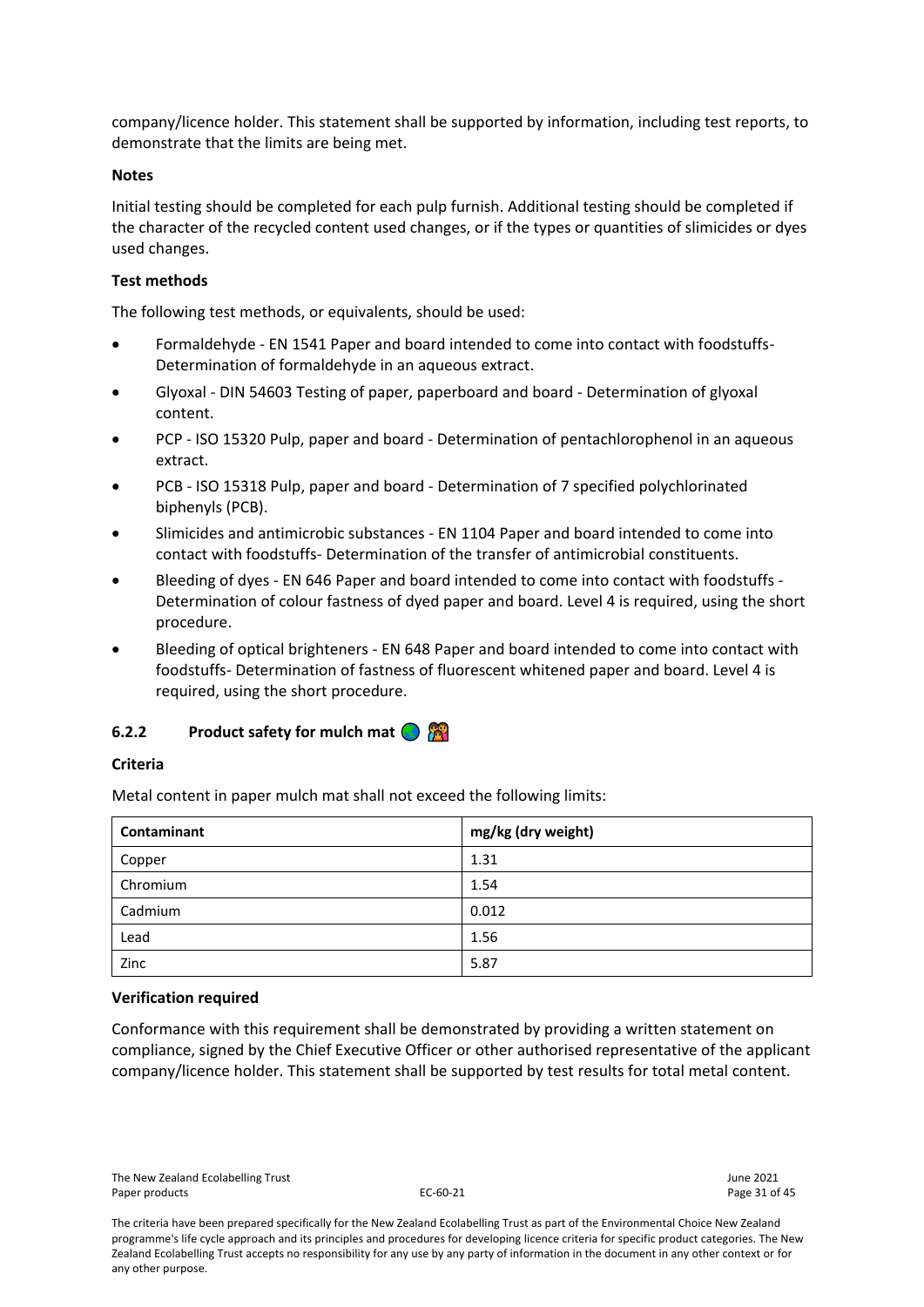#### **Test method**

Total metal content shall be established at trace level, using Total Recoverable Digest USEPS 200.2 method or equivalent. If an equivalent method is used, The Trust may require details of the test method and its validation.

#### **Explanation**

The mulch mat is left in the soil and there is potential for any contaminants that may be in the product to be released or build up in the soil. Paper used to make the mulch mat is likely to be printed. Ink products used in New Zealand may contain low levels of copper. Ink products used overseas and which may be found on printed materials imported to New Zealand may contain chromium, cadmium, lead or zinc. Adverse effects on the environment are likely if levels of these materials exceed natural background levels in soils. The limit levels in this criterion have been set at 10 % of the arithmetic mean background levels for non-volcanic soils in the Auckland Region (reference: Background Concentrations of Inorganic Elements in Soils for the Auckland Region. Auckland Regional Council Technical Publication 153, October 2001 and reprinted April 2002, ISSN 1175 205X). The 10 % level has been set on the basis that more than 90 % of the mulch mass could be lost (e.g. by decomposition and transpiration) without a net increase in metal concentration in the soil.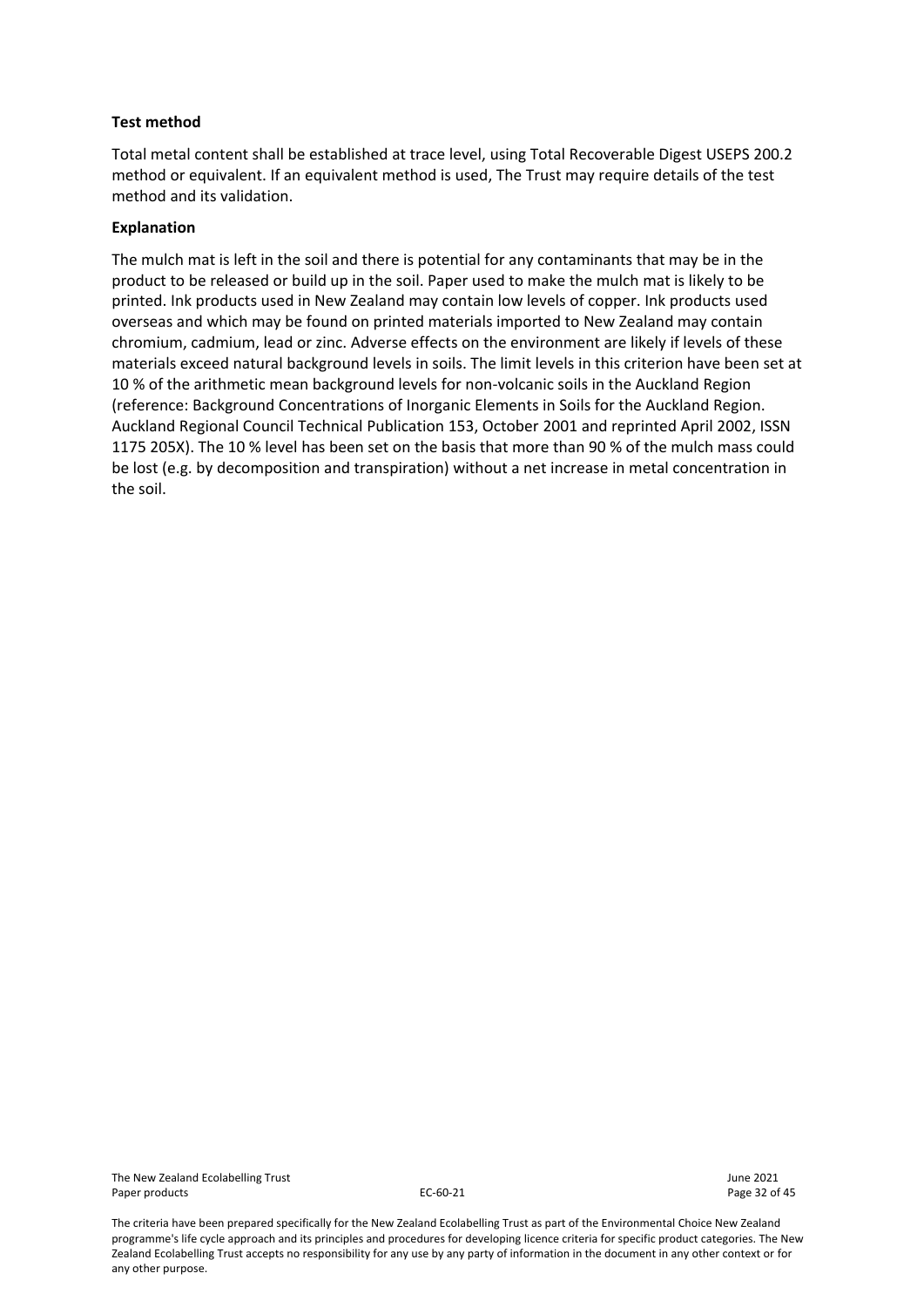# <span id="page-32-0"></span>**7 Requirements and notes for licence holders**

# **Monitoring compliance**

Prior to granting a licence, The Trust will prepare a plan for monitoring ongoing compliance with these requirements. This plan will reflect the number and type of products covered by the licence and the level of sampling appropriate to provide confidence in ongoing compliance with criteria. This plan will be discussed with the Licence applicant and when agreed will be a condition of the Licence.

As part of the plan, The Trust will require access to relevant quality control and production records and the right of access to production facilities. Relevant records may include formal quality management or environmental management system documentation (for example, ISO 9001 or ISO 14001 or similar).

The monitoring plan will require the licence holder to advise the Trust immediately of any noncompliance with any requirements of this specification which may occur during the term of the licence. If a non-compliance occurs, the licence may be suspended or terminated as stipulated in the Licence Conditions. The licensee may appeal any such suspension.

The Trust will maintain the confidentiality of identified confidential information provided and accessed during verification and monitoring of licences.

# **Using the ECNZ Label**

The Label may appear on the wholesale and retail packaging for the product, provided that the product meets the requirements in this specification and in the Licence Conditions.

Wherever it appears, the Label must be accompanied by the words 'Paper products' and by the Licence Number e.g. 'Licence No 1234'.

The Label must be reproduced in accordance with the ECNZ programme's keyline art for reproduction of the Label and the Licence Conditions.

Any advertising must conform to the relevant requirements in this specification, in the Licence Conditions and in the keyline art.

Failure to meet these requirements for using the ECNZ Label and advertising could result in the Licence being withdrawn.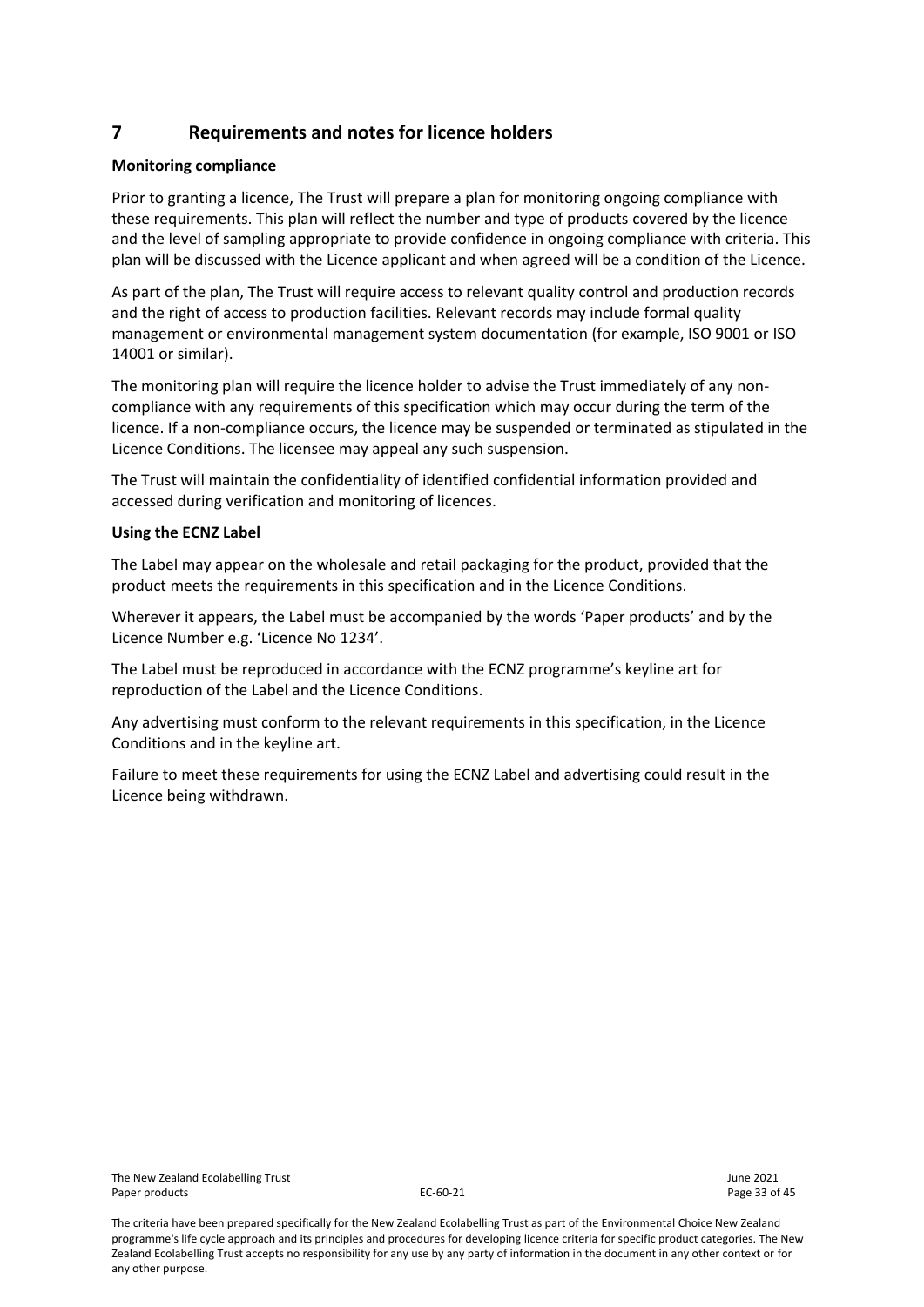# **Table A1- Fibre/Raw Material Table**

Please complete one table for each product type/range. Please use a second page if necessary.

<span id="page-33-0"></span>

| Product description including name/number:   |                                                                   |                                |                      |                                      |                        |                                  |                                  |
|----------------------------------------------|-------------------------------------------------------------------|--------------------------------|----------------------|--------------------------------------|------------------------|----------------------------------|----------------------------------|
| Fibre/ raw material name                     | Weight in<br>Fibre/raw material as a % of finished product weight |                                |                      |                                      |                        |                                  |                                  |
| (in English and Latin, where<br>appropriate) | final<br>product                                                  | <b>Wood-based fibre</b><br>(%) | <b>Bamboo</b><br>(%) | Agricultural<br>waste/residue<br>(%) | <b>Minerals</b><br>(%) | Other<br>(please specify)<br>(%) | Other<br>(please specify)<br>(%) |
|                                              |                                                                   |                                |                      |                                      |                        |                                  |                                  |
|                                              |                                                                   |                                |                      |                                      |                        |                                  |                                  |
|                                              |                                                                   |                                |                      |                                      |                        |                                  |                                  |
|                                              |                                                                   |                                |                      |                                      |                        |                                  |                                  |
|                                              |                                                                   |                                |                      |                                      |                        |                                  |                                  |
|                                              |                                                                   |                                |                      |                                      |                        |                                  |                                  |
| Total % by material type:                    |                                                                   |                                |                      |                                      |                        |                                  |                                  |
| Total %:                                     |                                                                   |                                |                      |                                      |                        |                                  |                                  |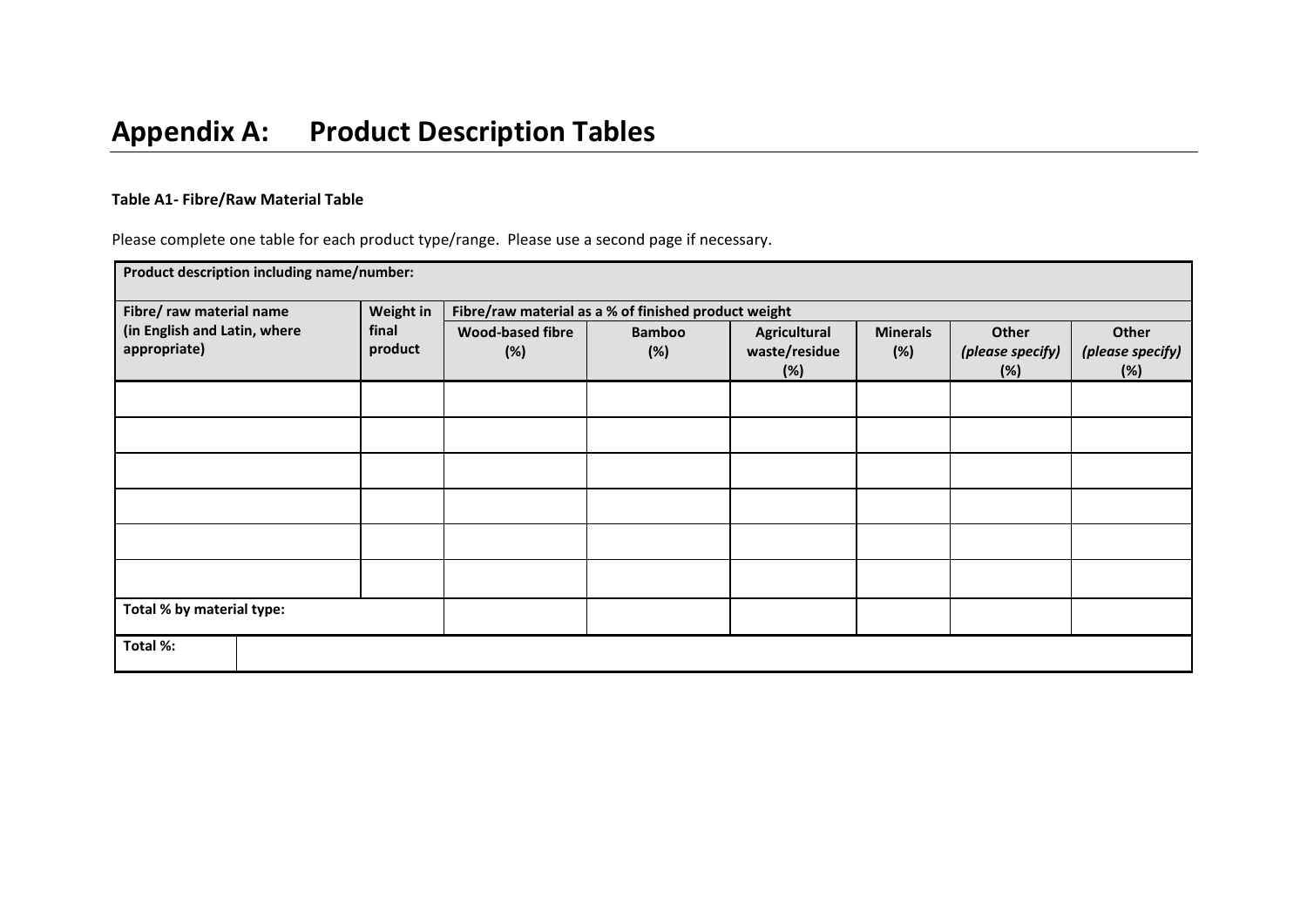# **Table A2- Supply Chain Information**

Include each fibre/raw material and subcontracted processing operation, e.g. fibre supplier, pulp supplier, paper making, board supplier etc.

**Note**: Information about additives and hazardous substances should not be included. These are covered in Table A3.

| Fibre/raw material or process | <b>Supplier name</b> | Supplier address and contact details,<br>include:<br>all manufacturing locations<br>$\bullet$<br>geographical origin (country/state and<br>$\bullet$<br>region/province) for each<br>manufacturing location | <b>Certifications held</b><br>(e.g. FSC, PEFC, ISO 14001 etc) |
|-------------------------------|----------------------|-------------------------------------------------------------------------------------------------------------------------------------------------------------------------------------------------------------|---------------------------------------------------------------|
|                               |                      |                                                                                                                                                                                                             |                                                               |
|                               |                      |                                                                                                                                                                                                             |                                                               |
|                               |                      |                                                                                                                                                                                                             |                                                               |
|                               |                      |                                                                                                                                                                                                             |                                                               |
|                               |                      |                                                                                                                                                                                                             |                                                               |
|                               |                      |                                                                                                                                                                                                             |                                                               |
|                               |                      |                                                                                                                                                                                                             |                                                               |
|                               |                      |                                                                                                                                                                                                             |                                                               |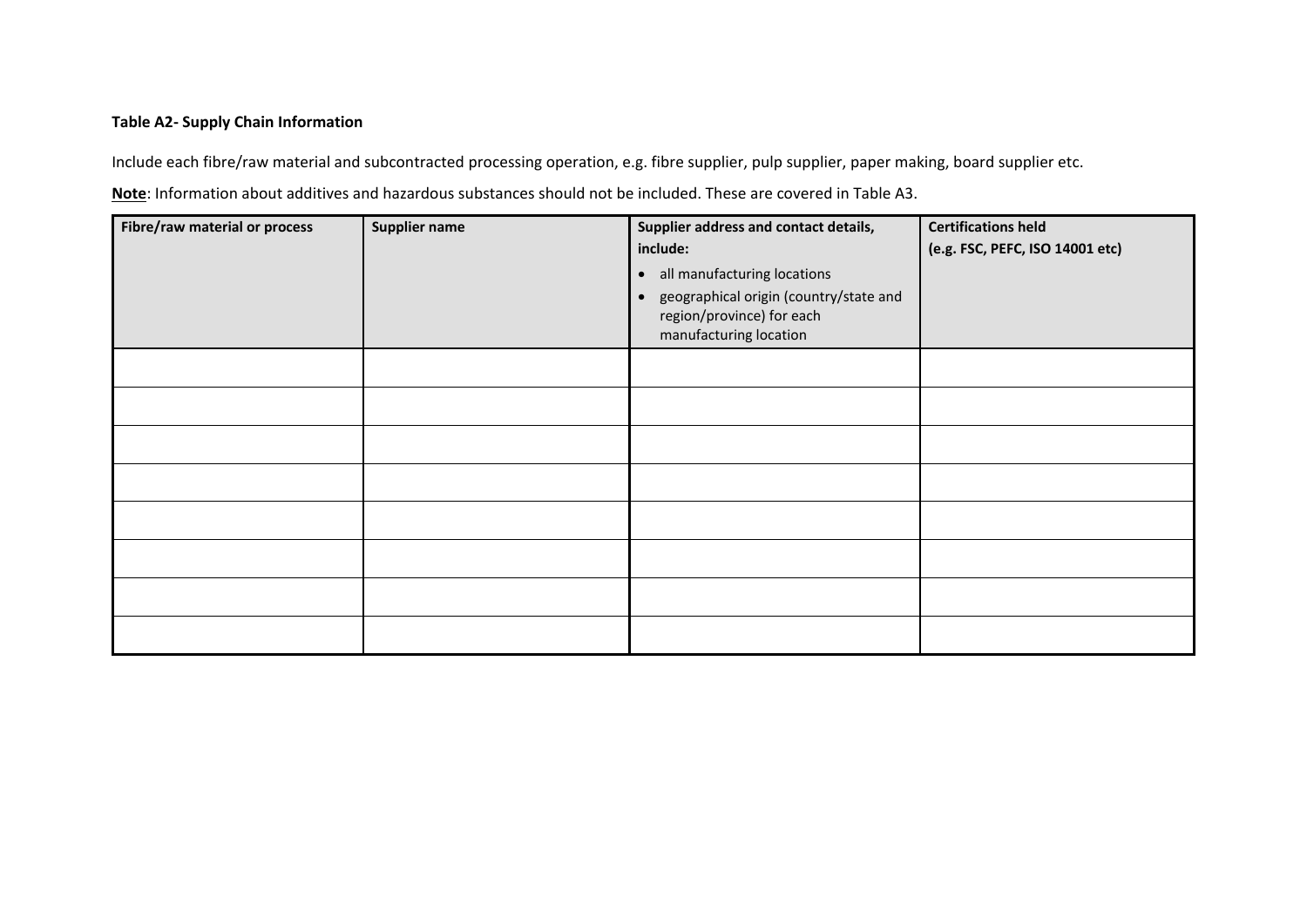# **Table A3- Additives and Hazardous Substances Description Table**

Complete one table for each paper pulp furnish. Pulp furnish name/code:

| Type of                  | <b>EC-60</b>  | <b>Trade Name</b> | <b>Chemical Name</b> | Supplier | <b>CAS</b>    | <b>SDS</b>    |                                    | HSNO/GHS       | % added by |
|--------------------------|---------------|-------------------|----------------------|----------|---------------|---------------|------------------------------------|----------------|------------|
| <b>Chemical</b>          | <b>Clause</b> |                   |                      |          | <b>Number</b> | Issue<br>date | Copy<br>attached<br>$(\mathsf{v})$ | classification | weight     |
| <b>Bleaches and</b>      | 5.5.1         |                   |                      |          |               |               |                                    |                |            |
| complexing<br>agents     | 5.5.2         |                   |                      |          |               |               |                                    |                |            |
|                          |               |                   |                      |          |               |               |                                    |                |            |
| Dyes,                    | 5.5.1         |                   |                      |          |               |               |                                    |                |            |
| pigments and<br>coatings | 5.3.3         |                   |                      |          |               |               |                                    |                |            |
|                          |               |                   |                      |          |               |               |                                    |                |            |
|                          |               |                   |                      |          |               |               |                                    |                |            |
| Surfactants              | 5.5.1         |                   |                      |          |               |               |                                    |                |            |
| and foam<br>inhibitors   | 5.5.4         |                   |                      |          |               |               |                                    |                |            |
|                          |               |                   |                      |          |               |               |                                    |                |            |
|                          |               |                   |                      |          |               |               |                                    |                |            |
| Cleaning                 | 5.5.1         |                   |                      |          |               |               |                                    |                |            |
| solvents                 | 5.5.5         |                   |                      |          |               |               |                                    |                |            |
|                          |               |                   |                      |          |               |               |                                    |                |            |
|                          |               |                   |                      |          |               |               |                                    |                |            |
| <b>Biocides</b>          | 5.5.1         |                   |                      |          |               |               |                                    |                |            |
|                          | 5.5.6         |                   |                      |          |               |               |                                    |                |            |
|                          |               |                   |                      |          |               |               |                                    |                |            |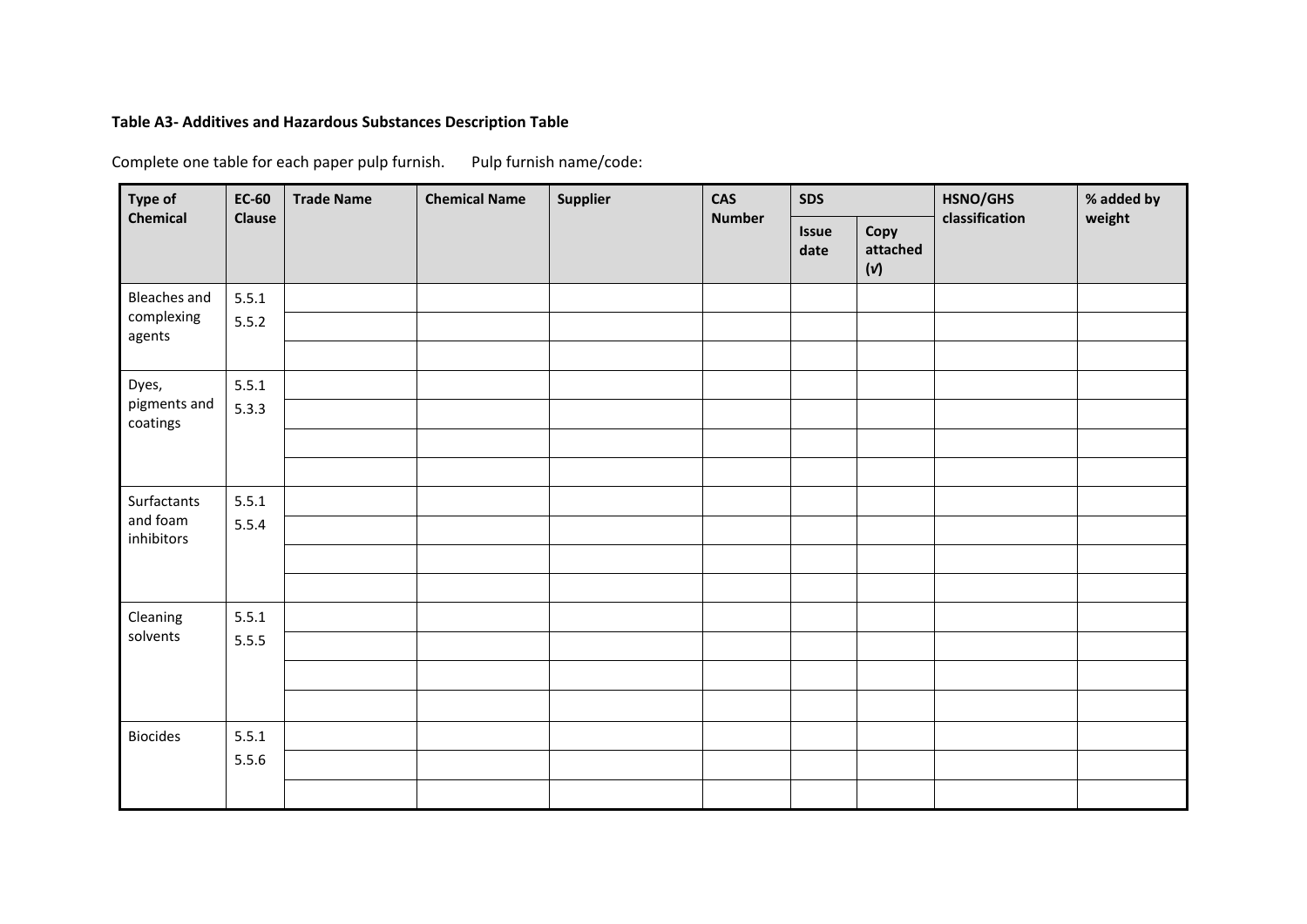| Type of                                                                                      | <b>EC-60</b>  | <b>Trade Name</b> | Supplier<br><b>Chemical Name</b> |  | <b>CAS</b><br><b>Number</b> | <b>SDS</b>           |                         | HSNO/GHS       | % added by |
|----------------------------------------------------------------------------------------------|---------------|-------------------|----------------------------------|--|-----------------------------|----------------------|-------------------------|----------------|------------|
| Chemical                                                                                     | <b>Clause</b> |                   |                                  |  |                             | <b>Issue</b><br>date | Copy<br>attached<br>(v) | classification | weight     |
| Wet strength                                                                                 | 5.5.1         |                   |                                  |  |                             |                      |                         |                |            |
| agents                                                                                       | 5.5.7         |                   |                                  |  |                             |                      |                         |                |            |
|                                                                                              |               |                   |                                  |  |                             |                      |                         |                |            |
| Adhesives                                                                                    | 5.5.1         |                   |                                  |  |                             |                      |                         |                |            |
| and glues                                                                                    | 5.5.8         |                   |                                  |  |                             |                      |                         |                |            |
|                                                                                              |               |                   |                                  |  |                             |                      |                         |                |            |
|                                                                                              |               |                   |                                  |  |                             |                      |                         |                |            |
| Other<br>chemicals and<br>additives<br>used in the<br>production of<br>the paper<br>product. | 5.5.1         |                   |                                  |  |                             |                      |                         |                |            |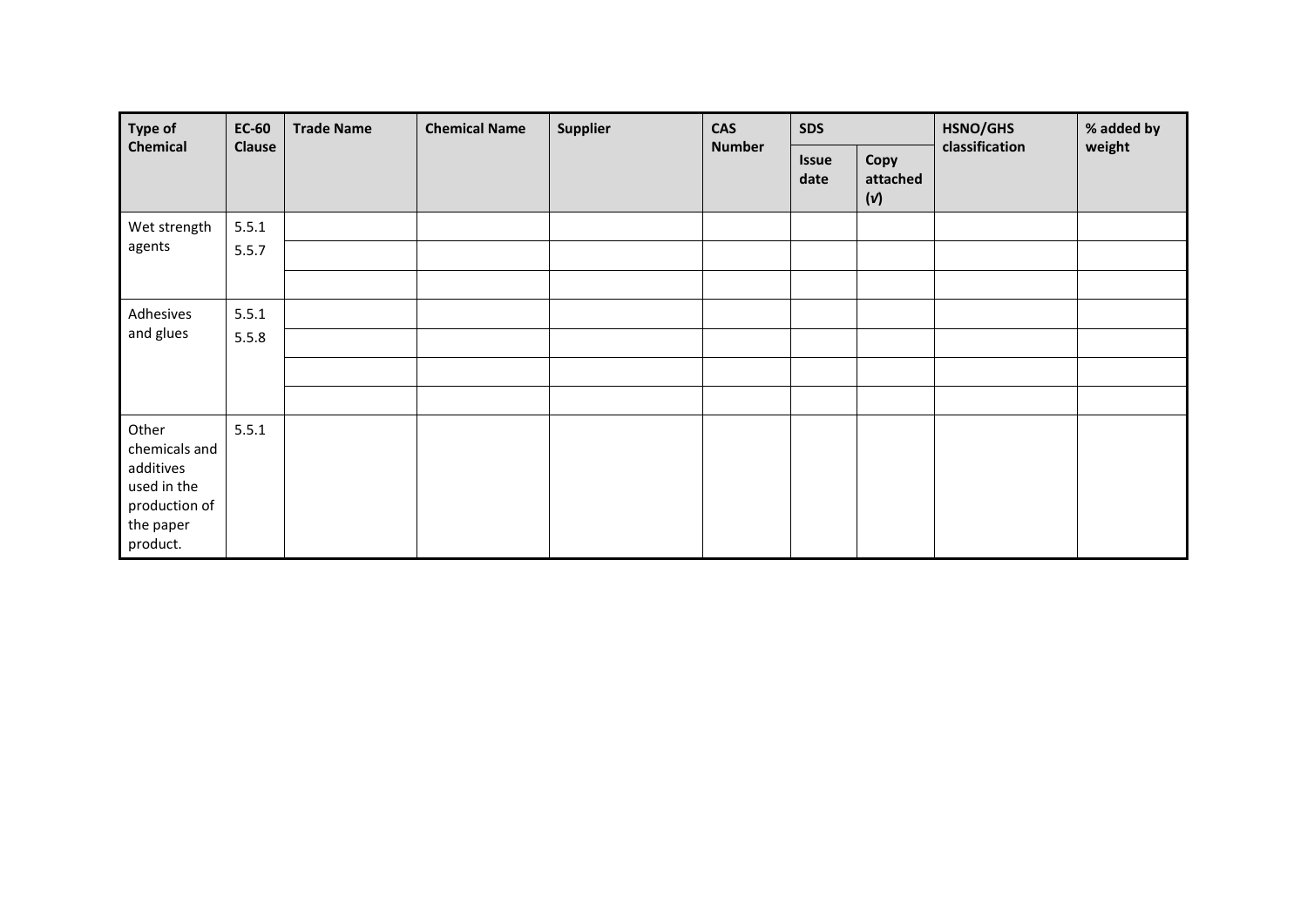# <span id="page-37-0"></span>**Appendix B: Notes for Clauses 5.4.1.1 and 5.4.2.1 (wood-based fibre) and 5.9 Packaging**

# Broke:

Broke is not considered recycled fibre/content, unless the raw material generating the broke is recycled fibre.

# Legal harvesting:

The following will be accepted as sources of information to demonstrate legal harvesting, where certificates (where relevant) and chain of custody evidence is available for virgin fibre sources:

- Forest Stewardship Council "Certified" or "Controlled Wood" ([https://fsc.org/en\)](https://fsc.org/en);
- Programme for the Endorsement of Forest Certification (PEFC) "Certified" or "Controlled Sources" ([http://www.pefc.org\)](http://www.pefc.org/);
- SGS Timber Legality & Traceability Verifications service (TLTV) Verification of Legal Compliance certification (TVTL-VLC) [\(http://www.sgs.com/en/Public-Sector/Monitoring-Services/Timber-](http://www.sgs.com/en/Public-Sector/Monitoring-Services/Timber-Traceability-and-Legality.aspx)[Traceability-and-Legality.aspx\)](http://www.sgs.com/en/Public-Sector/Monitoring-Services/Timber-Traceability-and-Legality.aspx);
- Rainforest Alliance SmartWood Verification of Legal Compliance (VLC) certification [\(http://www.rainforest-alliance.org/forestry/verification/legal\)](http://www.rainforest-alliance.org/forestry/verification/legal);
- System Verifikasi Legalitas Kayu Timber Legality Verification System (SVLK) certified, or SVLK/PHPL (Pengelolaan Hutan Produksi Lestari – Sustainable Production Forest Management) certified [\(http://liu.dephut.go.id/\)](http://liu.dephut.go.id/); and
- Sustainable Forest Management Plans (supported with Annual Logging Plans) that have been prepared and approved under the New Zealand Forests Act 1949 (amended in 1993).

#### Sustainable Forest Management (SFM):

The FSC and PEFC certification schemes each have a range of certificates/labels. Some of these allow for wood/fibre from certified sustainably managed plantations or forests to be mixed with noncertified wood/fibre. Under FSC Mixed Credit or PEFC Volume Credit methods, wood/fibre or products associated with the certification claim or label may or may not actually contain wood/fibre from the certified sustainably managed source. Certifications accepted by The Trust are those which will ensure that the required minimum percentages of wood from sustainably managed forests, as required by Clause 5.4.1.1 or 5.4.1.2, will be actually present in the final ECNZ-licensed product. These are set out below.

Types of FSC claims on invoices or packing slips which can be used to demonstrate compliance with the SFM requirements:

- FSC 100 %;
- FSC Mix X % Transfer or Percentage system (rolling average or batch);
- FSC Mix Credit only if the manufacturer can demonstrate that fibre from SFM is actually present in the ECNZ products; and
- FSC Recycled provided it contains 100 % recycled material.

FSC Controlled Wood does not demonstrate SFM.

Types of PEFC claims on invoices or packing slips which can be used to demonstrate compliance with the SFM requirements: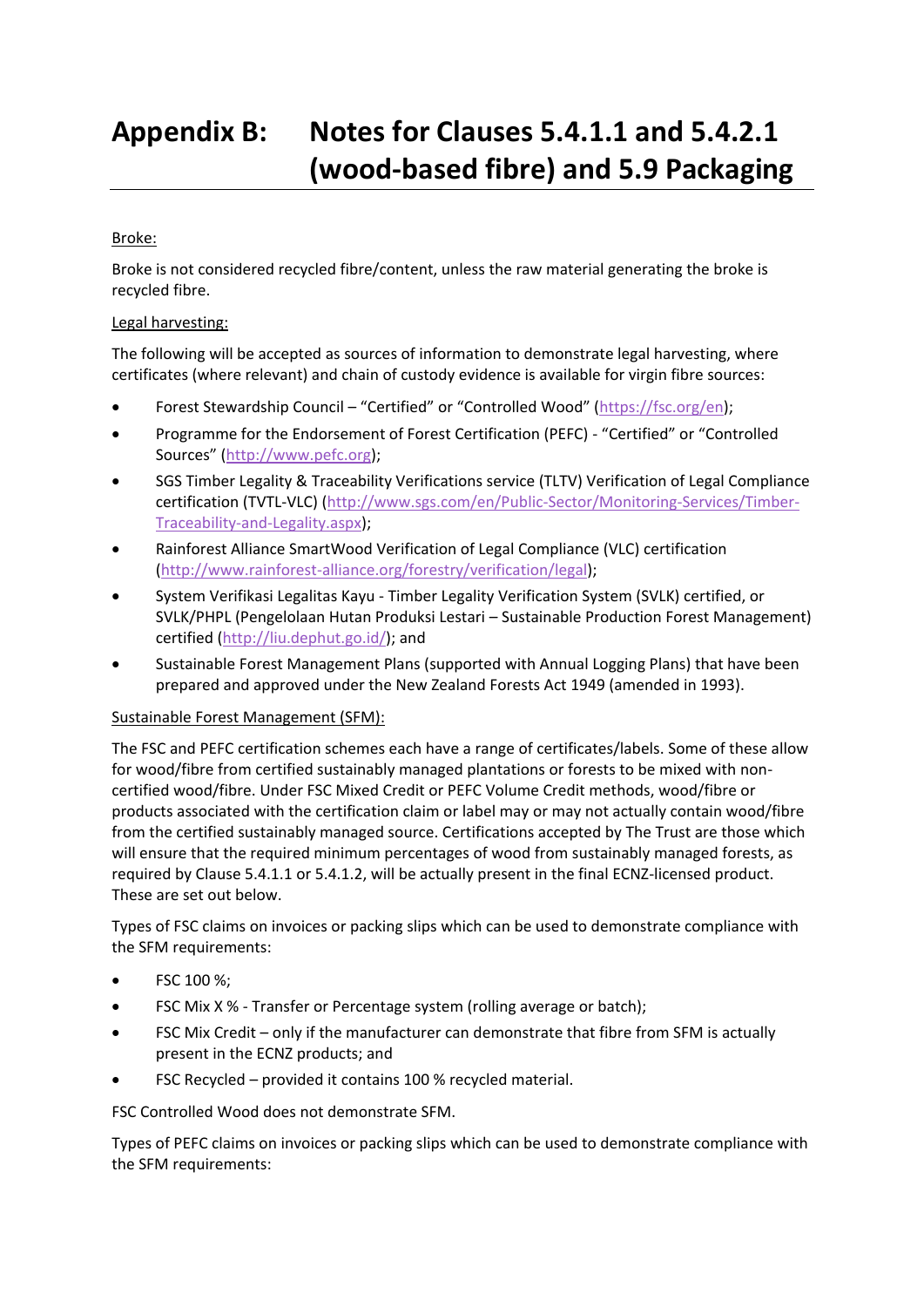- PEFC Certified Physical Separation method;
- X % PEFC Certified Average Percentage method; and
- X % PEFC Certified Volume Credit method only if the manufacturer can demonstrate that fibre from SFM is actually present in the ECNZ products.

PEFC Controlled Sources does not demonstrate SFM.

The following certification schemes will be accepted as equivalent to FSC or PEFC certification of SFM:

- Pengelolaan Hutan Produksi Lestari Sustainable Production Forest Management certified (PHPL) [\(http://liu.dephut.go.id/\)](http://liu.dephut.go.id/); and
- Sustainable Forest Management Plans, supported with Annual Logging Plans, which have been prepared and approved under the New Zealand Forests Act 1949 (amended in 1993). These Plans must be prepared in accordance with Standards and Guidelines for the Sustainable Management of Indigenous Forests and guidance for preparing Sustainable Management Plans and Annual Logging Plans. Wood sourced from New Zealand indigenous forests covered by approved plans will be accepted as equivalent to FSC Sustainably Managed Forest certification provided compliance with the approved plans is demonstrated through independent on-site assessment.

For any other schemes to be considered, the applicant will be required to provide detailed information that demonstrates the certification scheme is credible and equivalent.

| Pulp   | <b>Fibre Source</b>   | % of each pulp in<br>the pulp furnish | % SFM certified<br>fibre in the pulp <sup>*</sup> | % SFM certified<br>fibre in the pulp<br>furnish |
|--------|-----------------------|---------------------------------------|---------------------------------------------------|-------------------------------------------------|
| Pulp A | Plantations           | 10                                    | $0^{**}$                                          | υ                                               |
| Pulp B | <b>Native Forests</b> | 10                                    | 100                                               | 10                                              |
| Pulp C | Plantations           | 80                                    | 75                                                | 60                                              |
| Total  |                       |                                       |                                                   | 70                                              |

Example calculation of SFM fibre in the pulp furnish:

Pulp furnish 1:

\* Paper product manufacturers will need to request information from each pulp manufacturer, including SFM Chain-of-Custody certifications, and potentially also Forest Management certifications for each forest area.

\*\* In this example, the fibre is legally harvested but does not have SFM certification and is, therefore, recorded as 0.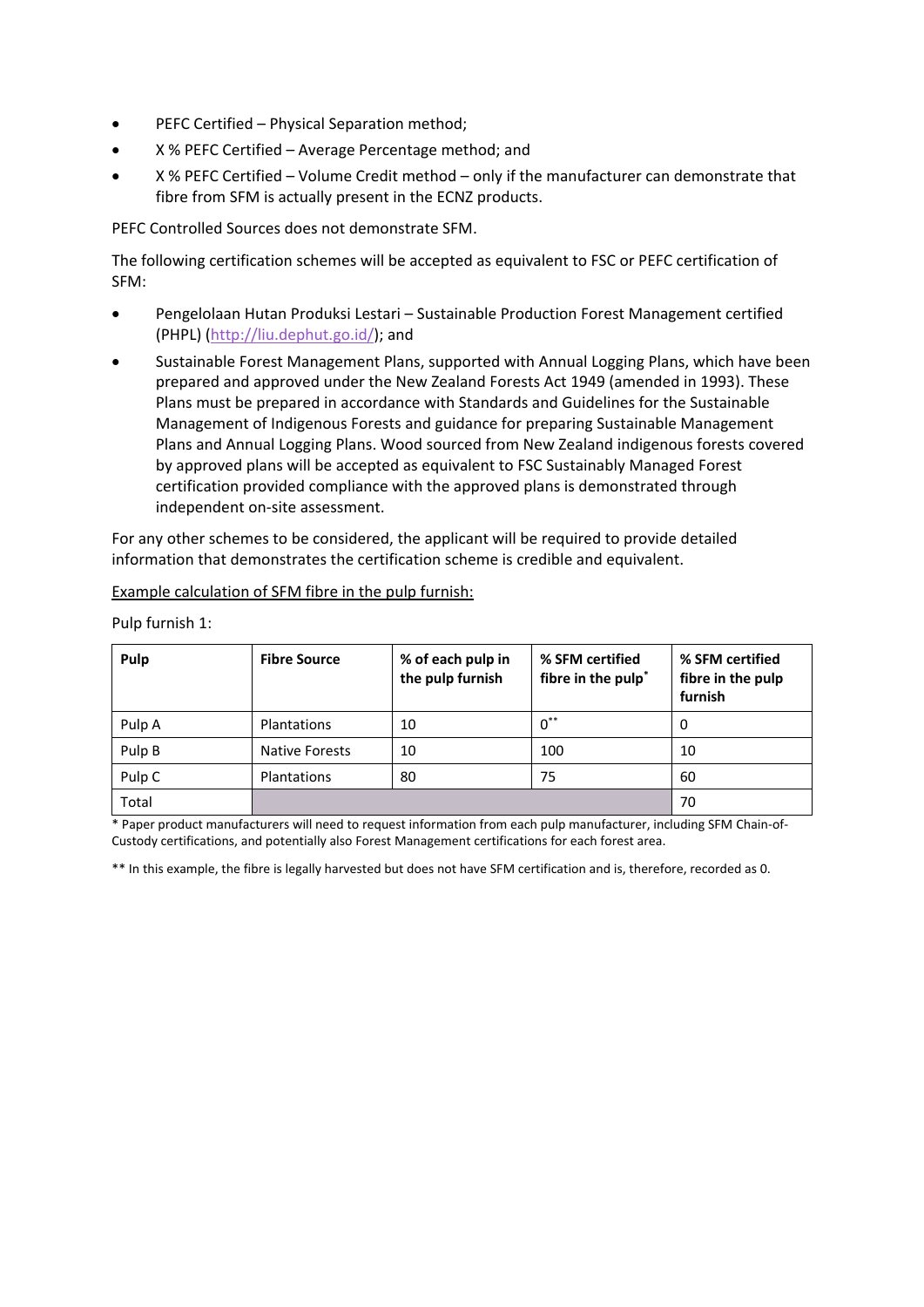# <span id="page-39-0"></span>**Appendix C: Notes to Clause 5.4.2 (Bamboo)**

# Legal harvesting:

The following certification schemes will be accepted as sources of information to demonstrate legal harvesting, where SFM certificates and chain of custody evidence is available for virgin fibre sources:

- Forest Stewardship Council "Certified" or "Controlled Wood"; and
- Programme for the Endorsement of Forest Certification (PEFC) (http://www.pefc.org/) "Certified" or "Controlled Sources".

# Sustainable Forest Management (SFM):

The FSC and PEFC certification schemes each have a range of certificates/labels. Some of these allow for fibre from certified sustainably managed plantations or forests to be mixed with non-certified fibre. Under FSC Mixed Credit or PEFC Volume Credit methods, fibre or products associated with the certification claim or label may or may not actually contain fibre from the certified sustainably managed source. Certifications accepted by The Trust are those which will ensure that the required minimum percentages of fibre from sustainably managed bamboo sources, as required by Clause 5.4.2 a), will be actually present in the final ECNZ-licensed product. These are set out below.

Types of FSC claims which can be used to demonstrate compliance with Clause 5.4.2 a):

- FSC 100 %;
- FSC Mix X % provided the % is  $>$  50 %; and
- FSC Mix Credit only if the manufacturer can demonstrate that actual FSC material is used for the ECNZ products.

FSC Controlled Wood cannot be used to meet the SFM requirements in Clause 5.4.2 a).

Types of PEFC claims which can be used to demonstrate compliance with Clause 5.4.2 a):

- PEFC Certified Physical Separation method;
- $\times$  % PEFC Certified Average Percentage method, provided the % is  $>$  50 %; and
- X % PEFC Certified Volume Credit method only if the manufacturer can demonstrate that actual PEFC certified material is used for the ECNZ products.

PEFC Controlled Sources material cannot be used to meet the SFM requirements in Clause 5.4.2 a).

For any other schemes, such as programmes run by the International Network for Bamboo and Ratten (INBAR) to be considered, the applicant will be required to provide detailed information that demonstrates the certification scheme is credible and equivalent.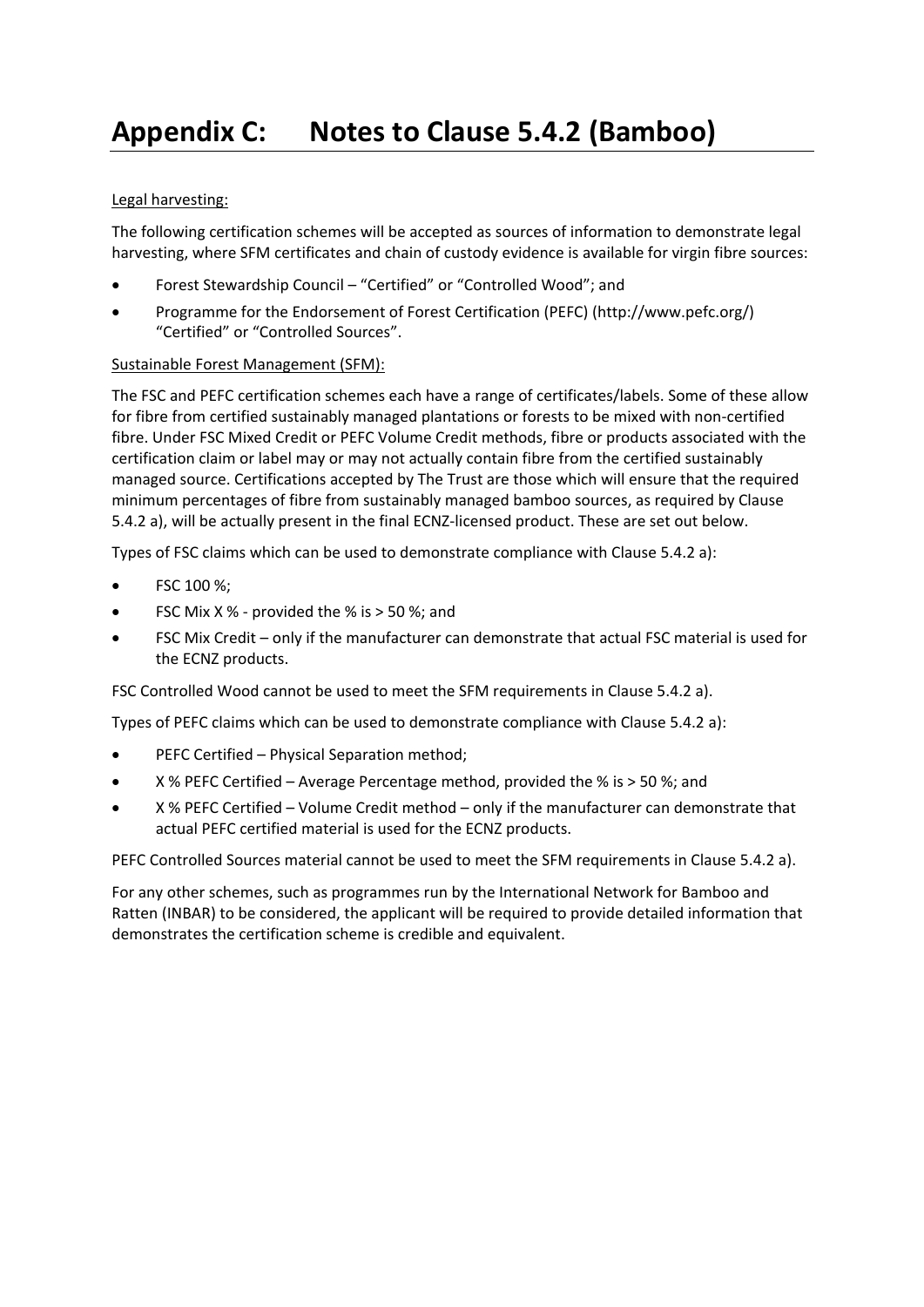# <span id="page-40-0"></span>**Appendix D: Hazardous Substances Classifications**

| <b>New Zealand HSNO</b><br><b>Classes</b>                                            | <b>Globally Harmonised System Hazard</b><br>Statement*     | <b>Hazard Code**</b> |  |  |  |
|--------------------------------------------------------------------------------------|------------------------------------------------------------|----------------------|--|--|--|
| <b>Acute toxicity (Clause 5.5.1)</b>                                                 |                                                            |                      |  |  |  |
| 6.1A (oral, dermal,<br>inhalation)                                                   | acute oral toxicity Category 1                             | H300                 |  |  |  |
|                                                                                      | acute dermal toxicity Category 1                           | H310                 |  |  |  |
|                                                                                      | acute inhalation toxicity Category 1                       | H330                 |  |  |  |
| 6.1B (oral, dermal,                                                                  | acute oral toxicity Category 2                             | H300                 |  |  |  |
| inhalation)                                                                          | acute dermal toxicity Category 2                           | H310                 |  |  |  |
|                                                                                      | acute inhalation toxicity Category 2                       | H330                 |  |  |  |
|                                                                                      |                                                            |                      |  |  |  |
| 6.5A                                                                                 | respiratory sensitisation Category 1                       | H334                 |  |  |  |
| 6.5B                                                                                 | skin sensitisation Category 1                              | H317                 |  |  |  |
|                                                                                      |                                                            |                      |  |  |  |
| 6.7A                                                                                 | carcinogenicity Category 1                                 | H350                 |  |  |  |
| 6.7B                                                                                 | carcinogenicity Category 2                                 | H351                 |  |  |  |
| 6.6A                                                                                 | germ cell mutagenicity Category 1                          | H340                 |  |  |  |
| 6.6B                                                                                 | germ cell mutagenicity Category 2                          | H341                 |  |  |  |
| 6.8A                                                                                 | reproductive toxicity Category 1                           | H360                 |  |  |  |
| 6.8B                                                                                 | reproductive toxicity Category 2                           | H361                 |  |  |  |
| Environmental hazards/Hazardous to the aquatic environment (Clauses 5.5.1 and 5.5.4) |                                                            |                      |  |  |  |
| 9.1A                                                                                 | hazardous to the aquatic environment<br>acute Category 1   | H400                 |  |  |  |
|                                                                                      | hazardous to the aquatic environment<br>chronic Category 1 | H410                 |  |  |  |
| 9.1B                                                                                 | hazardous to the aquatic environment<br>chronic Category 2 | H411                 |  |  |  |

#### **Table D1- Hazardous Substance Classifications prohibited in EC-60 (Clauses 5.5.1 or 5.5.4)**

\* *Hazardous Substances (Hazard Classification) Notice 2020*, EPA, October 2020

\*\* *Globally Harmonised System of Classification and Labelling of Chemicals (GHS); Annex 3 Codification of hazard statements, codification and use of precautionary statements, codification of hazard pictograms and examples of precautionary pictograms*. Seventh revised edition, United Nations, 2017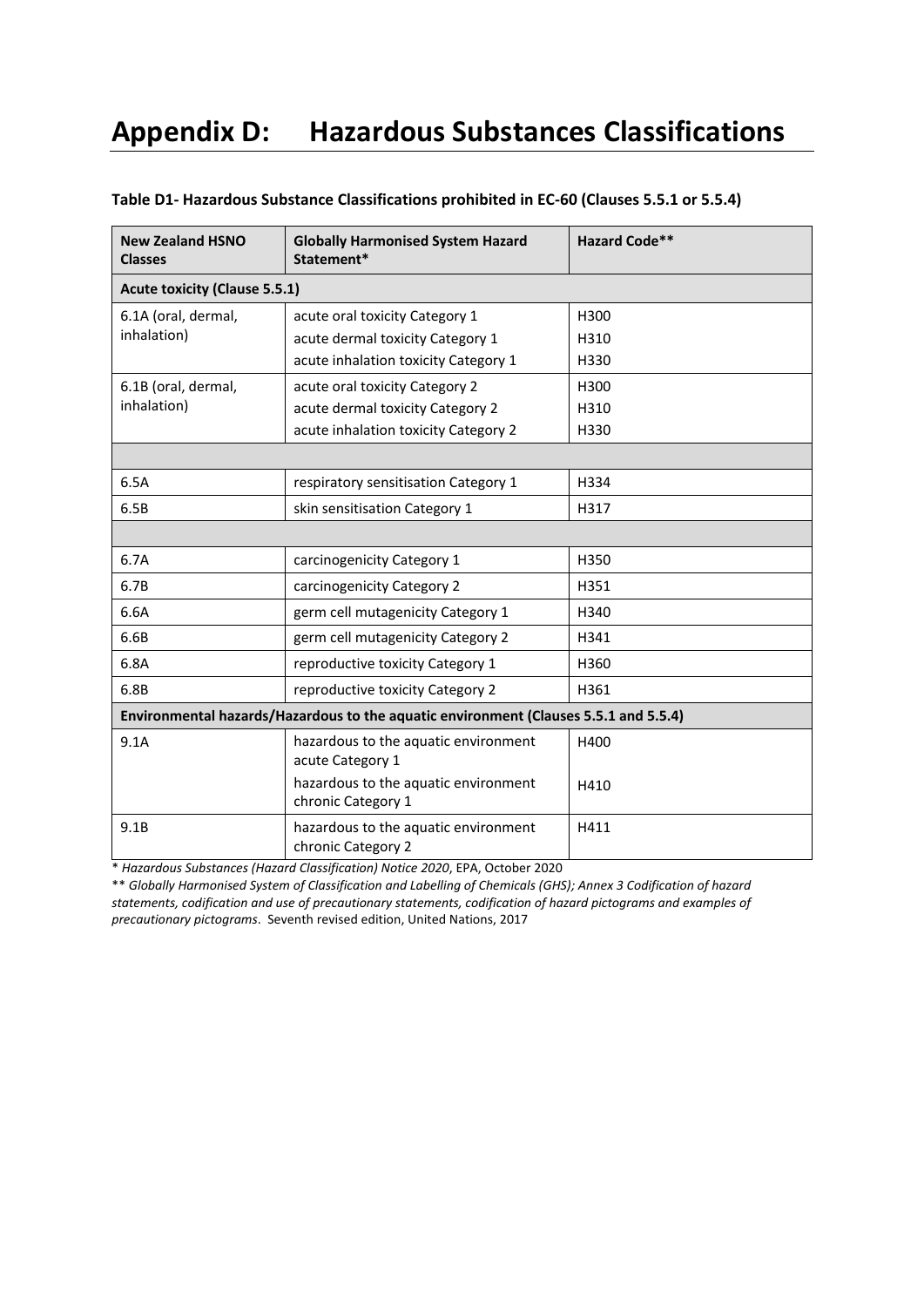### **Table D2- Additional Hazardous Substance Classifications prohibited by Clause 5.5.8 for adhesives in envelopes**

| <b>New Zealand HSNO</b><br><b>Classes</b> | <b>Globally Harmonised System Hazard</b><br>Statement *         | <b>Hazard Code**</b>   |
|-------------------------------------------|-----------------------------------------------------------------|------------------------|
| <b>Acute toxicity</b>                     |                                                                 |                        |
| 6.1C (oral, dermal,                       | acute oral toxicity Category 3                                  | H301                   |
| inhalation)                               | acute dermal toxicity Category 3                                | H311                   |
|                                           | acute inhalation toxicity Category 3                            | H331                   |
| 6.1D                                      | acute oral toxicity Category 4                                  | H302                   |
|                                           | acute dermal toxicity Category 4                                | H312                   |
|                                           | acute inhalation toxicity Category 4                            | H332                   |
| <b>Irritants and senitisers</b>           |                                                                 |                        |
| 6.3A                                      | skin irritation Category 2                                      | H315                   |
| 6.4A                                      | eye irritation Category 2                                       | H319, H320             |
| 6.5A                                      | respiratory sensitisation Category 1                            | H334                   |
| 6.5B                                      | skin sensitisation Category 1                                   | H317                   |
| <b>Corrosiveness</b>                      |                                                                 |                        |
| 8.2A                                      | skin corrosion Category 1A                                      | H314                   |
| 8.2B                                      | skin corrosion Category 1B                                      | H314                   |
| 8.2C                                      | skin corrosion Category 1C                                      | H314                   |
| 8.3A                                      | serious eye damage Category 1                                   | H318                   |
| <b>Explosive, Oxidising and Flammable</b> |                                                                 |                        |
| 1.1, 1.2, 1.3, 1.4                        | Division 1.1, 1.2, 1.3, 1.4                                     | H201, H202, H203, H204 |
| 2.1.2A                                    | aerosol Category 1; aerosol Category 2                          | H222, H223             |
| 3.1A                                      | flammable liquids Category 1                                    | H <sub>224</sub>       |
| 3.1B                                      | flammable liquids Category 2                                    | H <sub>225</sub>       |
| 3.1C                                      | flammable liquids Category 3                                    | H <sub>226</sub>       |
| 4.1.1A                                    | flammable solids Category 1                                     | H <sub>228</sub>       |
| 4.1.1B                                    | flammable solids Category 2                                     | H228                   |
| 5.1.1A                                    | oxidising liquids Category 1, or oxidising solids<br>Category 1 | H <sub>271</sub>       |
| 5.1.1B                                    | oxidising liquids Category 2, or oxidising solids<br>Category 2 | H272                   |
| 5.1.1C                                    | oxidising liquids Category 3, or oxidising solids<br>Category 3 | H272                   |

| Note: Both Table B1 and B2 apply to adhesives in envelopes |
|------------------------------------------------------------|
|------------------------------------------------------------|

\* *Hazardous Substances (Hazard Classification) Notice 2020*, EPA, October 2020

\*\* *Globally Harmonised System of Classification and Labelling of Chemicals (GHS); Annex 3 Codification of hazard statements, codification and use of precautionary statements, codification of hazard pictograms and examples of precautionary pictograms*. Seventh revised edition, United Nations, 2017

**NOTE:** There are different classification systems for hazardous substances that are used internationally. As the ECNZ specifications need to consider products that are manufactured in New Zealand and overseas, it is necessary to consider the equivalence of hazardous property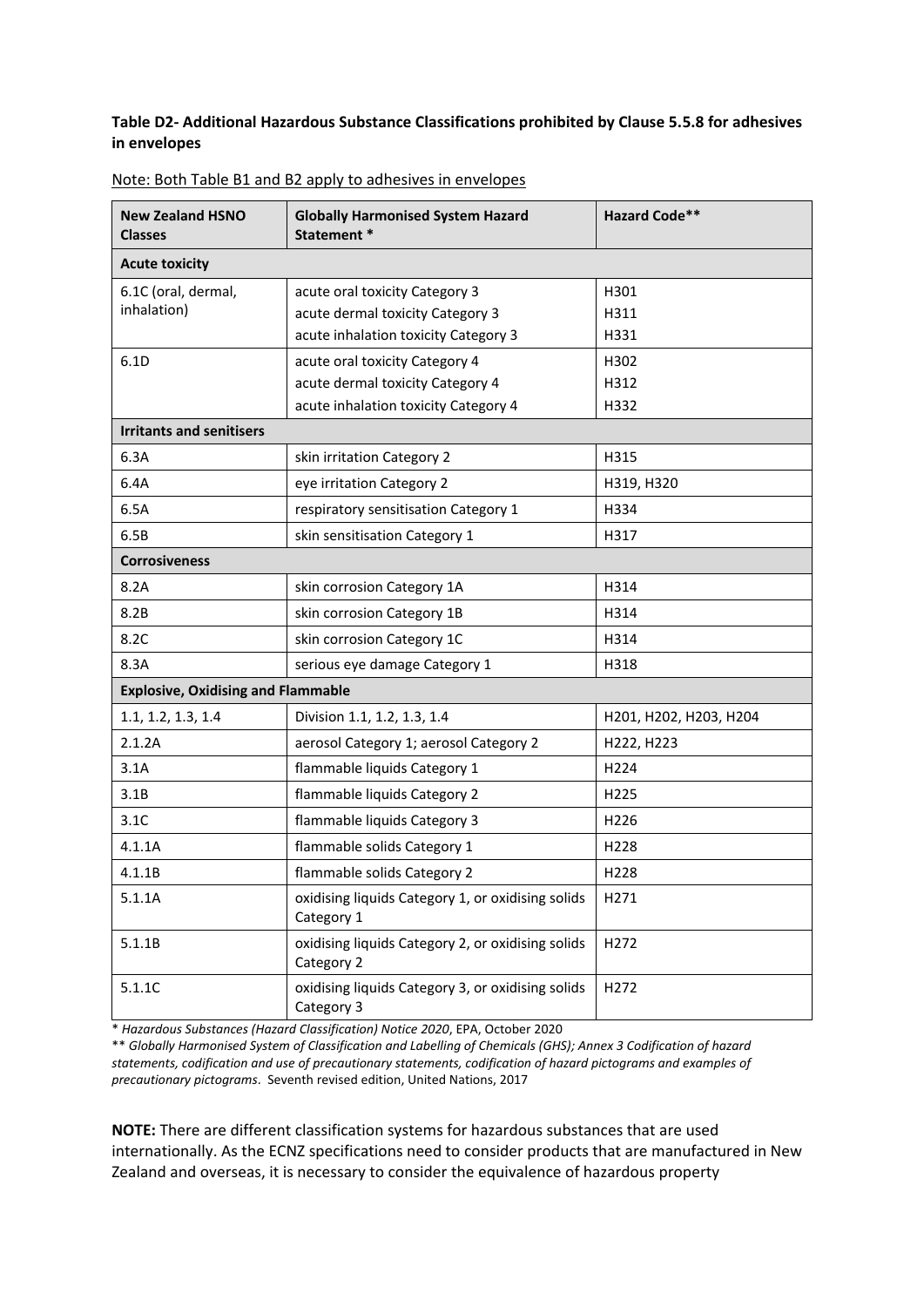classification systems in different jurisdictions. The tables above show the (broadly) equivalent New Zealand HSNO Classifications and the United Nations' Globally Harmonised System of Classification and Labelling of Chemicals (GHS) classifications. The seventh revised edition of the Globally Harmonised System (GHS 7) has been adopted as New Zealand's official hazard classification system. It takes effect from 30 April 2021 and will replace the HSNO classes. GH7 assigns classification to a hazardous substance based on its physical hazards, human health hazards and environmental hazards.

It is important to note that the GHS is a classification framework and the particular classifications applied to a substance may vary between jurisdictions (for example Europe, the United States and New Zealand each have their own agency with responsibility for assessing and classifying hazardous substances). Differences between classifications can be due to the weight placed on particular toxicity studies (i.e. a jurisdiction may consider that a study is flawed) or in the event that new information becomes available (i.e. differences in the timing of the classification or re-classification of a substance).

Where there is a discrepancy between the classifications applied to specific substances in the different schemes, the Trust's appointed technical advisors will review supporting information regarding the classifications on a case-by-case basis to determine and recommend to the Trust how these discrepancies should be managed within the life cycle context of the relevant product category. Where appropriate, technical clarifications and changes, with accompanying explanation, will be included in the relevant specification.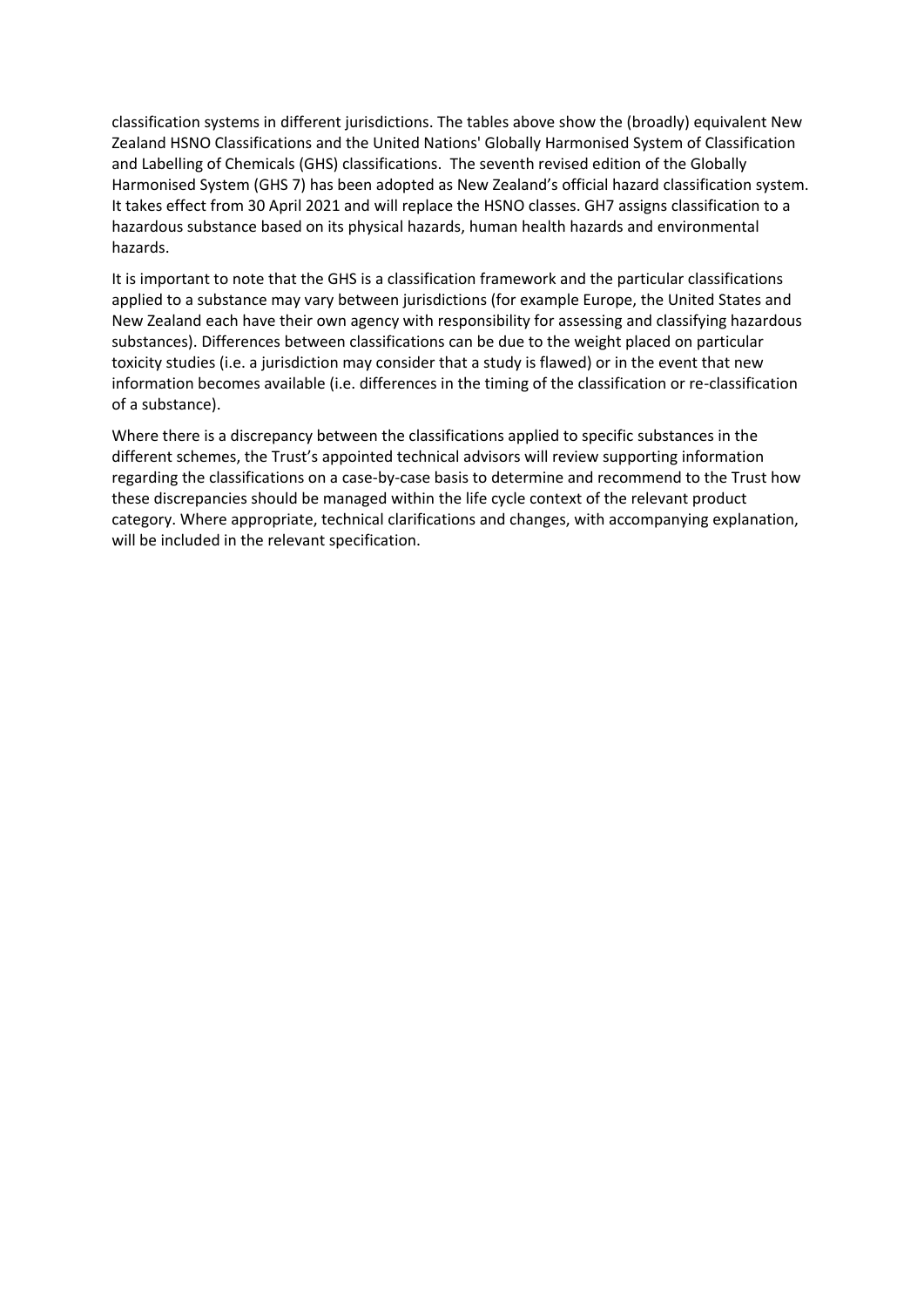<span id="page-43-0"></span>

| EC-60 Clause* | Information required                                                                                                                                                                                                                              | Evidence provided by pulp supplier |
|---------------|---------------------------------------------------------------------------------------------------------------------------------------------------------------------------------------------------------------------------------------------------|------------------------------------|
| 5.4.1         | <b>Recycled content:</b>                                                                                                                                                                                                                          |                                    |
|               | Confirmation of % recycled content in the pulp.                                                                                                                                                                                                   |                                    |
|               | Pulp made with virgin fibre from native forests - evidence of Sustainable Forest<br><b>Management (SFM):</b>                                                                                                                                      |                                    |
|               | COC certificate showing FSC or PEFC 100 %.                                                                                                                                                                                                        |                                    |
|               | Allocation of FSC or PEFC credits is not relevant here.                                                                                                                                                                                           |                                    |
|               | Pulp made with virgin fibre from plantation forests - evidence of legal harvesting as a<br>minimum:                                                                                                                                               |                                    |
|               | COC certificate showing FSC or PEFC 100 %; or                                                                                                                                                                                                     |                                    |
|               | COC certificate showing Mix % using transfer or percentage system; or                                                                                                                                                                             |                                    |
|               | COC certificate showing FSC or PEFC Mix (using credit system) and Controlled Wood,<br>accompanied by list of forest sources, copies of Forest Management Certificates, and<br>confirmation of the % fibre from certified SFM forests in the pulp. |                                    |
|               | Allocation of FSC or PEFC credits is not relevant here.                                                                                                                                                                                           |                                    |
| 5.4.2         | Bamboo: SFM and legal harvesting information for bamboo fibre.                                                                                                                                                                                    |                                    |
| 5.4.3         | Other plant fibres: SFM and legal harvesting information for other plant fibres.                                                                                                                                                                  |                                    |
| 5.5.2         | Bleaching: Declaration of Elemental Chlorine Free (ECF), Process Chlorine Free (PCF) or<br>Total Chlorine Free (TCF).                                                                                                                             |                                    |
|               | Complexing agents: Declaration that EDTA is not used.                                                                                                                                                                                             |                                    |
| 5.5.4         | Recycled fibre: Biodegradability information for de-inking surfactants, and declaration<br>that alkylphenol ethoxylates (APEOs) or other alkylphenol derivatives are not used.                                                                    |                                    |
|               | Foam inhibitors: Safety data sheet (SDS) for each foam inhibitor, and declaration that<br>alkylphenol ethoxylates (APEOs) or other alkylphenol derivatives are not used.                                                                          |                                    |
| 5.5.5         | Cleaning solvents: Safety data sheet (SDS) for each cleaning solvent.                                                                                                                                                                             |                                    |

# **Table E1 – Information required from pulp suppliers about the pulp being supplied to the paper product manufacturer**